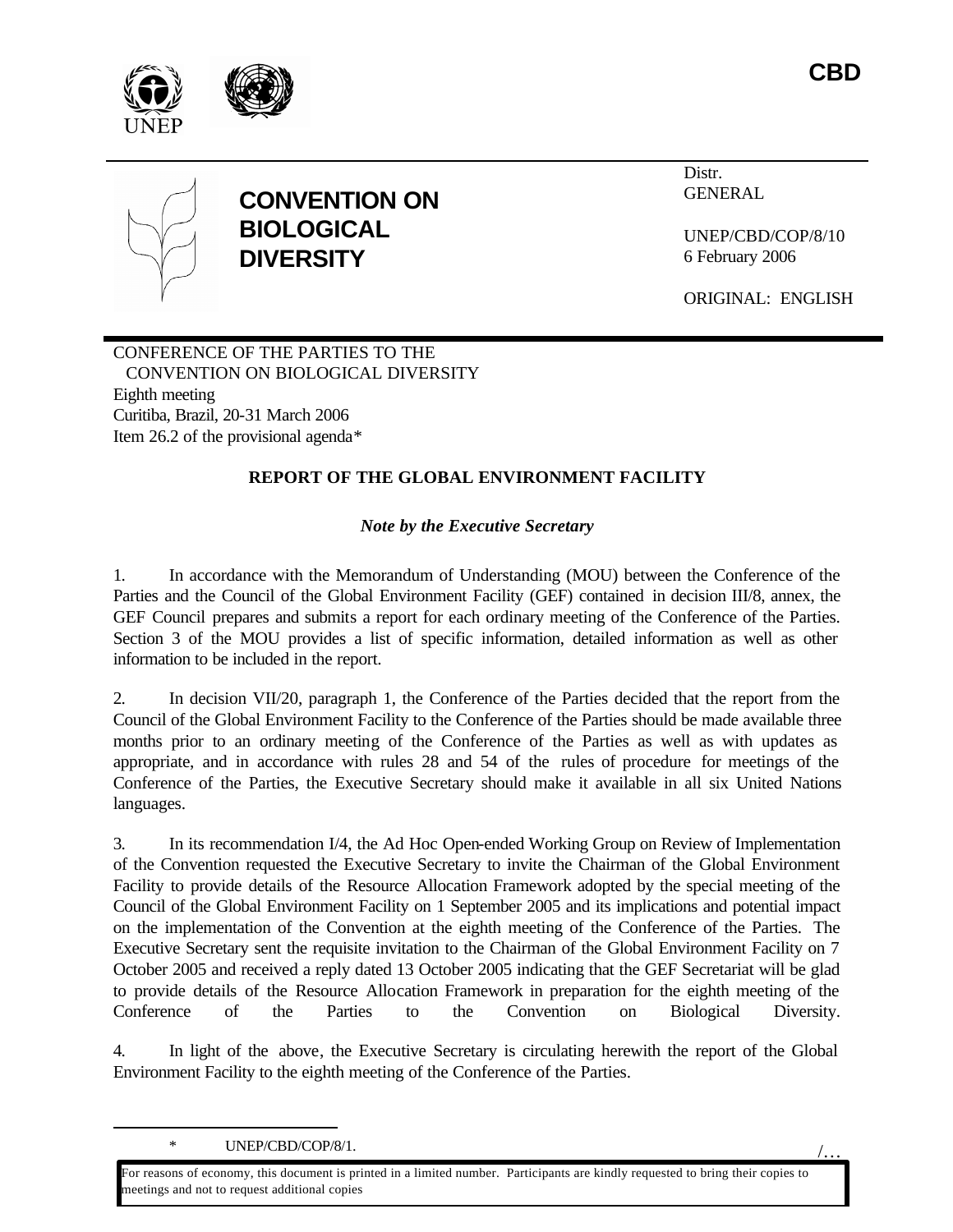5. The Conference of the Parties is invited to review and take note of the report of the GEF Council and to consider the information contained therein when deciding upon the need for further guidance to the financial mechanism and the effectiveness of the financial mechanism under agenda item 25 and other items of relevance of the present meeting.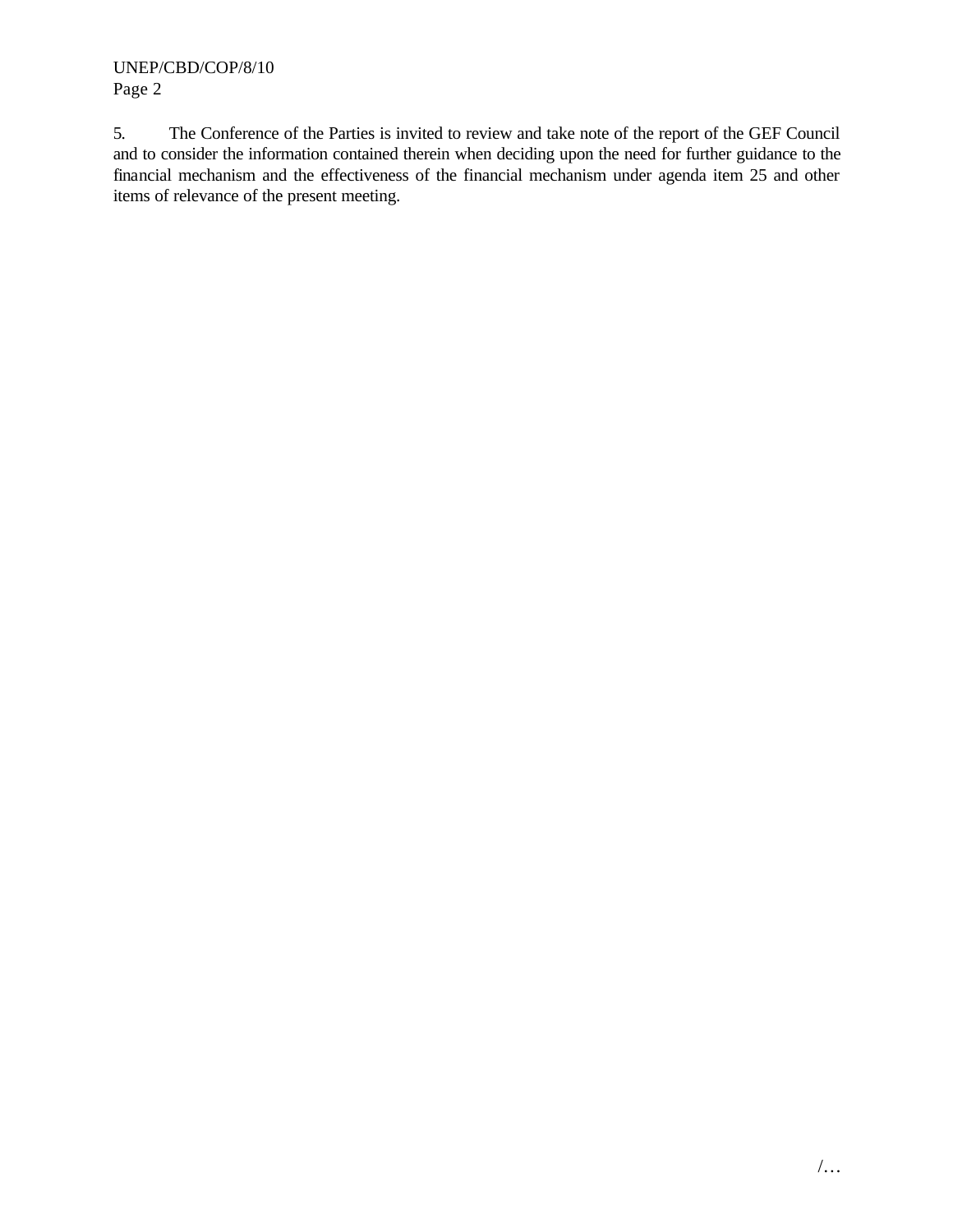

February 10, 2006 Revised

# GEF REPORT TO THE EIGHTH MEETING OF THE CONFERENCE OF THE PARTIES TO THE CONVENTION ON BIOLOGICAL DIVERSITY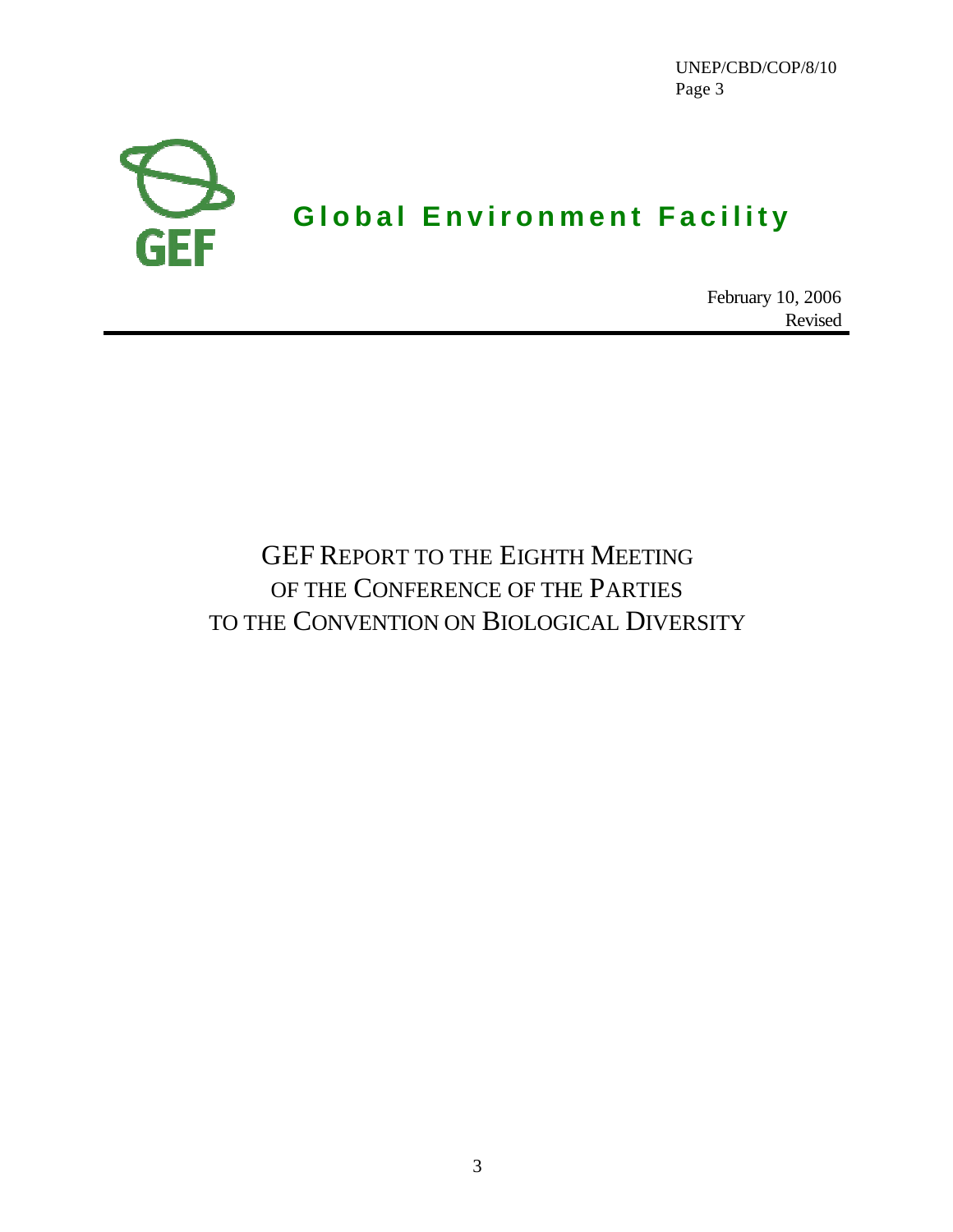#### **EXECUTIVE SUMMARY**

This document reports on the activities of the Global Environment Facility (GEF) in the area of biological diversity for the period July 1' 2003 to December 30' 2005. The GEF, as the operating entity of the financial mechanism of the Convention on Biological Diversity, provides financing to country driven projects based on guidance received from the Conference of Parties. The report describes the GEF's activities in response to guidance received from the Conference of Parties to the Convention on Biological Diversity at its seventh session (COP VII) held in Kuala Lumpur, Malaysia in February 2004 and other relevant decisions of previous COPs. Of the decisions approved by COP VII, several have relevance to financial issues, and two in particular are directed towards the GEF. These are Decision VII/20, which provides further guidance to the financial mechanism; and Decision VII/22, which describes the arrangements for the third review of the effectiveness of the financial mechanism. Decision VII/21 addresses issues related to additional financial resources in which some paragraphs are addressed to the **GEF** 

During the reporting period, the GEF approved 113 full-size and medium-size projects and enabling activities in the area of biological diversity (including biosafety). The total GEF allocation during the reporting period was approximately US\$392.4 million. Almost US\$1.3 billion was leveraged in co-financing for the projects, from partners which included the Implementing Agencies, Executing Agencies, bilateral agencies, recipient countries, and the private sector. In addition, eighty-eight project preparation grants were approved in the reporting period amounting to approximately US\$18.5 million. The document describes GEF financed activities in its other focal areas, in particular projects and programs in the areas of international waters, integrated ecosystem management and sustainable land management, which also contributed directly or indirectly to the objectives and implementation of the Convention on Biological Diversity. The document reports on the activities of the Office of Monitoring and Evaluation (OME) in the area of biological diversity during the reporting period. Three major studies, one on the overall performance of the GEF and three in the area of biological diversity and biosafety were completed by the OME and will be available as information documents at this eighth session of the Conference of Parties.

Information on other relevant issues being addressed by the GEF, including the Resource Allocation Framework (RAF) and the GEF 4 replenishment process, is included.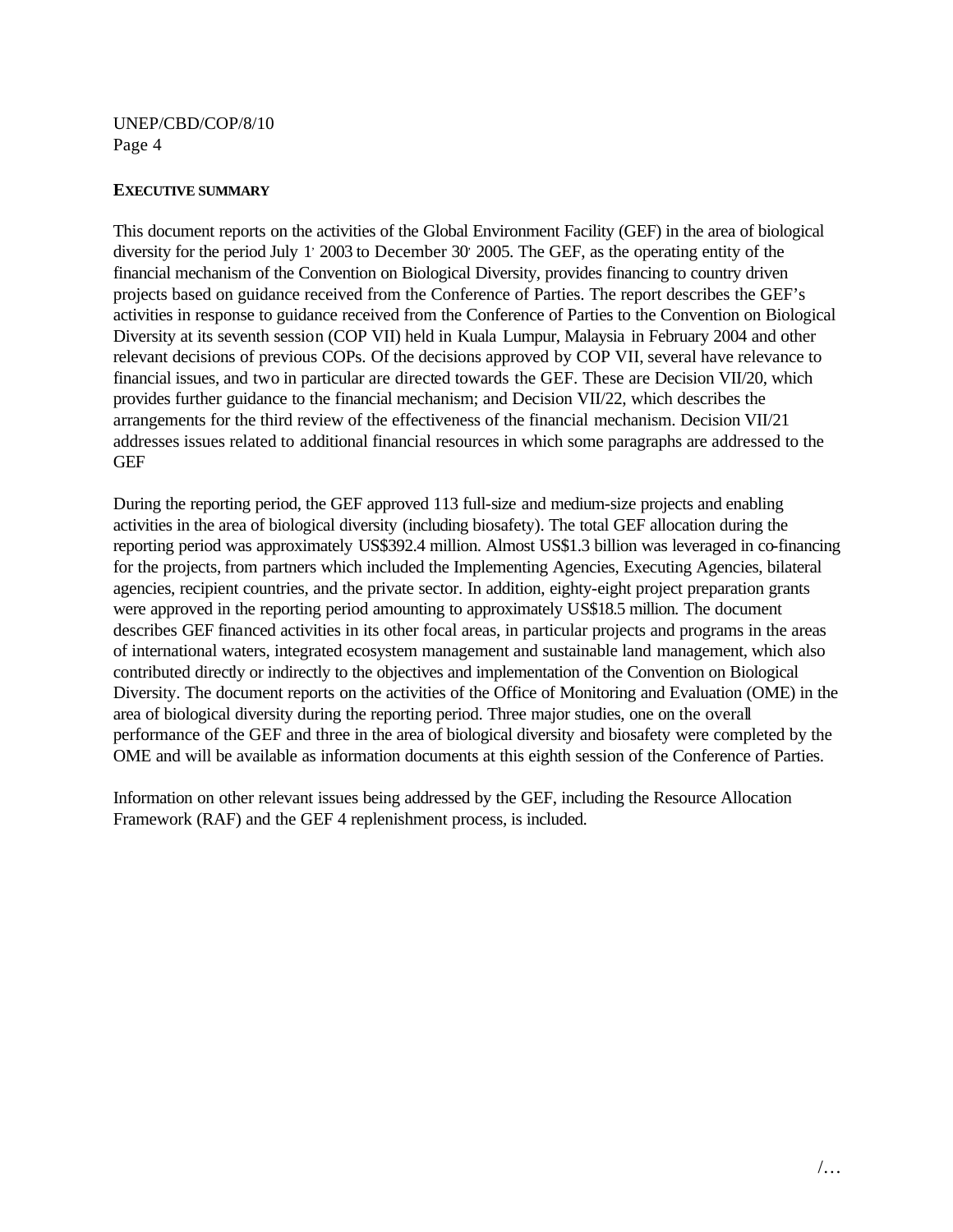# **Table of Contents**

| I.             |                                                                                          |
|----------------|------------------------------------------------------------------------------------------|
| II.            |                                                                                          |
| III.           |                                                                                          |
| IV.            |                                                                                          |
| V.             |                                                                                          |
| VI.            |                                                                                          |
| <b>Tables</b>  |                                                                                          |
|                | Table 1: GEF Projects in the area of biological diversity, including biosafety approved  |
|                |                                                                                          |
| <b>Annexes</b> |                                                                                          |
|                | Annex 1: Full-size projects in the biodiversity focal area approved during the reporting |
|                | Annex 2: Medium-size projects in the biodiversity focal area approved during the         |
|                | Annex 3: Enabling activities in the biodiversity focal area approved during the          |
|                |                                                                                          |
|                | Annex 5: List of GEF documents available at the eighth session of the                    |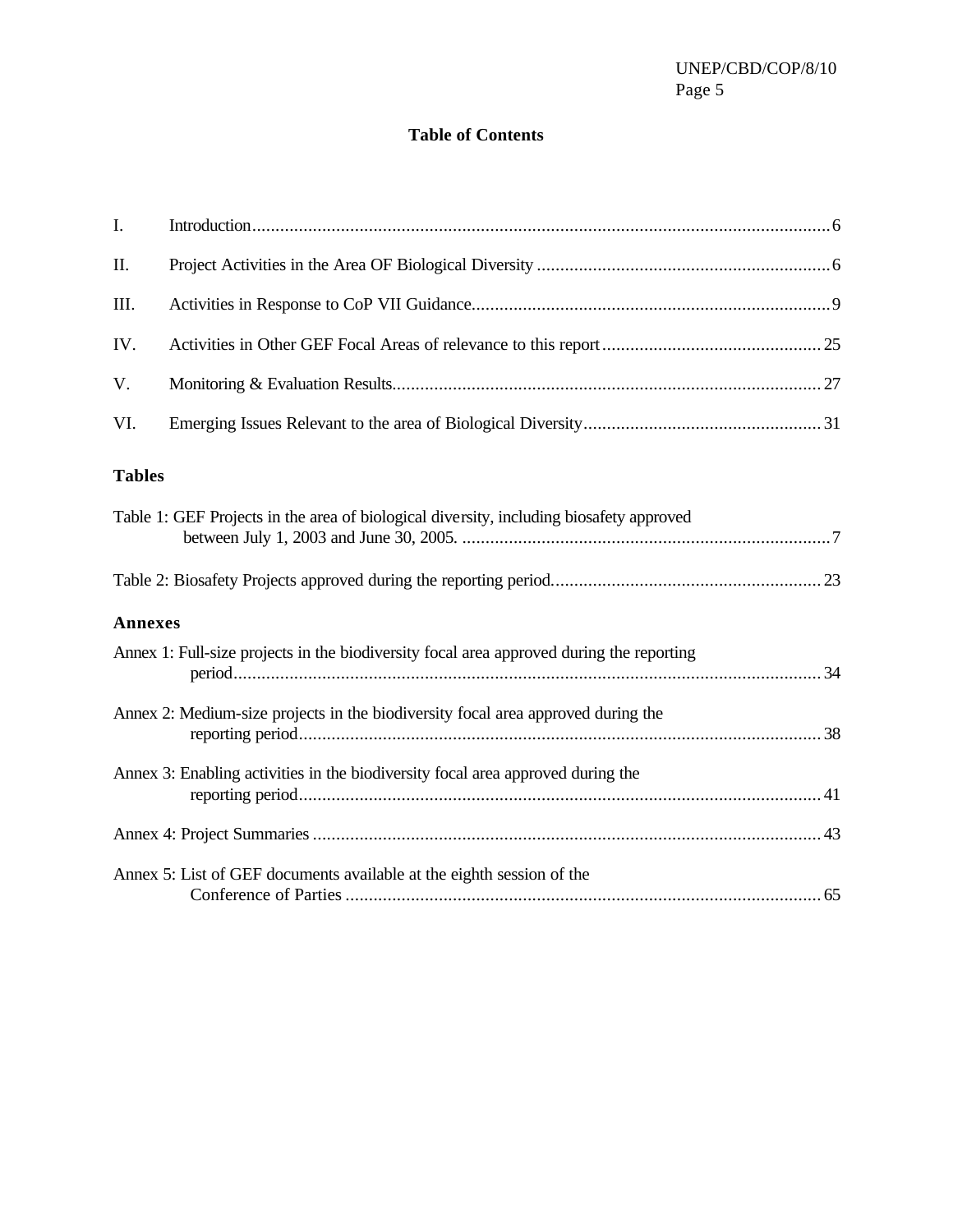## **I. INTRODUCTION**

1. This report has been prepared for the eighth meeting of the Conference of Parties (COP 8) to the Convention on Biological Diversity (CBD). It reports on activities of the GEF in the area of biodiversity and biosafety during the period, July 1, 2003 to December 2005. The report describes the major GEF activities and issues during the reporting period in the areas covered by the Convention. Project related data covers fiscal years 2004 and 2005 (July 1, 2003 to June 30, 2005).

2. In addition to this report, supplemental information is presented in GEF publications and documents which the GEF will make available to the eighth meeting of the Conference of Parties. A list of the documents is provided in Annex 6. All documents are available on the GEF website, www.theGEF.org.

# **II. PROJECT ACTIVITIES IN THE AREA OF BIOLOGICAL DIVERSITY**

3. The GEF, as the operating entity of the financial mechanism of the Convention on Biological Diversity, provides financing to country driven projects based on guidance received from the Conference of Parties. GEF financed projects are managed primarily through three Implementing Agencies: the United Nations Development Program (UNDP), United Nations Environment Program (UNEP) and the World Bank Information on all GEF projects is available on the GEF website (www.theGEF.org) under Project Data and Documents.

4. As of June 2005, approximately US\$2.1 billion has been provided in grants in the area of biological diversity. At the time of approval, the biodiversity grants leveraged close to US\$4.4 billion of co-financing bringing a total value of the GEF biodiversity portfolio to approximately US\$6.5 billion.

5. Between July 1, 2003 and June 30, 2005 (FY 04 and 05), the GEF approved 113 projects addressing biological diversity and biosafety objectives. The total GEF allocation for these projects was approximately US\$392.4 million. Almost US\$1.3 billion was leveraged in co-financing for the projects from partners including the Implementing Agencies, Executing Agencies, bilateral agencies, recipient countries, and the private sector.

6. Projects approved by the GEF in the area of biological diversity focus on five Operational Programs (OPs). These operational programs are consistent with the policy, strategy and program priorities decided by the Conference of the Parties. At the country level, however, activities must be identified as priorities in the respective National Biodiversity and Action Plan of the country. The operational programs include dry land ecosystems (OP1), coastal, marine, and freshwater ecosystems (OP2), forest ecosystems (OP3), mountain ecosystems (OP4) and an operational program on conservation and sustainable use of biological diversity important to agriculture (OP13). The cross-cutting issues approved by the Conference of the Parties are addressed within GEF projects as prioritized by the recipient countries.

7. Within the umbrella framework of the operational programs,<sup>1</sup> strategic priorities define the major themes and approaches under which resources are programmed within the focal area. These priorities reflect a sharpening of the approach. Approximately fifty-two percent of projects approved in the GEF-3 replenishment period were allocated to strategic priority one (SP1)-catalyzing sustainability of protected areas. Thirty-three percent of projects approved in the GEF-3 replenishment period were allocated to

 $\overline{a}$ 

<sup>1</sup> Document GEF/C.21/Inf.11*. Strategic Business Planning: Direction and Targets*. April 2003.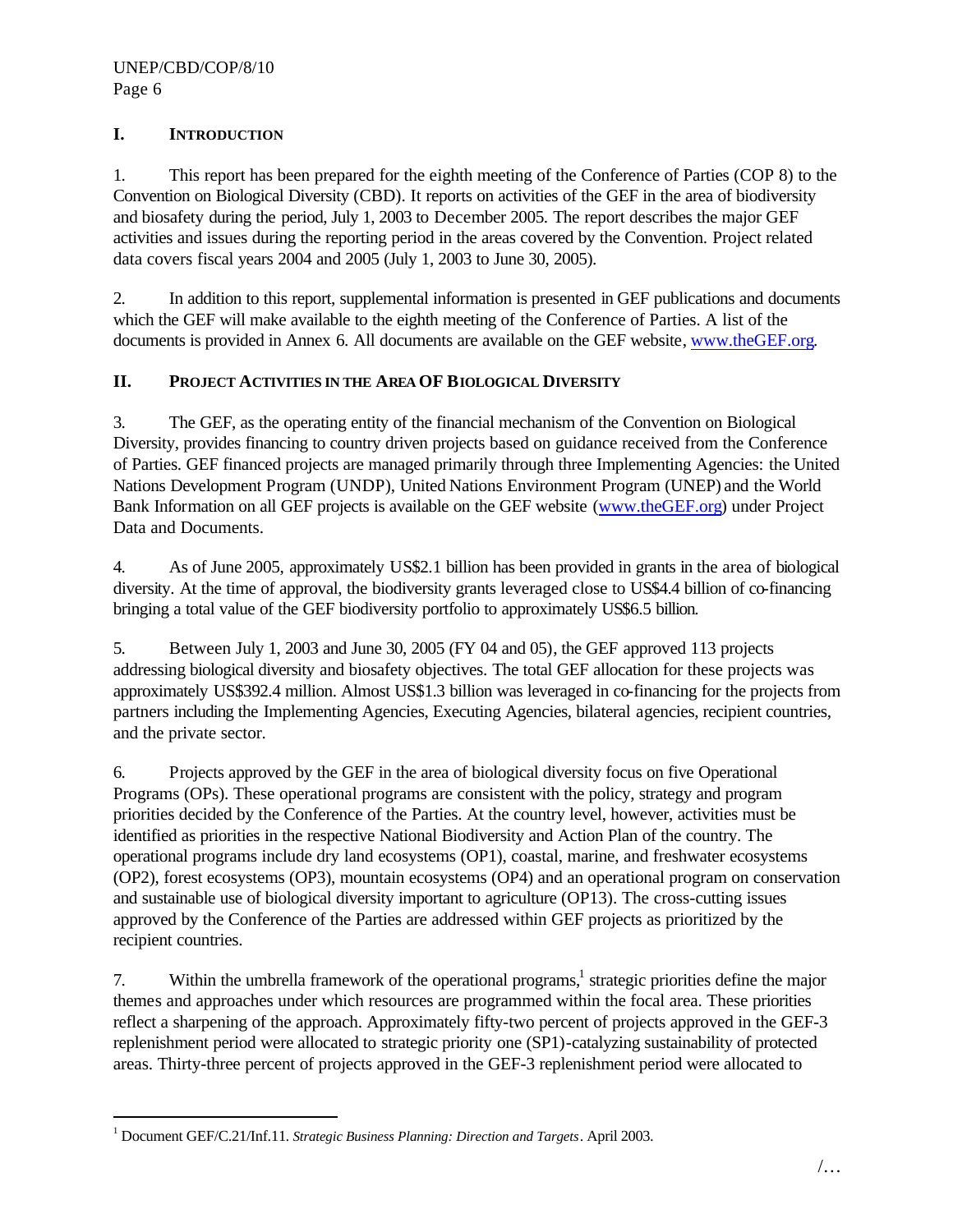strategic priority two (SP2)-mainstreaming biodiversity in production landscapes. The remaining fifteen percent was shared between strategic priorities three and four.<sup>2</sup>

8. Table 1 provides a breakdown of the approved projects by project type. Annexes 1-4 provide a list and summary information on the approved projects. Table 1 indicates that out of the projects approved during the reporting period fifty nine were full-size projects (i.e., projects above US\$1 million in GEF financing), thirty-four were medium-sized projects (i.e., projects up to US1 million in GEF financing), and twenty were enabling activities. In addition, GEF financed projects in its other focal areas, in particular projects and programs in the areas of international waters, integrated ecosystem management and sustainable land management, also contribute directly or indirectly to the objectives and implementation of the Convention on Biological Diversity.

| Table 1: GEF Projects in the area of biological diversity, including biosafety approved between |  |  |  |
|-------------------------------------------------------------------------------------------------|--|--|--|
| July 1, 2003 and June 30, 2005.                                                                 |  |  |  |

| $\parallel$ Type<br><b>Activity</b>   | - of<br>of   Number<br><b>Activities</b> | GEF Financing<br><b>US\$</b> millions) | Co-financing<br>(US\$ millions) | <b>Total Financing</b><br>(US\$ millions) |
|---------------------------------------|------------------------------------------|----------------------------------------|---------------------------------|-------------------------------------------|
| Full-sized<br>projects                | 59                                       | \$356.76                               | \$1,233.61                      | \$1,590.37                                |
| Medium-sized<br>projects <sup>3</sup> | 34                                       | \$31.32                                | \$64.23                         | \$95.55                                   |
| Enabling<br>activities <sup>4</sup>   | 20                                       | \$4.32                                 | \$0.88                          | \$5.2\$                                   |
| <b>Total</b>                          | 113<br>projects                          | \$392.41                               | \$1,298.73                      | \$1,691.13                                |

## **Full-sized Projects**

9. Annex 1 lists the fifty-nine full-size projects. Thirty-eight projects are for individual countries. Twelve regional and 4 global projects were approved as full-size projects. Among these, full-size projects, ten directly target or contain elements addressing arid and semi-arid zone biological diversity (OP 1); thirty-five directly target or contain elements addressing coastal, marine, and freshwater biological diversity (OP2); eighteen directly target or contain elements addressing forest biological diversity (OP3); eight directly target or contain elements addressing mountain biological diversity (OP4), and six directly target or contain elements addressing agricultural biological diversity (OP13). In addition four full-sized projects were approved as non-expedited enabling activities (EAs). These projects were approved for capacity building activities under the Cartagena Protocol on Biosafety.

#### **Medium-sized Projects**

 $\overline{a}$ 

10. Annex 2 lists the thirty-four medium-size projects. Thirteen of the projects are individual countries. In addition four global and three regional projects were approved. Among the medium-size projects; nine directly target or contain elements addressing arid and semi-arid zone biological diversity (OP1); nine

<sup>&</sup>lt;sup>2</sup> SP3: Capacity Building for the Implementation of the CBD Cartagena Protocol on Biodiversity and SP4:

Generation and Dissemination of Best Practices for Addressing Current and Emerging Biodiversity Issues.

<sup>&</sup>lt;sup>3</sup> Includes expedited and non-expedited MSPs.

<sup>&</sup>lt;sup>4</sup> Does not include those EAs approved under non-expedited procedures.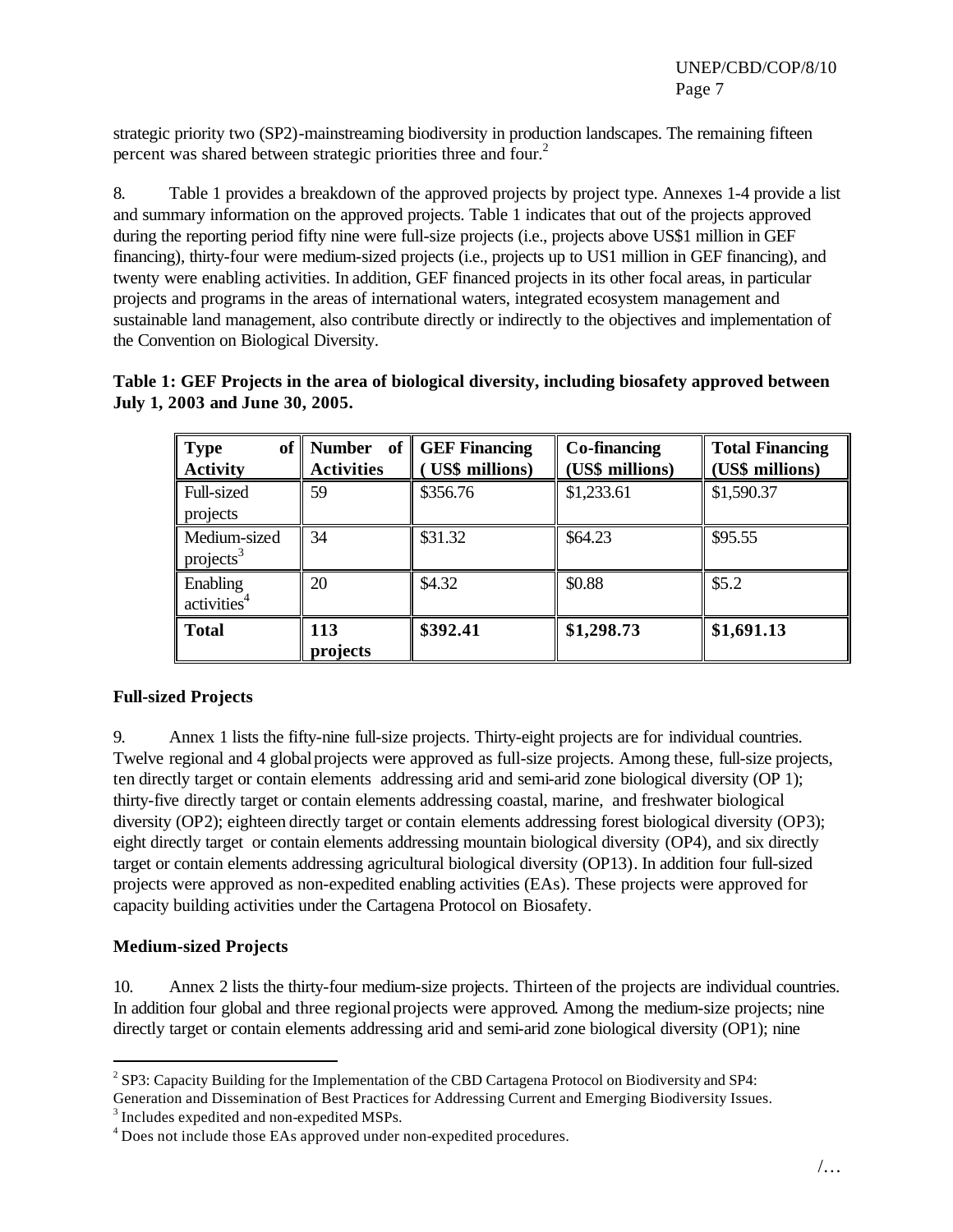directly target or contain elements addressing coastal, marine, and freshwater biological diversity (OP 2); twenty-one directly target or contain elements addressing forest biological diversity (OP3); six directly target or contain elements addressing mountain biological diversity and five directly target or contain elements addressing agricultural biological diversity (OP13).

# **Enabling Activities**

11. Annex 3 lists the Enabling Activities (EAs) which were approved by the GEF during the reporting period. Twenty national Enabling Activities were approved. Among these, eight supported assessments of capacity needs for various activities under the Convention on Biological Diversity, of which three were add-on activities. The other twelve activities included support for national reporting and for biodiversity strategy and action plans (BSAP).

12. To date the GEF has invested a total of US\$92.4.million and leveraged nearly US\$22 million in cofinancing to developing and countries in transition for 290 enabling activities.<sup>5</sup> Enabling activities are those activities that assist countries in preparing the foundation for design and implementation of effective response measures to achieve the CBD objectives nationally. These assist eligible countries to develop National Biodiversity Strategies and Action Plans (NBSAPs), or programs referred to in Article 6 of the Convention. It also assists in carrying self assessments of capacity building needs, reporting to the Convention on Biological Diversity and participation in the clearing house mechanism (CHM) of the Convention.

13. Through FY2005, 102 GEF grants at country level were provided to support activities related to National Biodiversity Strategy and Action Plans (NBSAPS) amounting to a total commitment of US\$23.6 million and leveraging approximately US\$3.6 million in co-financing from partners. During the reporting period four enabling activities in the Comoros, Bosnia –Herzegovina, Serbia- Montenegro and Turkey contain components that will support the preparation of an NBSAP in the respective countries. The GEF has committed US\$1.2 million in support of these activities.

# **Project Development Grants**

14. Often, as a first step in project development, the GEF provides financing to assist recipient countries to develop a project concept into a project proposal. Most of the full-size projects and a number of medium-sized projects have been developed using GEF project preparation funds. Eighty-eight project preparation grants were approved in the reporting period amounting to US\$18.5 million in forty-two individual countries. In addition project preparation grants were approved for twelve global and twenty regional projects.

# **Small Grants Program**

 $\overline{a}$ 

15. The GEF Small Grants Program (SGP) implemented by UNDP on behalf of the GEF was launched in 1992. The GEF-SGP supports the implementation of the Convention on Biological Diversity and based on request from the  $COP^6$  has been improved through the years to be a quick, flexible, and responsive mechanism to support Parties in national implementation of the Convention. The GEF SGP channels its support through civil society action by providing grants of up to \$50,000 to community based and non-governmental organizations, to build their capacity to undertake environmental projects

 $<sup>5</sup>$  This includes expedited (up to US\$450,000) and non expedited EAs (above US\$450,000)</sup>

<sup>6</sup> Refer to Decisions III/5, VI/17, and VII/20.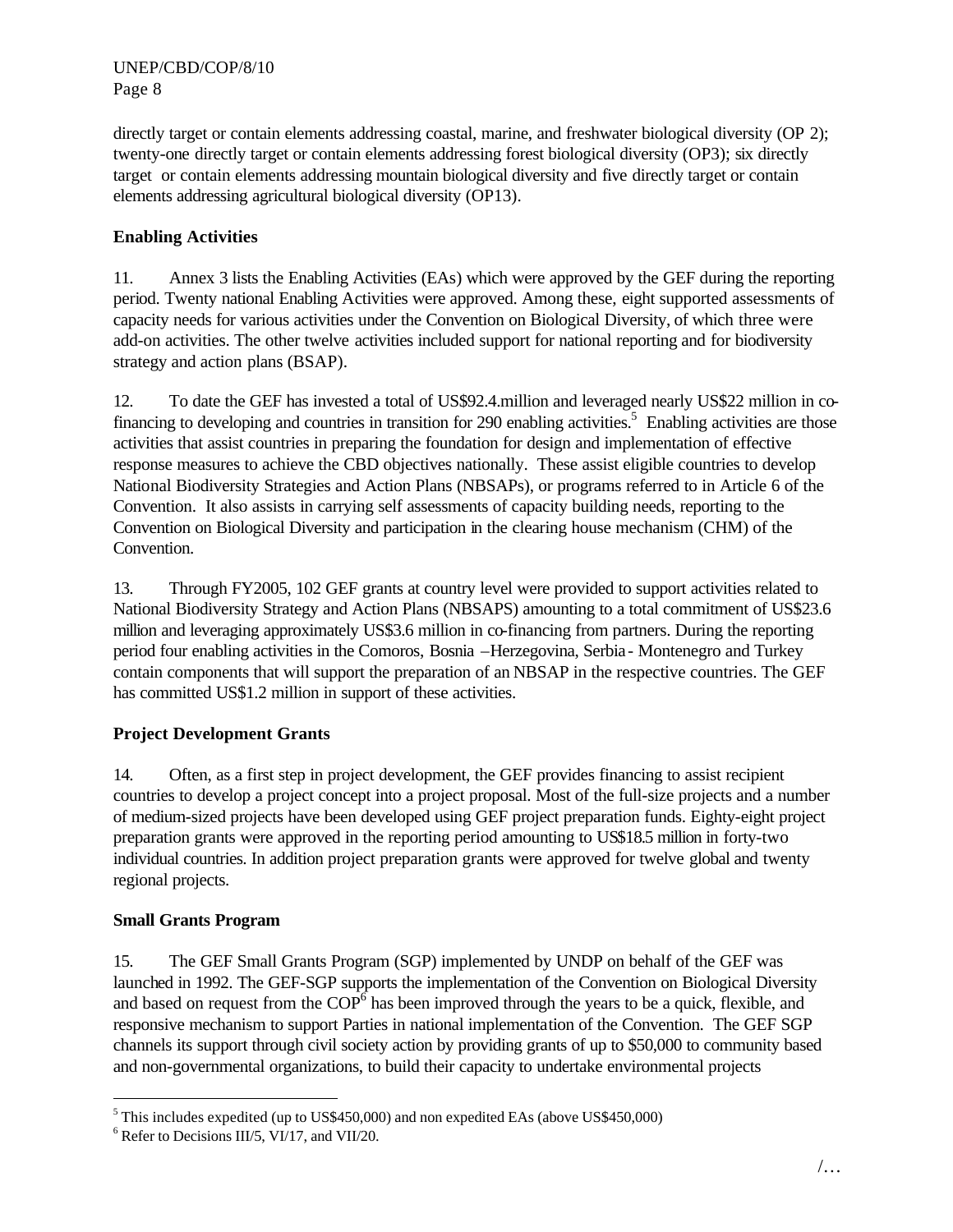(governments at the local level can also benefit from SGP funds, but only through partnerships with recipient NGOs). Through FY 2005 the SGP, in the area of biological diversity, has supported 3,571 projects amounting to a total GEF contribution of US\$92 million in grants and US\$51 million (in-cash plus \$40 million in-kind) leveraged as co-financing. During the reporting period, the GEF-SGP supported 1,017 projects in fifty-five countries for biodiversity conservation and sustainable use. The total GEF allocation for these projects amounted to US\$23.2 million and leveraged a total of US\$27.4 million (in-cash and inkind) co-financing from various partners around the world. Further information on the SGP can be found at: www.undp.org/sgp.

## **III. ACTIVITIES IN RESPONSE TO COP VII GUIDANCE**

16. All COPs have provided guidance to the GEF on the policy, strategy, program priorities and eligibility criteria to be followed in providing financial assistance to developing country parties for purposes of the Convention. This guidance has been regularly incorporated in GEF policies and operational activities, and GEF responses to the guidance are reported on in each of its reports to the COP.

17. The Seventh Meeting of the Conference of the Parties to the Convention on Biological Diversity provided further guidance to the GEF.<sup>7</sup> Among the decisions adopted by COP VII (held in Kuala Lumpur, Malaysia February 2004), two decisions are directed to the GEF.<sup>8</sup> In general, the guidance requested the GEF to address program priorities related to marine and coastal biological diversity, monitoring and indicators, ecosystem approach, biological diversity and climate change, Global Taxonomy Initiative, sustainable use, invasive alien species, protected areas, strategic plan, technology transfer and cooperation, Millennium Development Goals, national reporting, education and public awareness, access to genetic resources and fair and equitable sharing of benefits, and biosafety. These issues are being addressed by the GEF through its operational strategy and activities under the biodiversity focal area. The following highlights the GEF's initial response to the COP VII guidance. In each section, examples of relevant project activities are provided to illustrate the type of activities being implemented on-the-ground. It should be recalled that Annex 4 provides a summary of all projects approved during the reporting period and that examples given are not a comprehensive accounting of project activities in the area concerned.<sup>9</sup>

## **Marine and Coastal Biological Diversity**

18. Recognizing the importance of marine and coastal biological diversity to the healthy functioning of global ecosystems<sup>10</sup> and following the guidance of the Convention<sup>11</sup> the GEF has committed a significant portion of its resources to coastal and marine areas through operational program 2 in the biodiversity focal area and through the international waters focal area. During the reporting period, the GEF committed US\$77.58 million to seventeen projects that directly target or contain elements that address marine and coastal ecosystems. An additional US\$279.27 million was leveraged as co-financing from other partners. Sixteen of these projects were approved for individual countries and one regional project. The following

 $\overline{a}$ 

<sup>7</sup> Decision VII/20, *Further Guidance to the Financial Mechanism*.

<sup>8</sup> These are Decision VII/20, *Further guidance to the financial mechanism*, and Decision VII/22, *Arrangements for the third review of the effectiveness of the financial mechanism.* Decision VII/21 *Additional financial resources* includes some paragraphs of relevance to the GEF.

<sup>&</sup>lt;sup>9</sup> In addition, data on projects approved during the reporting period responding to guidance provided by earlier meetings of the Conference of the Parties appear in annexes 1-3 and will be further summarized in the draft publication "Catalyzing Sustainable Biodiversity Conservation: The GEF Biodiversity Portfolio 1991-2005" to be distributed at the eight meeting of the Conference of the Parties.

<sup>&</sup>lt;sup>10</sup> The oceans cover more than 71% of the Earth's surface and are home to 97% of all life on earth.

 $11$  See decisions I/2, V/13 and VI/17 VII/20.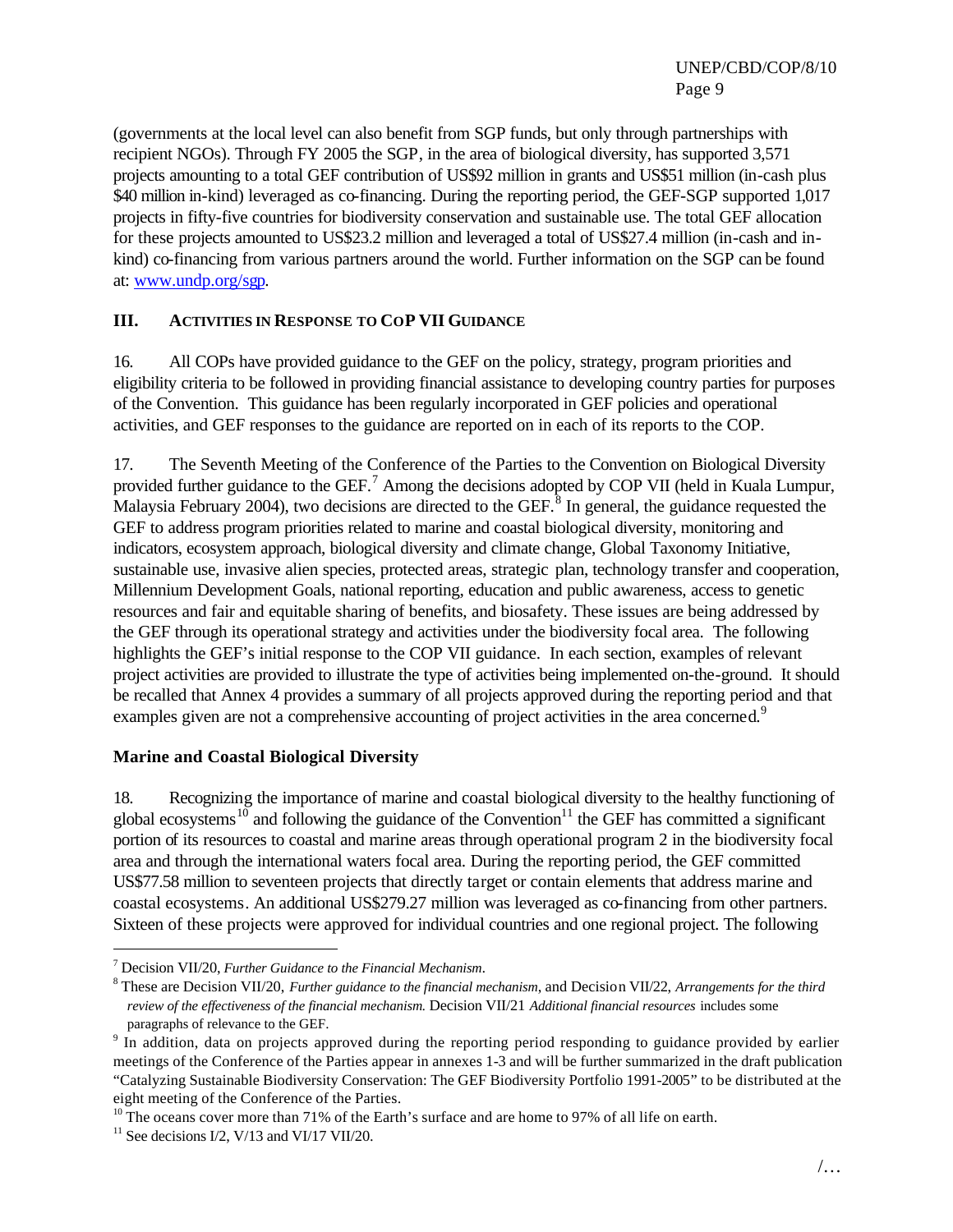projects provide examples of GEF supported activities during the reporting period that address the conservation and sustainable use of marine and coastal ecosystems:

- (a) The *South Africa Conservation and Sustainable Use of Biodiversity on the South African Wild Coast project* implemented by UNDP assists the government of South Africa to conserve and sustainably manage biodiversity of global significance in one of the most important coastal areas of the country in the Eastern Cape Province. It implements a strategy for the long-term management of the Wild Coast and provides for the management of a mosaic of land uses, focusing on a network of protected areas as nuclei for biodiversity conservation. The project pursues a biodiversity conservation program that is compatible with livelihoods, and will set aside development zones, managed to minimize negative environmental externalities. A significant proportion of the project activities address mangrove areas.
- (b) A regional project in Indonesia and the Philippines, *the Marine Aquarium Market Transformation Initiative (MAMTI)*, implemented by the International Finance Corporation (IFC), the private sector branch of the World Bank and involves the private sector and local communities in the sustainable management and use  $d$  aquarium fish species. The project carries out a range of activities to ensure that the industry is transformed to a principal driver of marine biodiversity conservation; sustainable use, sustainable livelihoods, poverty alleviation and food security for coastal communities in the countries involved and addresses issues on the demand side in developed countries.
- (c) In Mauritius, the *Partnerships for Marine Protected Areas*, a medium-sized project implemented by UNDP assists the Government of Mauritius to improve management and conservation practices for marine protected areas (MPAs) in the country, and the equitable sharing of benefits to local communities. It does so through the development and testing of a model for co-management between government, local communities and the private sector, and through building an enabling environment for its replication throughout the country.

19. The GEF-SGP has provided support in the amount of approximately \$3.27 million to 141 projects under OP2. An additional US\$3.18 million was leveraged in co-financing for coastal, marine and freshwater ecosystems. A current GEF SGP project: *Community-based integrated mangrove rehabilitation and economic recovery program in Tsunami effected villages in Pulau Weh, Aceh in Indonesia*, is providing support for post-tsunami recovery of coastal resources based on a sustainable livelihoods approach among affected communities. The project has targeted a number of strategies including coral reef transplantation, community-based reef monitoring, as well as eco-tourism. A learning exchange visit has also been planned to exchange good practices learned during another GEF-SGP supported community project in Bali working on coral reef ecosystem recovery though coral transplantation. Target indicators of impacts include enhanced community-based recovery efforts, healthy coral growth, income generation, and strengthened institutional capacity of the local coastal community. Rehabilitation activities for mangrove ecosystems are also being carried out with funding from other agencies.

## **Monitoring and Indicators**

20. Decision VII/20, paragraph 4 "Recognizes that the development and use of indicators, particularly in the development phase, requires a financial and technical commitment from Parties, and therefore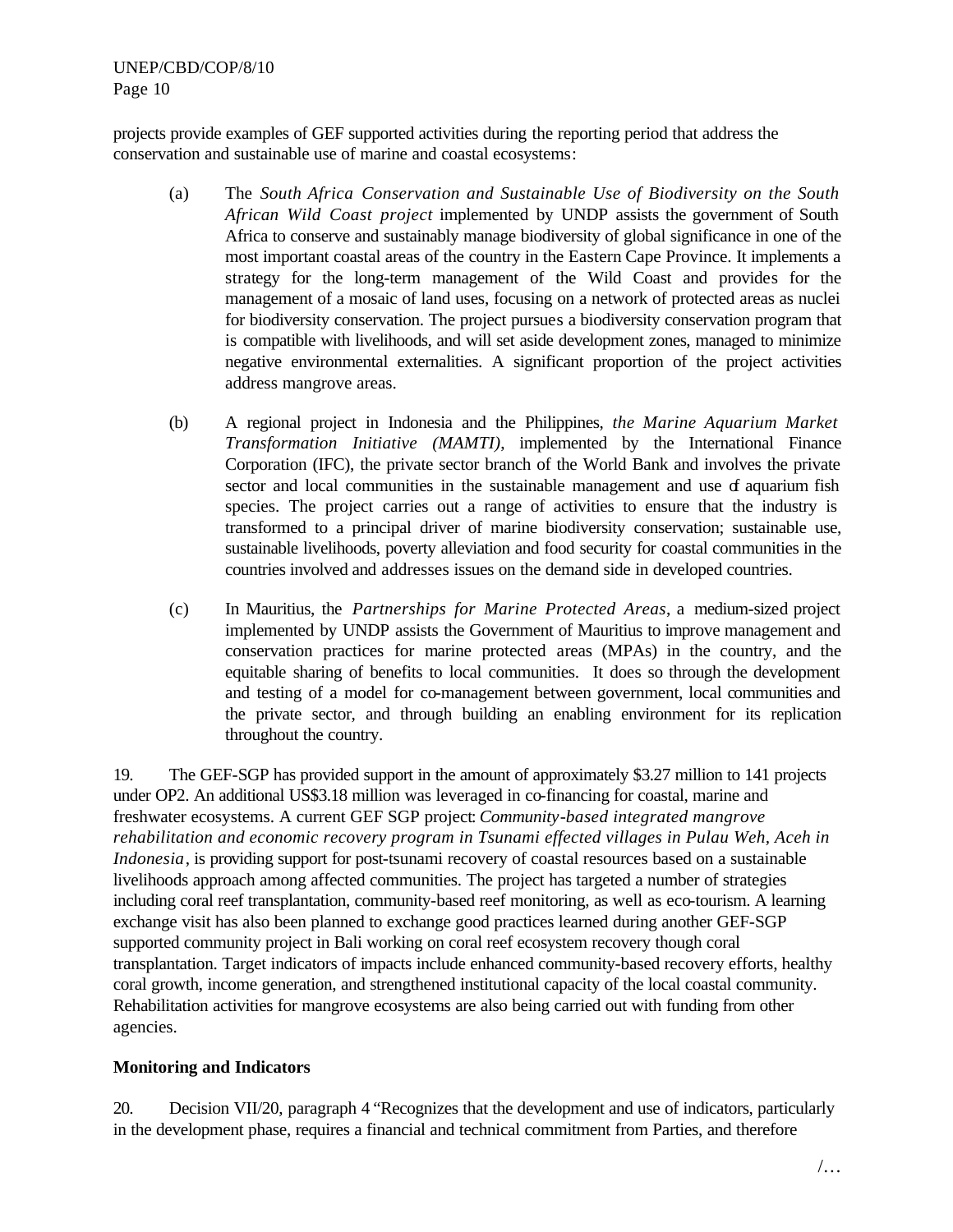requests the financial mechanism and encourages bilateral and multilateral funding agencies to assist developing countries, in particular the least developed and small island developing States among them, and countries with economies in transition through the provision of financial assistance and training, as required and as appropriate, to develop and implement effective biodiversity indicators."

21. In recognizing the importance of the development of comprehensive monitoring systems, GEF supported projects include a monitoring system as part of their implementation strategy. The GEF provides financial assistance at all stages during the project development cycle to assist least developed and small island states to develop and implement effective biodiversity indicators. In many cases, these systems become important vehicles for building the capacity of recipient countries to develop their own monitoring systems at the country level. During the reporting period, several projects have been recognized as having a particularly comprehensive monitoring systems as part of the project implementation plan:

- (a) The UNDP implemented project, *Demonstrating Sustainable Conservation of Biodiversity in Four Protected Areas in Russia's Kamchatka Oblast, Phase 2,* creates an integrated long-term monitoring program to follow biodiversity status, pollution and other threats both within and outside the protected area system.
- (b) Another project in Korea, *Conservation of Globally Significant Wetlands* implements a comprehensive monitoring system which tracks progress of biodiversity indicators relating to key environmental processes that will influence the health and productivity of wetlands.

## **Ecosystem Approach**

22. The GEF's biodiversity strategy is currently designed to achieve biodiversity conservation within the framework of an integrated ecosystem approach. An integrated ecosystem approach was endorsed by the COP V (Nairobi Kenya) in 2000 and is "designed to balance conservation, sustainable use and equitable sharing of genetic resources, looking beyond protected area boundaries to the wider landscape whilst placing humans at the centre of conservation efforts." In addition to embracing the ecosystem approach as an integral feature of project design in all GEF biodiversity projects, the GEF has also pursued this approach through demonstration projects under the operational program on integrated ecosystem management (OP12), funded through allocations from the GEF focal areas in which benefits are generated.

23. Further GEF programming, however, has shifted strategy towards a process of integration defined as the "joining of forces" across the GEF focal areas to help client countries most efficiently address their natural resource management priorities using an array of integrated approaches to conserve, sustainably use and manage natural resources, including biodiversity. Pursuing integration across focal areas, at the various levels, basin – landscape – ecosystem – country – region, will allow GEF to most effectively fulfill its role of catalyst and facilitator of global environmental sustainability and strengthen its role in helping countries meet their national commitments while enhancing the global environment.

24. Integrated approaches in the biodiversity portfolio, although *ad hoc* have been pursued through mainly the operational program on forests (OP3) which has integrated its activities with OP12 and the operational program on land degradation (OP15). The operational program on marine, coastal and freshwater ecosystems integrates its activities mainly with the operational program on integrated water management (OP 9) in the international waters focal area.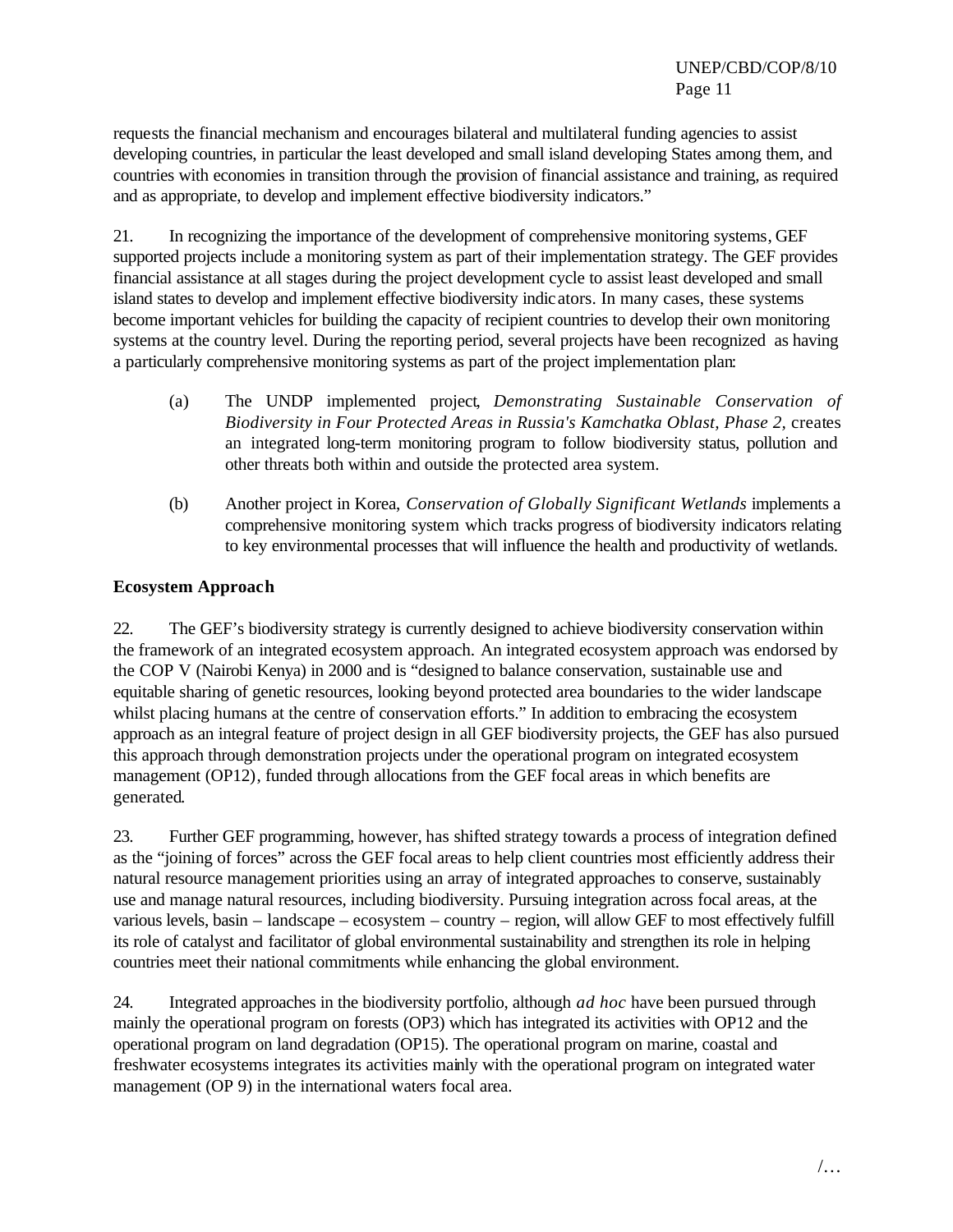25. The GEF also supports integrated ecosystem management through projects that integrate activities from multiple focal areas. These projects include components from across the GEF focal areas, are approved under the multi focal area project window. During the reporting period, two projects of relevance to the biodiversity focal area were approved under the multi-focal area window. This amounts to a commitment of US\$7.5 million of GEF grants and an additional US\$20.7 million leveraged in co-financing from other partners. These include: *Community Agriculture and Watershed Management,* a global project implemented by the World Bank in Tajikistan, which uses a multi focal area and integrated ecosystem management approach to promote sustainable land use in mountain ecosystems and agricultural biodiversity, and the *International Assessment of Agricultural Science and Technology for Development (IAASTD)* project, implemented by the World Bank as a global project which will use a similar approach to address biodiversity conservation and sustainable land use in all the ecosystems within the biodiversity focal area and in OP 8 and OP 9 in the area of international waters.

26. During the reporting period, the GEF-SGP has also committed US\$377,609 to fourteen projects that were identified as "multi operational". An additional US\$1.58 million was leveraged as co-financing for these projects.

# **Biological Diversity and Climate Change**

27. The negative impacts of other global environmental changes, such as climate change, on the biodiversity of highly vulnerable ecosystems, such as mountains, coral reefs and forests, remain a challenge for biodiversity conservation globally. The GEF recognizes this challenge and is approaching this issue through financing projects for the conservation and sustainable use and benefit sharing of biological diversity threatened by climate change impacts. Two modalities of particular relevance financing projects through the multiple focal area and a new strategic priority on adaptation (SPA) are described below.

28. The GEF Operational Strategy states that "the overall strategic thrust of GEF-financed climate change activities is to support sustainable measures that minimize climate change damage by reducing the risk, or the adverse effects, of climate change." It will finance agreed and eligible enabling, mitigation, and adaptation activities in eligible recipient countries" The GEF has provided support for Stage I and II adaptation activities (as defined by the UNFCCC COP) in the context of the formulation of National Communications to the United Nations Framework Convention on Climate Change (UNFCCC). In response to Convention guidance, funding for a strategic priority on adaptation was approved by the Council in November 2004. The strategic priority provides the opportunity to test integration and synergies among GEF focal areas and their relevant conventions through concrete demonstration projects responding to the impact of climate change.

29. Decision VII/20 paragraph 6 of the seventh session of the Conference of Parties to the Convention on Biological Diversity, specifically addresses the link between climate change and biodiversity conservation. It calls for increasing the effectiveness in addressing environmental issues undertaken by multiple Conventions by applying the ecosystem approach. Ecosystems management, particularly in forests, has long been recognized as an important in maintaining "sinks" for greenhouse gases. Increasingly, the role of ecosystems in reducing a country's vulnerability to the adverse impact of climate change is being emphasized. The GEF, through its development of adaptation guidelines has identified the potential global environmental benefits of addressing adaptation in each of its focal areas. In the biodiversity focal area, global environmental benefits include: the reduced risks of global biodiversity loss; the enhanced protection of ecosystems and the species they contain; and increased sustainability in the use of biodiversity components. GEF resources for adaptation could be utilized to address and implement measures to reduce vulnerability and increase adaptive capacity of natural ecosystems to climate change.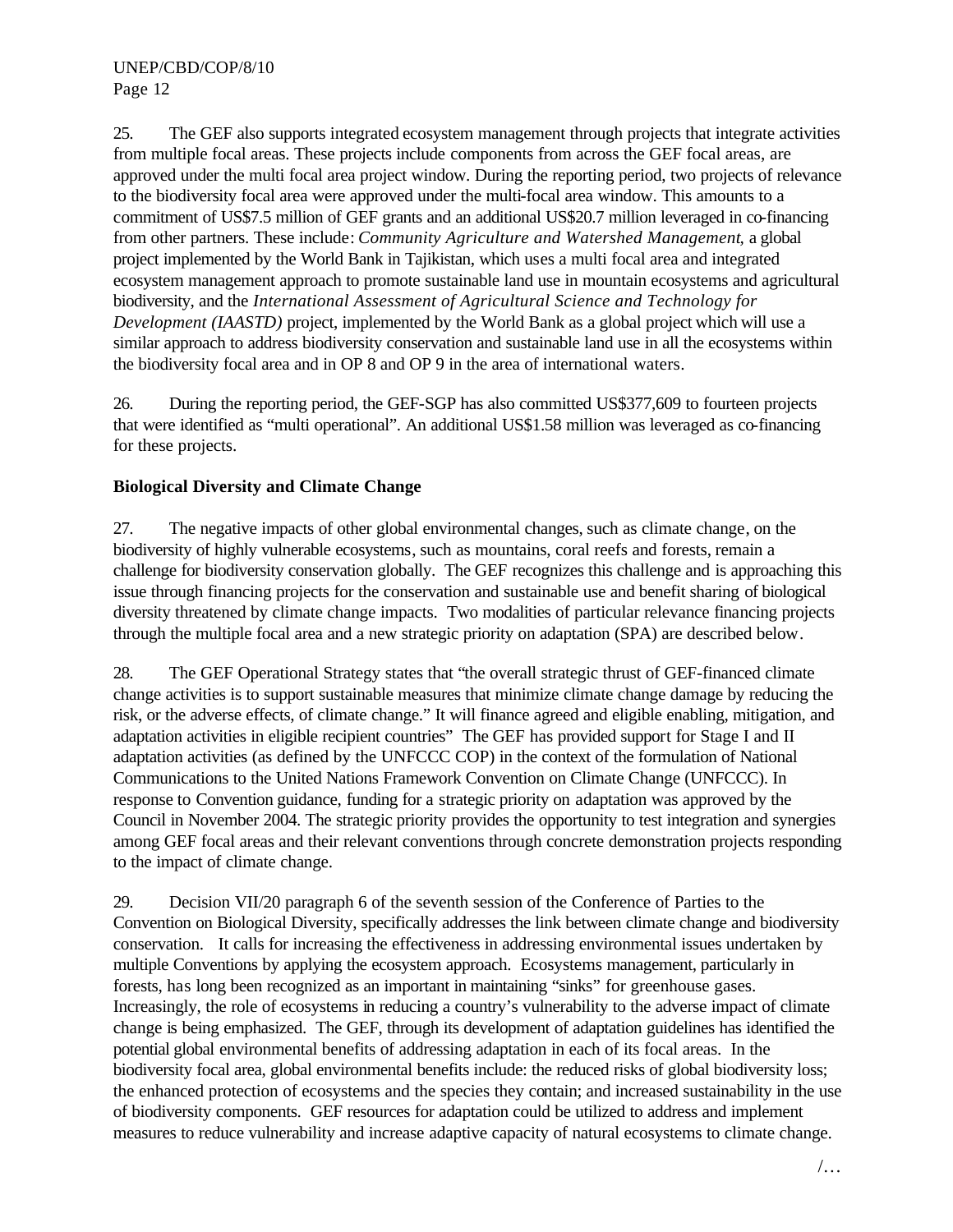In addition, the GEF is developing tools to more systematically seek opportunities to address the effects of climate change on biodiversity in its regular portfolio, particularly in protected area design, and on coastal and marine ecosystems.

#### **Global Taxonomy Initiative (GTI)**

30. Several projects in the GEF biodiversity portfolio include components that address taxonomy as a means of achieving conservation and sustainable use of biodiversity. The GEF supports the Global Taxonomy Initiative (GTI) through enabling activities, which help countries to assess their national capacities. Many countries have used this financing modality to assess and identify the need for taxonomic work. The GEF also supports the National Capacity Needs Assessment Program, through which countries can identify needs to strengthen capacity for taxonomic work. In addition, taxonomic work is embedded within the biodiversity monitoring activities of GEF projects and in some self standing projects.

31. A few GEF supported programs and projects, such as the *Inventory, Evaluation and Monitoring of Botanical Diversity in Southern Africa: A Regional Capacity and Institution Building Network (SABONET)*, directly target taxonomic work. The project involves the computerization of plant specimens stored in national and regional herbaria and botanical gardens and identification of undersurveyed/poorly known taxa or areas. This project is being replicated in eastern Africa through the *Botanical and Zoological Taxonomic Networks in Eastern Africa (BOZONET)* project. The objective of BOZONET is to support the countries of East Africa to remove barriers to the flow of relevant taxonomic information, through supporting networked centers of expertise, expanding the range of endusers of such information, and assisting those end-users in the use of this information for the sustainable conservation of biodiversity, and establishing processes of inventory, description, monitoring and dissemination.

32. Some projects approved during the reporting period include activities that involve taxonomy. For example, a UNDP implemented project in Cambodia , *Establishing Conservation Areas Landscape Management (CALM) in the Northern Plain*s, establishes a biological monitoring program to identify biodiversity trends including taxonomic activities. Other funding comes in many projects under biodiversity monitoring components. Another global project, *Implementing the Global Strategy for Plant Conservation: identification of threatened plant species and protection of important plant areas*, currently in the pipeline and being developed by UNEP, will also contribute to the objectives of the GTI. The project will undertake national plant conservation assessments using the IUCN Red List Categories and Criteria (IUCN, 2001) and Guidelines for Application of the IUCN Red List Criteria at Regional Level in six countries. These assessments are major prerequisites for identifying important plant areas, and a complimentary process in achieving the project goal. Indicators and procedures for monitoring conservation status both nationally and regionally will be developed.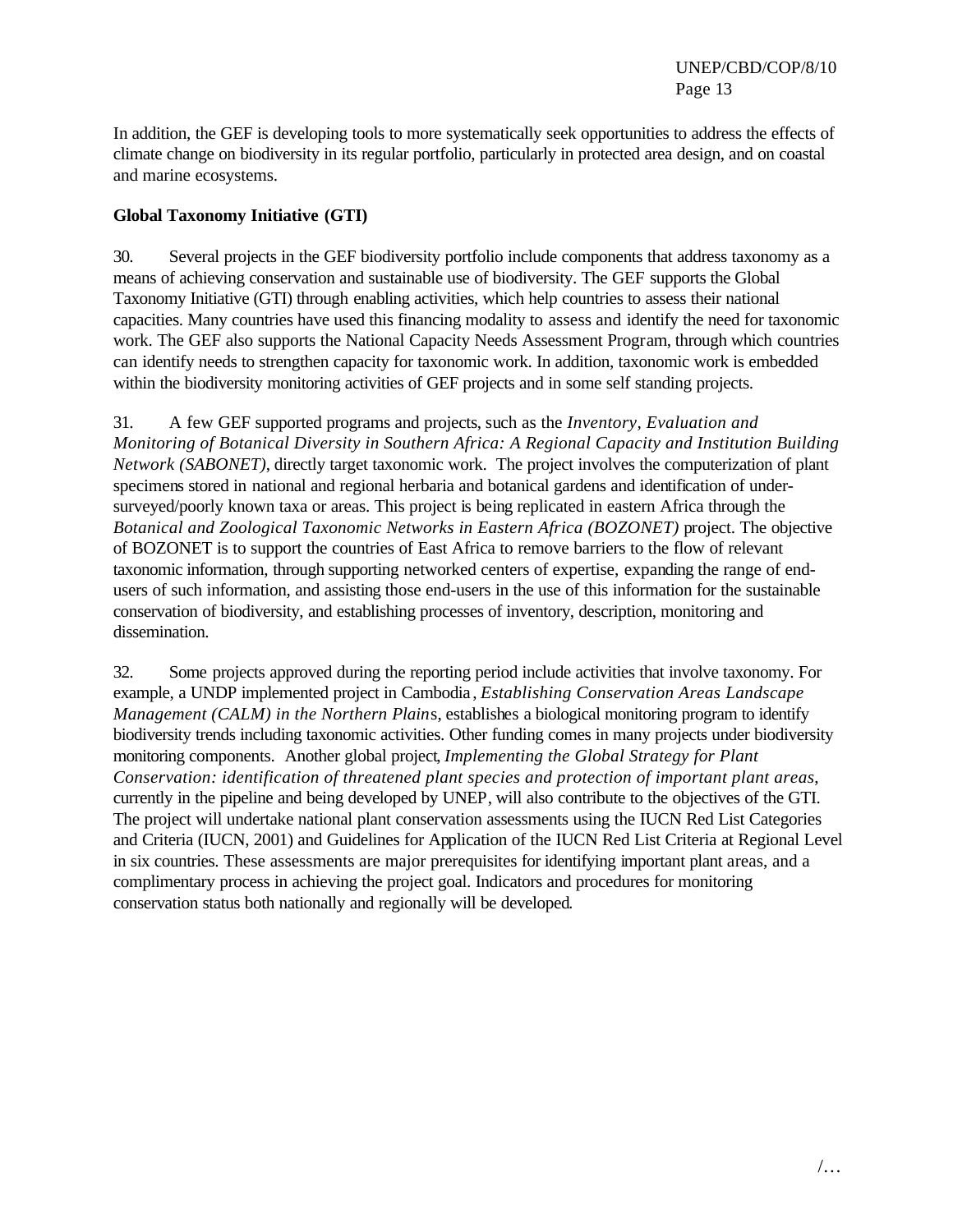#### **Sustainable Use**

33. The GEF supports sustainable use of biodiversity in protected areas and landscapes. GEF supported projects contain activities that address sustainable forestry management, agriculture and fisheries. The GEF has recently sharpened and focused its attention on sustainable use of biodiversity in landscapes through strategic priority two (SP2) which aims to catalyze biodiversity conservation by mainstreaming it into the productive sector focusing mainly on economic issues.

34. During the reporting period thirteen projects were approved under SP2. This amounted to approximately US\$160 million in GEF grants. For example, the *Recovery, Conservation, and Sustainable Use of Georgia's Agrobiodiversity* project focuses on conservation and sustainable utilization of threatened local plant genetic resources important to food and agriculture in Georgia. A global project *Improved Certification Schemes for Sustainable Tropical Forest Management*, in Brazil, Mexico and Cameroon, develops the tools and incentives to help small forest managers, communities and non-timber forest products (NTFP) collectors in the tropics to identify and protect biodiversity in the forests they manage (the 'Target Forests') through certification. The tools will then be disseminated internationally through a series of regional training courses for groups developing and promoting certification standards in at least 10 tropical countries.

# **Invasive Alien Species (IAS)<sup>12</sup>**

35. Species introductions have been considered one of the most important threats to biological diversity,  $^{13}$  have resulted in the extirpation of many native species, and have caused major changes to the overall structure and processes of many ecosystems around the world. The GEF is now supporting fiftyone projects that address the threat of invasive alien species. This amounts to a total of about US\$311million of GEF grants. These projects includes those that contain a component that addresses the threat of IAS and those that have national programs that aim to specifically control and eradicate invasive species. During the reporting period twelve projects approved by the GEF directly or indirectly addressed the threat of invasive alien species. This amounts to a commitment of approximately US\$53.7 million from the GEF to eleven individual countries and one regional project.

36. An example of a project in this area is the GEF supported regional project; *Removing Barriers to Invasive Plant Management in Africa* which protects ecosystems, species and genetic diversity from invasive alien species, for global, national and community benefit. The project contributes to this goal through its purpose of removing the barriers to effective prevention and management of IAS in four pilot countries; Ethiopia, Ghana, Uganda and Zambia. The focus is on invasive plants, as this group poses the greatest current threat, and because a number of invasive plant species have been identified in the four countries requiring immediate attention. Invasive plants in both terrestrial and aquatic ecosystems are addressed. Another project in Hungary: *Conservation and Restoration of the Globally Significant Biodiversity of the Tisza River Floodplain through Integrated Floodplain Management* develops a program for managing invasive species in a coordinated and systematic manner across this extensive floodplain.

 $\overline{a}$ 

<sup>&</sup>lt;sup>12</sup> See Decision VII/20.

 $<sup>13</sup>$  Figure 4.3 Millennium Ecosystem Assessment, 2005: General Synthesis: Ecosystems and Human Well-being. Island</sup> Press, Washington D.C. Other Millennium Assessment reports such as Living beyond our means: Statement of the Board of the MA. 2005. Washington D.C.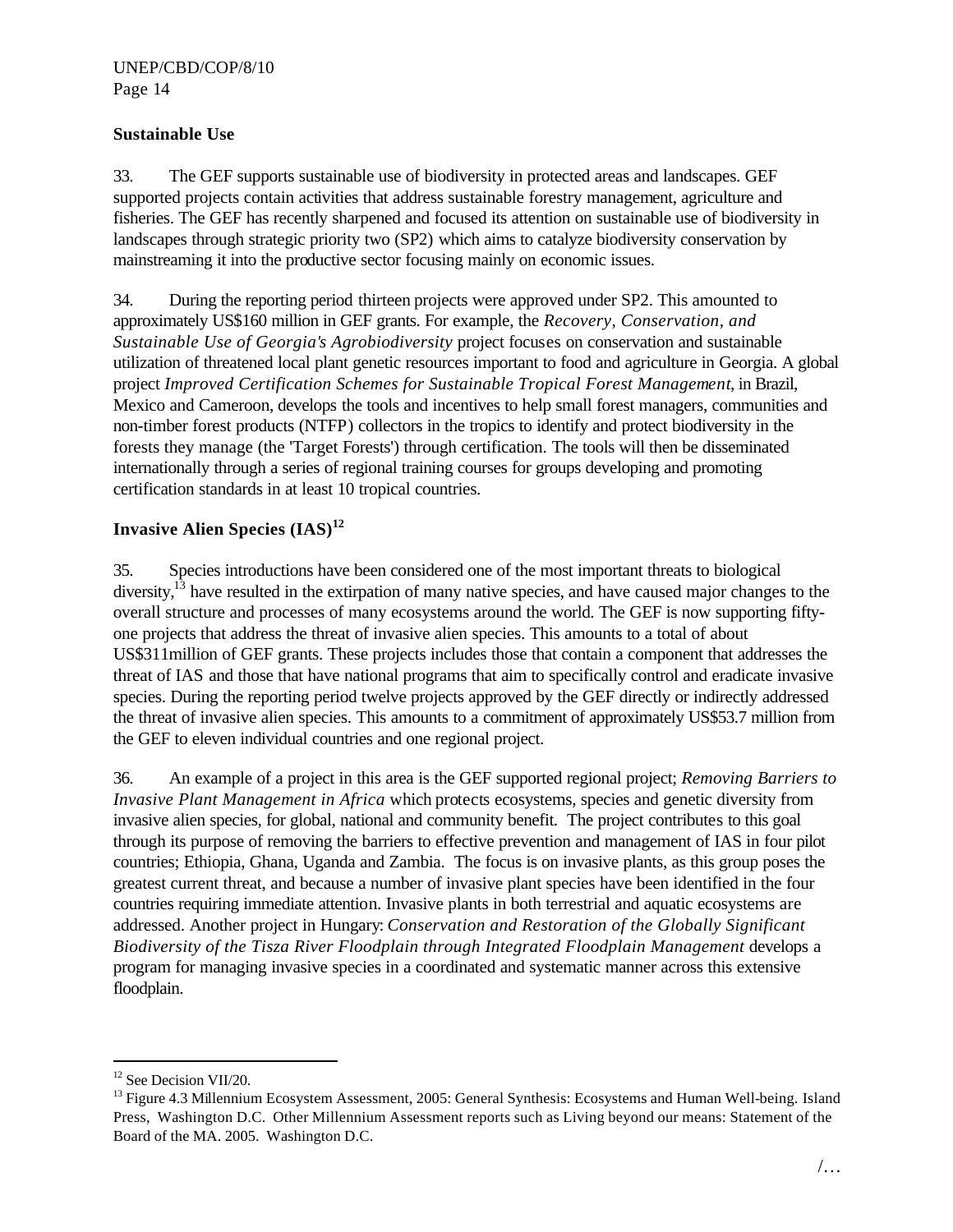## **Protected Areas** *<sup>14</sup>*

37. Guidance on protected areas has been provided by a number of previous COP decisions. The latest guidance is summarized by Decision VII/20, paragraph 10. In considering this guidance, the GEF has strengthened its first pillar of the GEF strategic priorities in its biodiversity focal area which seeks to catalyze the sustainability of protected areas, i.e. to conserve biodiversity through the expansion, consolidation, and rationalization of national protected area systems with a major emphasis in achieving long-term financial sustainability. Through FY2004, GEF has supported initiatives in nearly 1,432 protected areas covering close to 300 million hectares world-wide. During this period the GEF invested more than US\$\$1.2 billion in projects that support protected areas and leveraged an additional \$3.1 billion in cofinancing from project partners. During the reporting period the GEF committed US\$225.8 million to projects under strategic priority one which focus on initiatives in protected areas.<sup>15</sup> Projects were approved for twenty-seven individual countries and five regional projects. In addition, other GEF initiatives such as the GEF-SGP and the Critical Ecosystem Partnership Fund, administered by Conservation International, also contributed significantly to protected areas. The GEF-SGP reports that through FY 2005, a total of approximately 904 of GEF-SGP supported projects target protected areas. The COMPACT approach being implemented by the GEF-SGP is a strategic clustering of GEF-SGP grants around internationally recognized protected areas (mainly World Heritage sites) which is entering a second 5-year phase of the pilot program which was initiated in  $2000$ .<sup>16</sup>

38. To extend conservation efforts beyond protected areas, GEF-supported projects have worked to create linkages between protected areas and their surrounding context in a myriad of ways. Important components of these activities include buffer zones, corridors, cultural linkages, integrated coastal zone management, and transboundary protected areas. Buffer zones and corridors have proven that they can be effective in providing a means for improved management and increased biodiversity conservation, and GEF projects have made extensive use of these planning and management mechanisms in projects such as the *Second Rural Poverty, Natural Resources Management and Consolidation of the Mesoamerican Biological Corridor* Project in Panama, which supports the efforts of the Government of Panama to integrate environmental and social sustainability into development and poverty reduction strategies in the Pacific and Atlantic municipalities. The project achieves this through enabling decentralization of strengthening local governments, institutional strengthening and support to poor communities to adopt biodiversity friendly income generating activities. Another project; *Establishing Conservation Areas Landscape Management (CALM) in the Northern Plains of Cambodia* designs and implements a landscape level conservation program (CALM) through a "Living Landscapes" approach to conserve key components of biodiversity which are either unique to the landscape or for which the landscape acts as a critical range.

39. The GEF's approach to protected areas reflects the importance of mainstreaming by linking protected areas to other development priorities through an ongoing dialogue that engages different stakeholders at the international, national, local, and grassroots levels. One of the keys to mainstreaming is building awareness and support for protected areas, and increasing awareness of protected area values. Key challenges under this approach include the development of partnerships by identifying sectors not directly related to protected areas, and to attract new constituencies to expand the appreciation of protected area values. The process of mainstreaming, however, can be indistinct, and may occur in different ways depending on the context of implementation. These activities can include the incorporation

 $\overline{a}$ 

<sup>&</sup>lt;sup>14</sup> See Decision VII/20.

<sup>&</sup>lt;sup>15</sup> Projects that are SP1 only, do not include hybrid projects which include other Strategic Priorities.

<sup>&</sup>lt;sup>16</sup> The GEF-SGP has expanded the number of WH sites from 6 to 8 for the phase 2005 to the end of 2009.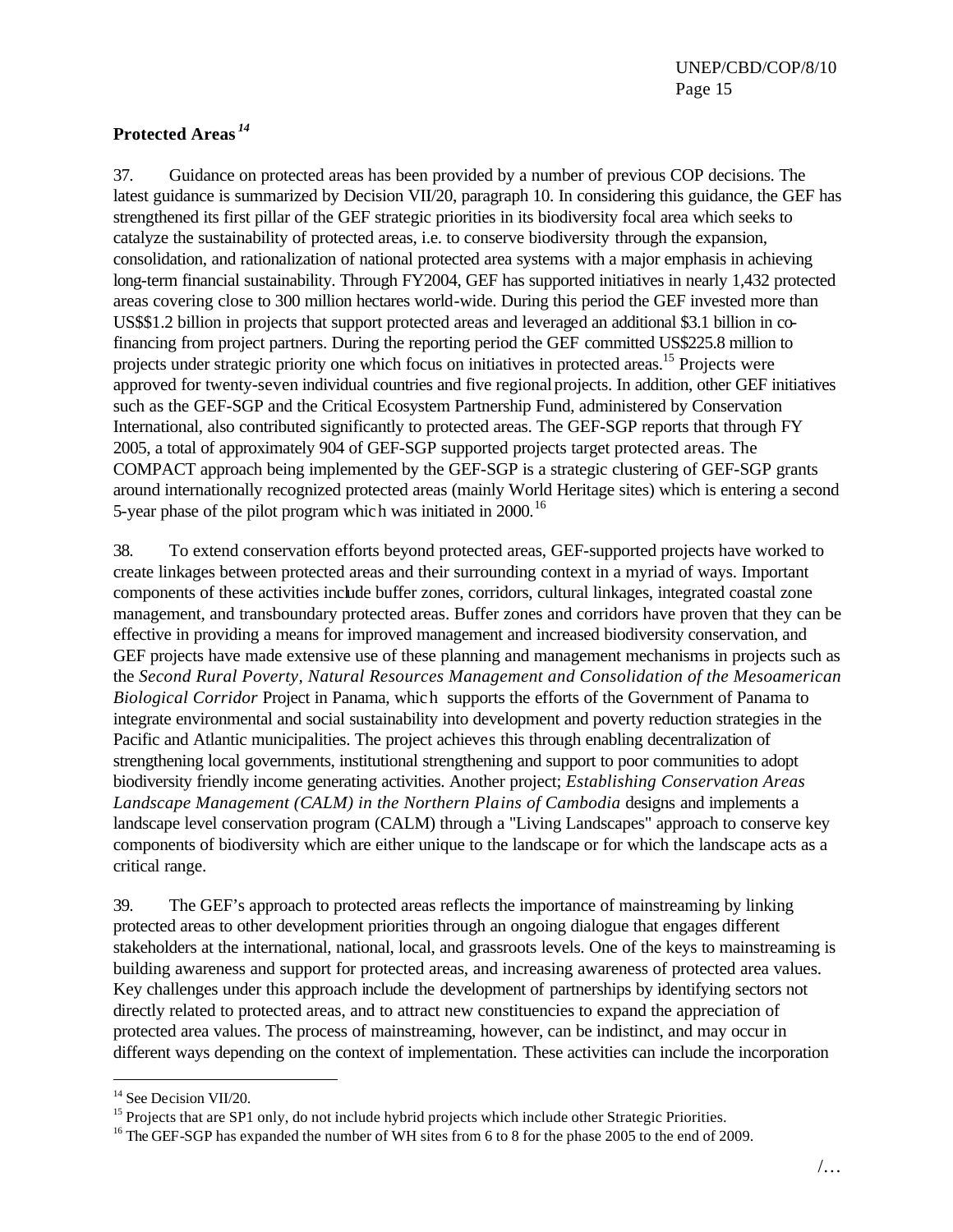of protected area considerations into policies governing non-protected area sector activities, and the simultaneous achievement of gains for protected areas and gains in economic sectors.

40. About twelve percent of the terrestrial land surface of the globe is in protected areas, and the GEF funding has substantively contributed to this milestone achievement since its inception as was noted in the Biodiversity Program Study 2004. However, the global network of protected areas still has substantial gaps particularly in the marine and freshwater environment. Decision VII/20, paragraph 3 "*invites the Global Environment Facility, other funding institutions, and development agencies to provide financial support for the implementation of the elaborated program of work on marine and coastal biodiversity.*" During the reporting period several approved GEF supported initiatives are supporting the establishment of marine protected areas. As mentioned earlier in this report, seventeen projects covering sixteen individual countries and one regional project will solely address the conservation and sustainable use of coastal and marine areas including marine protected areas.

41. The GEF-supported project: *Conserving Globally Significant Biodiversity along the Chilean Coast* implemented by UNDP, assists the Government of Chile to conserve and sustainable manage marine and coastal biodiversity through the establishment of Multiple Use Marine Coastal Protected Areas (MUMPAs) in critical areas of the Chilean coast. Through this, the government's goal is to remove barriers for the definition and implementation of an integrated management system for coastal/marine biodiversity and its biological resources. It does so through the creation of three MUMPAs in three demonstration sites of global importance and by developing tools and mechanisms to facilitate their replication in other parts of the country. It is expected that, by removing barriers, the successful demonstration of win-win approaches for private sector and community benefits linked to strong biodiversity conservation efforts, will permit the replication of these approaches and methodologies in Chile and elsewhere in the region.

42. The *Partnerships for Marine Protected Areas* project in Mauritius assists Mauritius to improve the management and conservation practice for Marine Protected Areas (MPAs) in the country, and the equitable sharing of benefits to the local communities. It does so through the development and testing of a model for co-management between government, local communities and the private sector, and through building an enabling environment for its replication throughout the country.

## **Strategic Plan of the Convention**

43. COP VII developed a framework to enhance the evaluation of achievement and progress in the implementation of its Strategic Plan and, in particular, its mission to achieve a significant reduction in the current rate of biodiversity loss at global, regional and national levels. It also identified provisional indicators for assessing progress towards the 2010 biodiversity target. This plan contains four strategic goals and objectives addressed in the Annex of Decision VI/26 as follows:

- (a) The Convention is fulfilling its leadership role in international biodiversity issues;
- (b) Parties have improved financial, human, scientific, technical and technological capacity to implement the Convention;
- (c) National biodiversity strategies and action plans (NBSAPs) and the integration of biodiversity concerns into relevant sectors serve as an effective framework for the implementation of the objectives of the Convention; and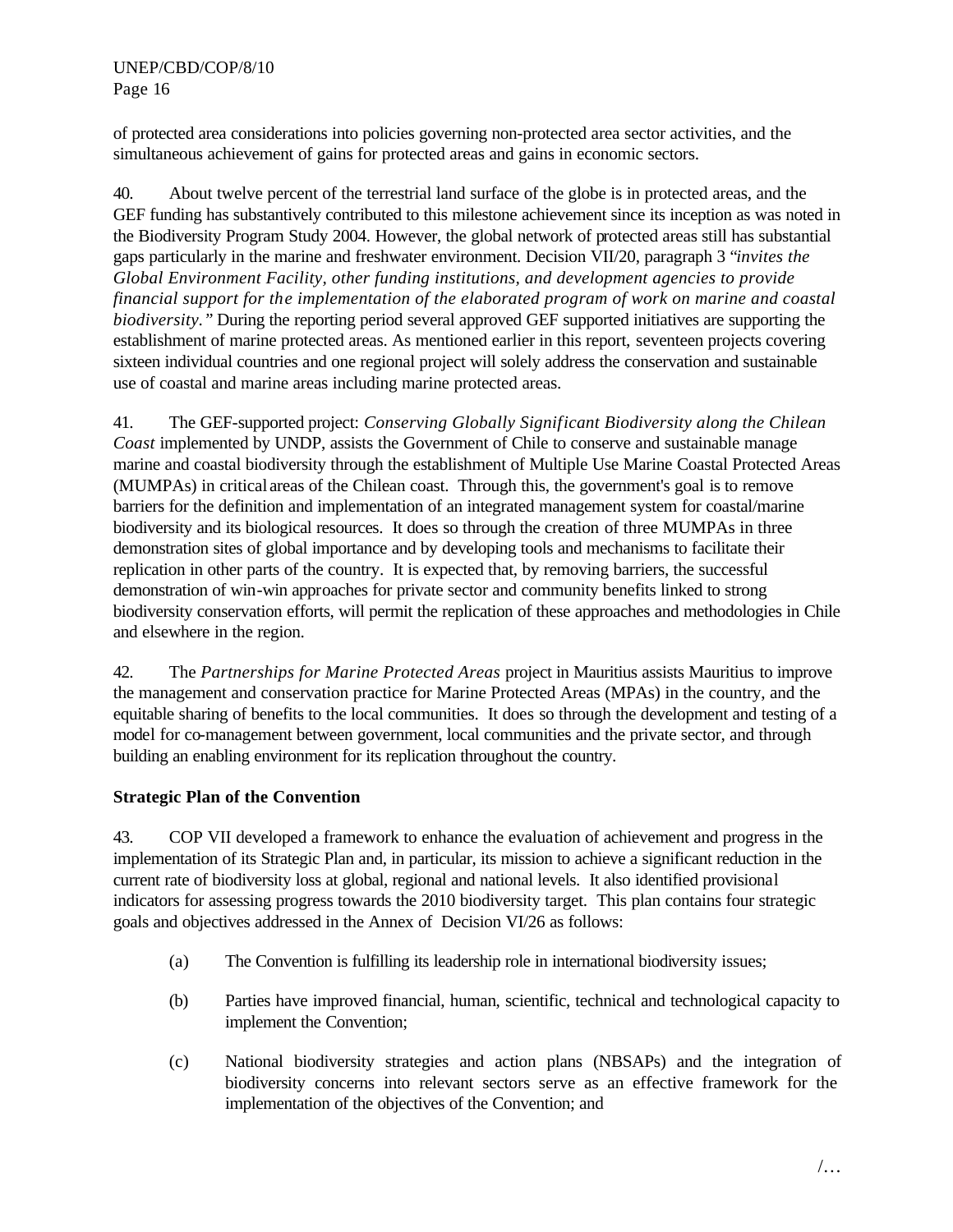(d) There is a better understanding of the importance of biodiversity and of the Convention, and this has led to broader engagement across society in implementation.

44. At COP VII, the GEF received guidance on this issue in Decision VII/20, paragraph 11. In responding to this guidance, UNEP-WCMC prepared a project, *Building the Partnership to Deliver the Global 2010 Indicators*, this project has been included in the pipeline and is expected to enter the work program during fiscal year 2006. It seeks to support the building of a partnership which will to assist in achieving the 2010 indicators.

45. The GEF is linking the CBD 2-010 targets with its proposed programming for the GEF-4 period (2006-2010) and will measure achievement of these targets through agreed indicators.

# **Technology Transfer and cooperation<sup>17</sup>**

 $\overline{a}$ 

46. Technology transfer and cooperation is often a core element in GEF investment projects in the biodiversity focal area. It has been promoted through activities such as: (a) supporting information networks (e.g., the Inter-American Biodiversity Information Network and the Southern Africa Botanical Network); (b) strengthening national enabling environments through, for example, the support provided to develop the National Biosafety Frameworks; (c) increasing technical knowledge and capacity as in the Regional Central American Biological Corridor project; (d) development of good practice and its application to other projects and regions such as the Costa Rica Eco-markets project addressing environmental services; (d) the development and application of natural pest control for alien, invasive species such as in the Lake Victoria project; and (e) supporting the actual use of technology, as in the case of Geographic Information Systems (GIS) for land use planning, management and decision-making often requested and approved through many projects under implementation. Support for priority needs in the area of technology transfer will continue to be addressed through the development of country driven projects as is done today.

47. Through the development and implementation of its private sector strategy, the GEF will also encourage countries and national and global private companies<sup>18</sup> to support and provide tools, practices and training necessary to strengthen technology transfer and cooperation. The GEF private sector strategy also calls for enhanced knowledge management and dissemination of experience with the private sector to benefit many sectors important to supporting the objectives of the Convention as much possible.

48. During the reporting period nineteen projects included technology transfer as a core element of implementation. For example, in Romania the project: *Strengthening Romania's Protected Area System by Demonstrating Government-NGO Partnership in Romania's Maramures Nature Park*, uses new technology to monitor the impact of biomass heat generation on wood waste disposal problems and facilitate the replication of this technology in other areas of Maramures, through peer-to-peer training. A project in Kenya, *Developing Incentives for Community Participation in Forest Conservation through the Use of Commercial Insects*, uses low-technology approaches for honey and silk production developed and tested at rural community level, and combined with social and market support to produce economically viable activities.

<sup>17</sup> FromDocument GEF/C 27/4. *Relations with Conventions and other Institutions*. September 2005

<sup>&</sup>lt;sup>18</sup> Commercial technology, including biotechnology, development has already been substantial in areas such as natural resource management, agriculture and health, to name a few. The private sector has had more substantive development in technology, particularly in biotechnology, than the public sector due to the high cost of research and development.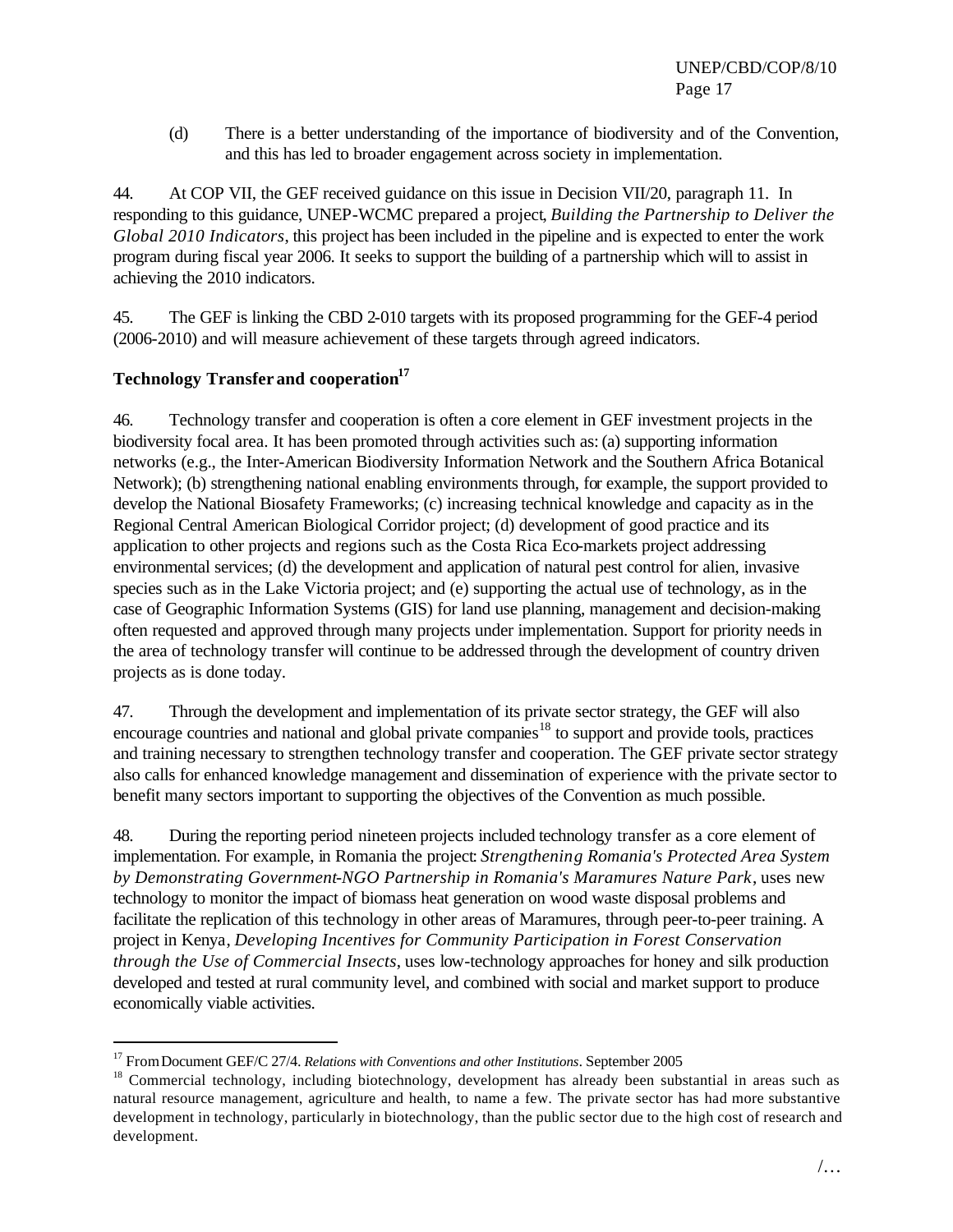## **Millennium Development Goals**

49. The GEF has produced a publication (Achieving the Millennium Development Goals – A GEF Progress Report, September 2005), highlighting its support for the achievement of the MDGs which will be available for distribution at the COP. All GEF projects are set in the context of national development plans and support the sustainable development programs of Parties to the Convention. Therefore, they contribute substantively to reach proposed MDGs. One World Bank project, *the Global, Development Marketplace (DM)*, has as a primary objective to help the development community at large to meet the proposed MDGs by generating new approaches to poverty reduction from a variety of stakeholders outside the usual sources in the development agencies.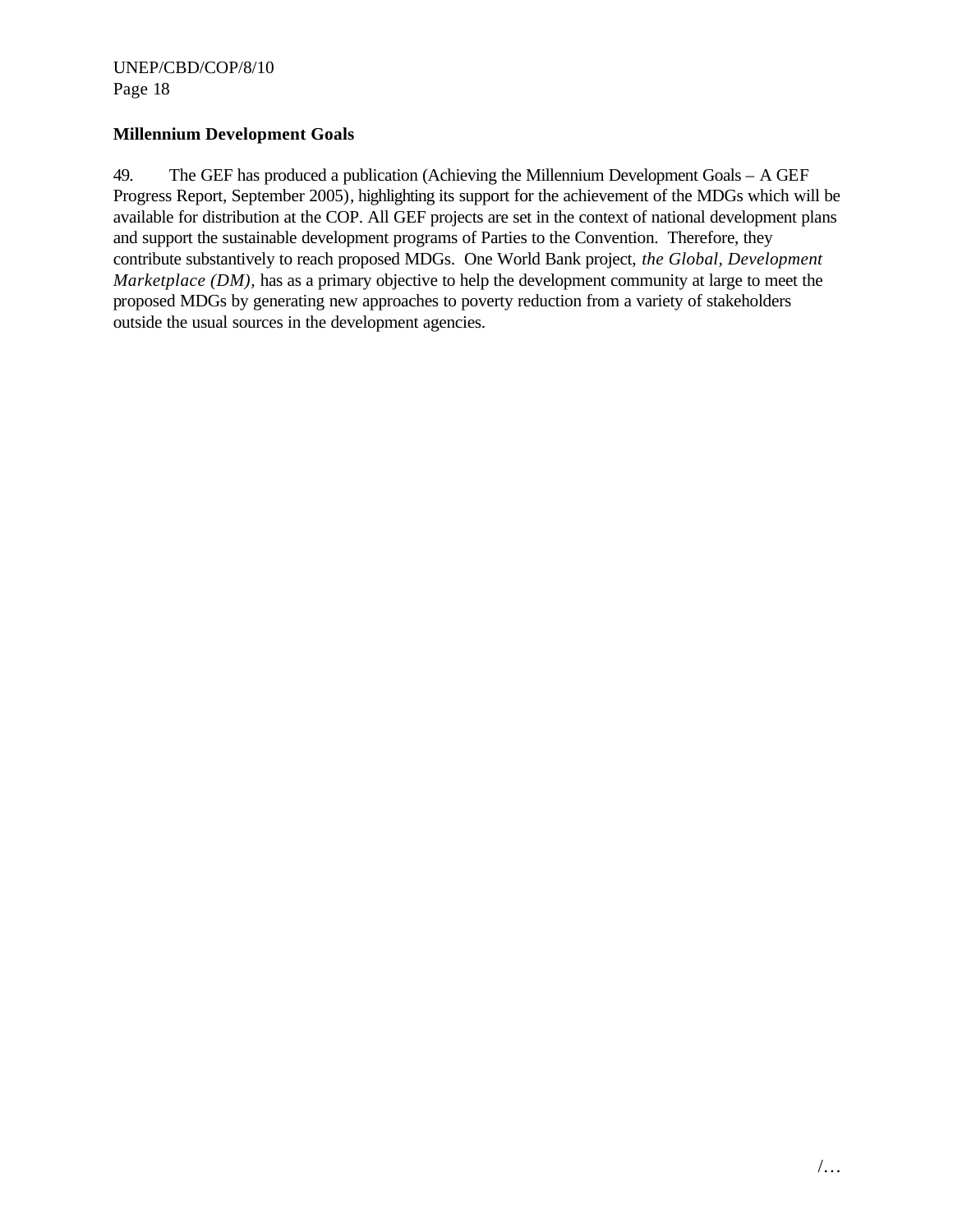## **National Reporting**

50. The objective of national reporting, as specified in Article 26 of the Convention, is to provide information on measures taken for the implementation of the Convention and the effectiveness of these measures. The national reporting process is, therefore, key to enabling the Conference of the Parties to assess the overall status of implementation of the Convention.<sup>19</sup> The process of reporting will also assist the individual country to monitor the status of implementation of the commitments it has taken on as a Contracting Party. As of October 6, 2005, the Convention Secretariat received 140 first national reports, 118 second national reports, and 29 third national reports, as well as 116 national biodiversity strategies and action plans (includes 2 reports posted as "version 2"). In addition, the Convention Secretariat received 60 thematic reports on alien invasive species, 17 on access and benefit-sharing as related to genetic resources, 47 on forest ecosystems, 40 on mountain ecosystems, 28 on technology transfer and cooperation, 56 on protected areas, and 49 on global taxonomy initiative. 6. The Convention Secretariat has received 63 reports from governments since March 2005. Almost all of the reports from developing countries have been prepared with GEF assistance provided through enabling activities.

#### 51. During the reporting period,

- (a) four enabling activities in Rwanda, Bosnia-Herzegovina, Serbia-Montenegro and Turkey are supporting, among other aspects, the preparation of national reports. The enabling activity in Rwanda will specifically target the preparation of the second national report to the Convention on Biological Diversity;
- (b) Forty grants are supporting the development of first national reports to the Convention on Biological Diversity;
- (c) Nineteen grants are supporting the development of second national reports to the Convention on Biological Diversity; and
- (d) Three Medium-sized grants for global projects are supporting 150 countries to prepare third national reports to the Convention on Biological Diversity based on COP guidelines. To the date of this report, approximately 100 countries have accessed such support.

## **Education and Public Awareness**

52. The majority of GEF supported projects include a component or activities on education and public awareness. During the last four years, projects have included a communications strategy in their implementation plans. Ninety-nine percent of the projects approved during the reporting period include a component or activities that target education and awareness. For example, a project in Liberia, *Establishing the Basis for Biodiversity Conservation on Sapo National Park and in South-East Liberia*, includes a major component on education and awareness campaigns for protected area management and biodiversity conservation*.* In Malaysia, the project, *Conserving Marine Biodiversity through Enhanced Marine Park Management and Inclusive Sustainable Island Development*, will implement a comprehensive environmental education and out reach program targeted at those having the greatest impact on marine biodiversity.

## **Access to genetic resources and fair and equitable sharing of benefits (ABS)**

 $\overline{a}$ 

 $19$  CBD Website : http://www.biodiv.org/world/intro.asp.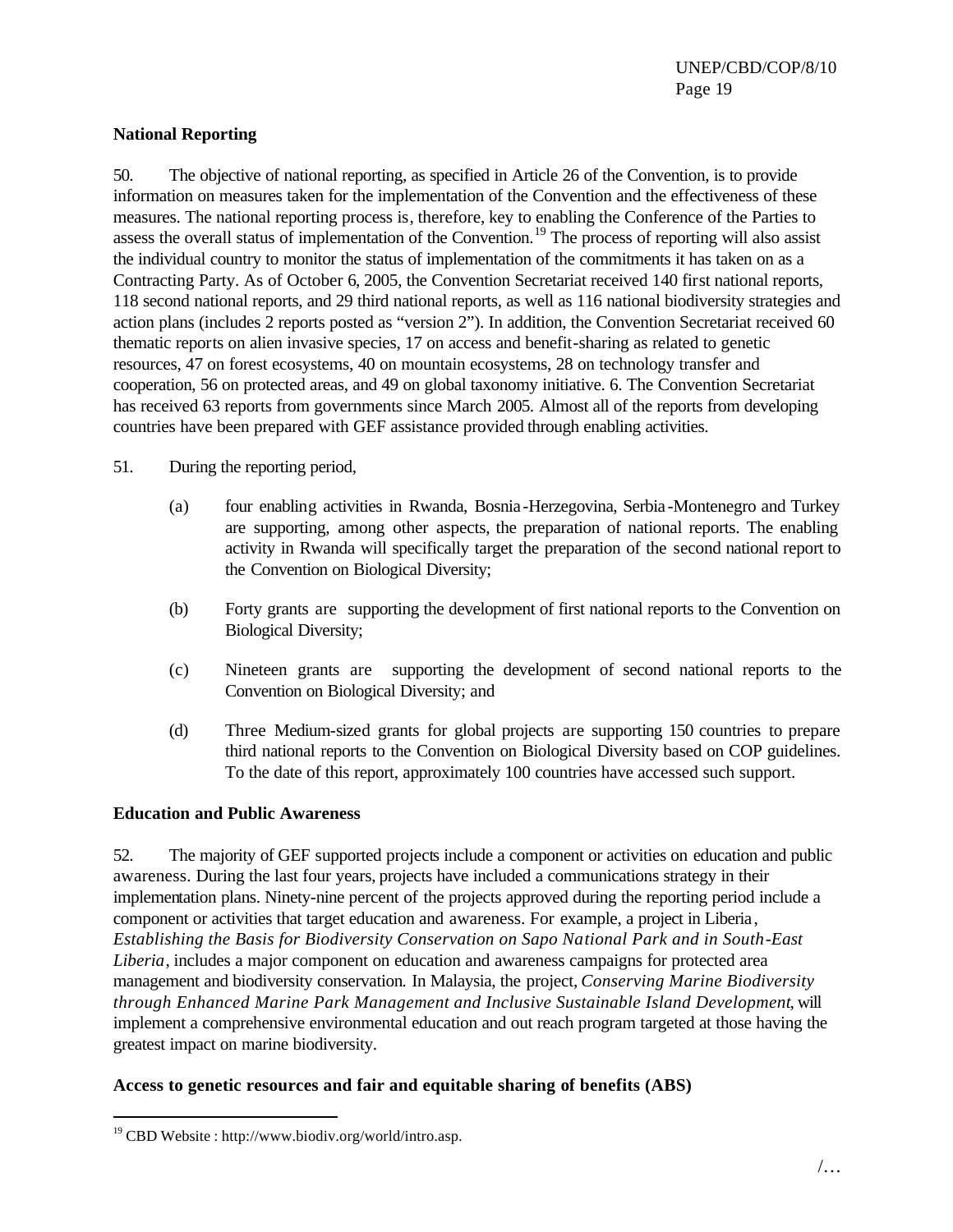53. The seventh meeting of the Conference of the Parties provided guidance to the GEF on assistance for the implementation of the Action Plan in support of the implementation on the Bonn Guidelines on Access to Genetic Resources and Fair and Equitable Sharing of Benefits Arising out of their Utilization, and support for capacity building regarding the transfer of technologies which enable providers to fully appreciate and actively participate in benefit-sharing arrangements at the stage of granting access permits (Decision VII/20, paragraph 19).

54. For the reporting period, more than 30 countries were in the process of assessing their capacity with regard to ABS issues with GEF support through existing enabling activities. This support allows eligible Parties to prepare the foundation for design and implementation of effective response measures required to achieve ABS objectives. They normally involve the stocktaking through the review and assessment of information to gain a better understanding of the nature and scope of issue, identify options, establishing priorities and preparing and developing planning exercises to link biodiversity issues to the broader national development frameworks. A few of the countries supported have also assessed their legislative framework and implementation modalities.

55. Through regular project support, and since its inception, the GEF has funded over fifty projects for a total of US\$229 million in GEF grants to support ABS issues. The grants leveraged approximately US\$580.1 million in co-financing from various partners.

56. Examples of projects with ABS components on agro-biodiversity include:

- (a) in situ conservation of crop wild relatives through enhanced information management and field application;
- (b) in-situ on farm conservation of agricultural biodiversity (horticultural crops and wild fruit species) in Central Asia;
- (c) development and application of decision-support tools to conserve and sustainably use genetic diversity in indigenous livestock and wild relatives;
- (d) conservation and sustainable use of cultivated and wild tropical fruit diversity: promoting sustainable livelihoods, food security and ecosystem services; and
- (e) conservation and use of crop genetic diversity to control pests and diseases in support of sustainable agriculture.

57. There are also examples of projects the primary objectives of which are ABS issues under development. Examples of these projects are:

- (a) *piloting implementation of policies on ABS at the domestic level in developing countries*. This project aims at assisting 15 pilot countries, as Parties to the Convention, to build capacity for drafting, finalizing and/or revising their national regulatory framework on ABS;
- (b) supporting the development and implementation of Access and Benefit Sharing policies in Africa; and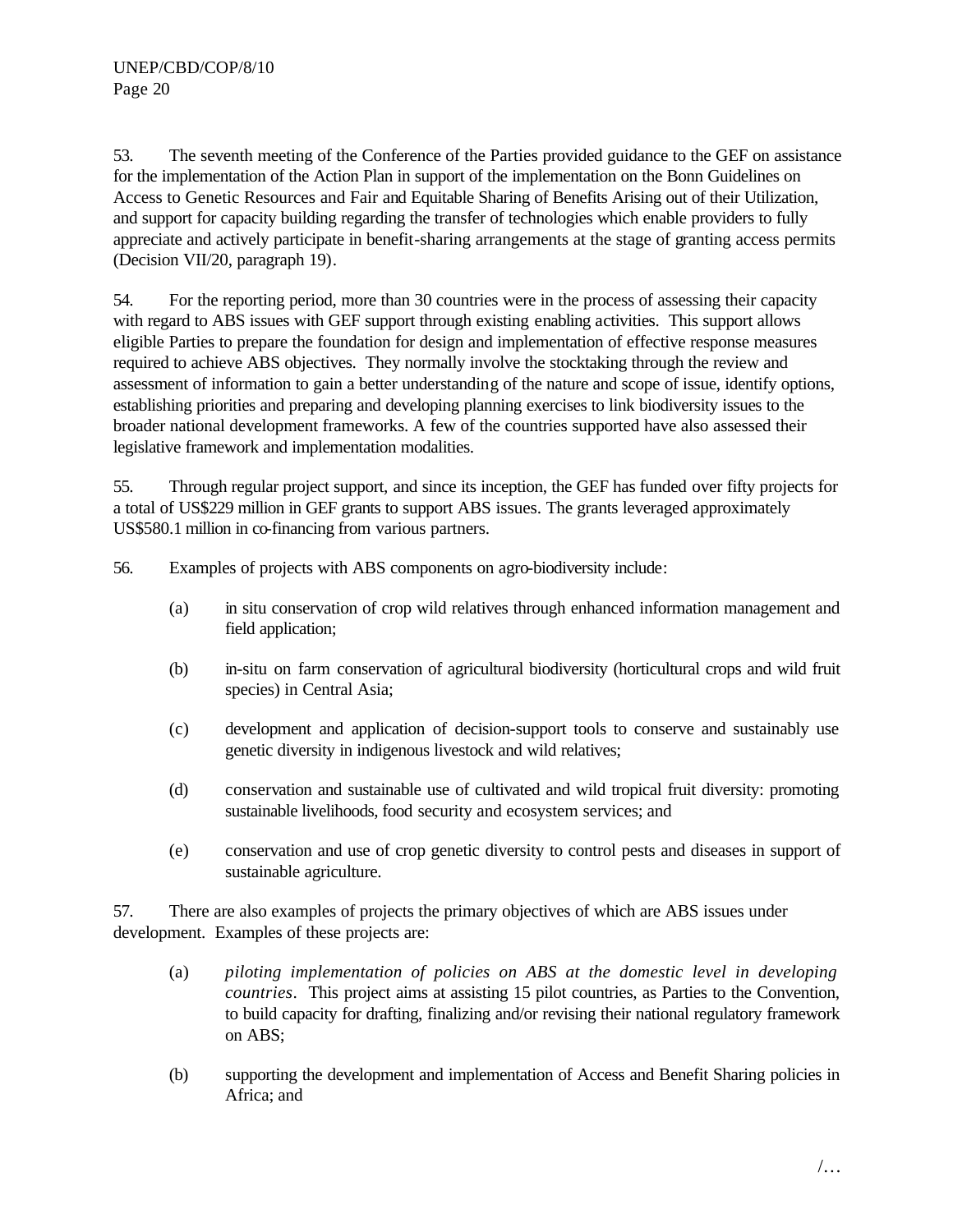(c) a regionally harmonized national consultation process for implementation of the Bonn Guidelines in ASEAN Member States.

# **Biosafety**

58. Decision VII/20 urged the Global Environment Facility to "ensure a rapid implementation of its initial strategy for assisting countries to prepare for the ratification and implementation of the Protocol, and to support capacity-building for the establishment of national components of the Biosafety Clearing-House in a flexible manner, and to provide additional support for the development and/or strengthening of existing national and regional centers for training; regulatory institutions; risk assessment and risk management; infrastructure for the detection, testing, identification and long-term monitoring of living modified organisms; legal advice, decision-making; handling of socio-economic considerations; awareness-raising and technology transfer for biosafety." It also provided further guidance to the GEF, particularly in paragraphs 24-26.

59. The GEF Council, at its meeting in May 2004, welcomed the guidance of the Conference of the Parties to the CBD inviting the GEF to extend support for demonstration projects on implementation of the national biosafety frameworks to other eligible countries.

60. At the November 2004 Council meeting, the GEF Council requested the Office of Monitoring and Evaluation (OME) to undertake an evaluation of the activities financed under the Initial Strategy. The evaluation, to be finished by November 2005, was expected to provide valuable information and lessons for future GEF support aimed at building capacity to implement national biosafety frameworks at the country level.

61. The Council, at its June 2005 meeting, approved an interim approach to the financing of biosafety capacity building activities, pending the completion of the evaluation. The Council also requested the Secretariat to prepare, in consultation with the Implementing Agencies and having into account the results of the evaluation, a proposed strategy on the most efficient and effective means to provide additional support to countries to strengthen their capacity to implement national biosafety frameworks, as called for in the guidance of the Convention.

62. The approved interim approach seeks to support countries with urgent needs to move forward in implementing their NBFs through 10 to 15 medium sized projects, similar in scope, activities and financing to the demonstration projects implemented under the initial strategy. In addition, it was agreed that support would be provided through one to two projects aimed at strengthening developing country regional centers of excellence to enable those centers to assist countries in the region in implementing their NBFs.

63. The Conference of the Parties serving as the meeting of the Parties to the CPB, at its second meeting held in May-June 2005, approved Decision BS-II/5, encouraging the GEF and the Executive Secretary of the Convention to continue their strong collaboration in advancing support to the implementation of the Protocol and to further develop its funding modalities for organizing its support to the Protocol in a systematic and flexible manner. This decision will be submitted to the next meeting of the Conference of the Parties for consideration and possible transmittal to the GEF.

# **Office of Monitoring and Evaluation (OME) evaluation of the GEF initial strategy in biosafety.**

64. The evaluation focused on four key questions: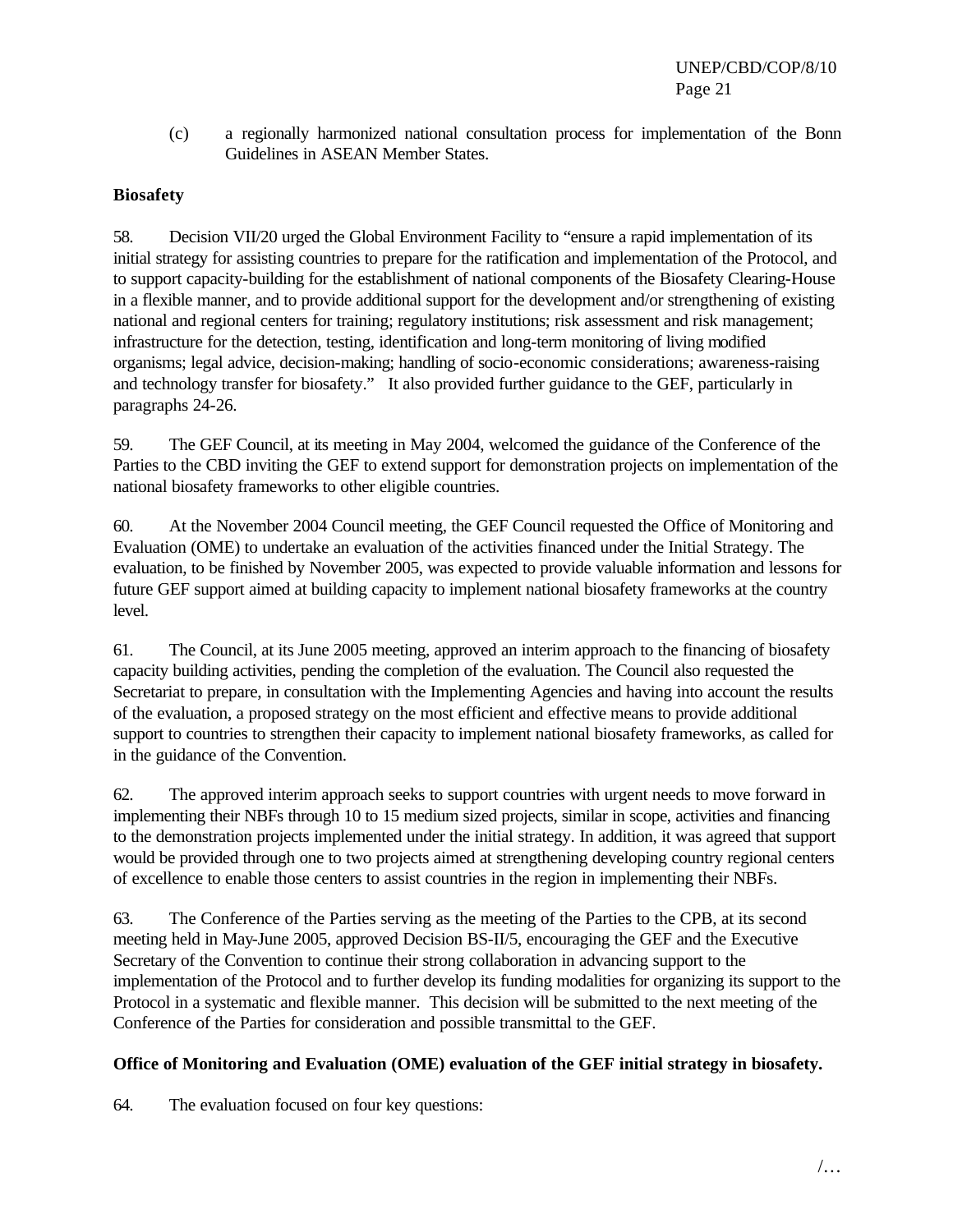- (a) Is the GEF support consistent with the Cartagena Protocol, conducted in a way that takes into account the needs of the recipient countries and is it of sufficient professional quality?
- (b) Is the GEF support to capacity development efforts, including stakeholder involvement and regional collaboration, relevant and effective?
- (c) What progress has been made in countries on building the requisite capacities towards their ratification and implementation of the Cartagena Protocol? And
- (d) Are the modalities and approaches of the GEF support effective and efficient compared with similar projects?

65. The evaluation carried out by the OME provides valuable information and lessons for future GEF support aimed at building capacity to implement national biosafety frameworks, as requested by the Conference of the Parties. Currently, the project "Development of NBFs" is being implemented in more than 120 countries, aimed at building up the necessary basis for the Parties to initiate a more in-depth and comprehensive implementation of the Cartagena Protocol. At the same time, the project "Building Capacity for the effective participation of Partie s in the Biosafety Clearing House (BCH)" complements this effort by providing useful tools for the full participation in the Cartagena Protocol Clearing House to the participating countries.

66. The evaluation finds that the implementation of these two projects has had a positive effect at different levels, building up a momentum that would facilitate further advances in the implementation of the Cartagena Protocol. Some of the most significant achievements, highlighted by the evaluators, are the following:

- (a) Activities directed towards drafting new legislation and regulations for the implementation of the Protocol have started, providing a basis of the national regulatory frameworks;
- (b) increase in awareness of biosafety issues has been created among key project participants, such as government, private sector and civil society;
- (c) dialogue and interaction have been facilitated among government entities and academia, frequently including industry and civil society too; and
- (d) at regional and sub-regional levels, meetings have been held, providing opportunities for discussion, information sharing and exchange of views among participating countries.

67. The evaluation also uncovered areas where there is room for improvement and/or need for change of approach in GEF support to countries for the implementation of the CPB:

- (a) clear and realistic targets need to be identified based on an analysis and evaluation of the stock taking study;
- (b) financial support has to be estimated based on country needs and should cover adequately the fields where support is needed according with the findings of the stocktaking study in the country. Funding needs vary depending on the number of issues addressed by the proposed project and their complexity, as well as by the national  $\alpha$  regional approach recommended;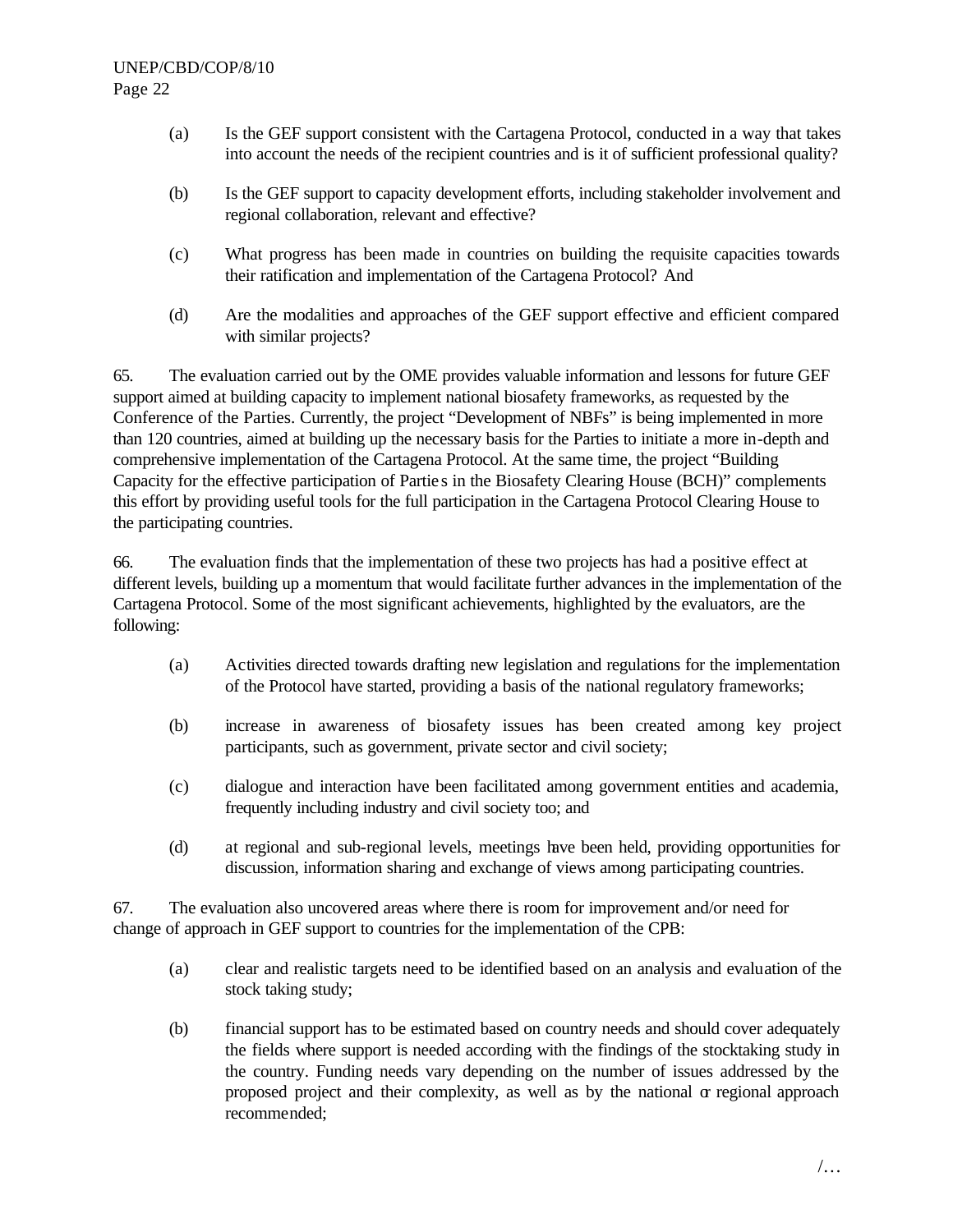- (c) regional cooperation and harmonization needs more attention;
- (d) adequate support to countries requires a "hands-on" approach by people with adequate and substantial experience in implementing national biosafety frameworks;
- (e) need for in-country coordination and "ownership" of the projects by all involved ministries, to ensure synergy and continuity; and
- (f) there is a broad range of differences among countries interested in receiving support in terms of approaches, degree of implementation, needs and concerns about different issues addressed by the Protocol and therefore a "one-size-fits-all" approach does not work.

#### **Elements for the GEF Biosafety Strategy for the implementation of the Cartagena Protocol.**

68. Based on: (a) CBD COP Guidance, (b) GEF's mandate, operational strategy, Council decisions, and procedures, (c) the findings of the OME Evaluation, and (d) the GEF-4 Programming Document, the Secretariat proposed a draft elements that would form the foundations of a GEF Biosafety Strategy for the Implementation of the Protocol. This document is at the GEF web site as document GEF/C.27/12.

69. The GEF Council, at its meeting in November 05, reviewed the proposed draft elements document, approved the elements as a basis for the development of a strategy to guide the provision of GEF assistance to support the Cartagena Protocol on Biosafety, subject to the comments made by the Council. The GEF Secretariat was invited to prepare, in consultation with the Implementing and Executing Agencies, a proposed biosafety strategy for Council review and approval by mail in early 2006.

70. Operationally, during the reporting period, five projects listed in table # 2 were approved to continue funding biosafety activities under the agreed interim strategy.

71. Table 2 indicates that between July  $1<sup>st</sup>$  2003 to June 30<sup>th</sup> 2005, five (5) projects addressing biosafety were approved for a total of US\$26.3 million.

| Country  | <b>Project name</b>                                                                                                           | IA          | <b>GEF</b> contribution<br>(US\$ millions) |
|----------|-------------------------------------------------------------------------------------------------------------------------------|-------------|--------------------------------------------|
| Global   | Add-on to the Development of National Biosafety Frameworks<br>Project for 20 additional countries                             | <b>UNEP</b> | 5.218                                      |
| Global   | Add-on to the Development of National Biosafety Frameworks<br>Project for 10 countries                                        | <b>UNEP</b> | 2.609                                      |
| Global   | Building Capacity for the Effective Participation in the Biosafety<br>Clearing House (BCH)                                    | <b>UNEP</b> | 4.615                                      |
| Global   | Add-on to the Building Capacity for the Effective Participation in<br>the BCH Project for 89 countries                        | <b>UNEP</b> | 8.906                                      |
| Regional | Biosafety in Centers of Biodiversity: Building Technical Capacity<br>in Latin America for Safe Deployment of Transgenic Crops | <b>WB</b>   | 5.000                                      |
|          | <b>Total</b>                                                                                                                  |             | 26.348                                     |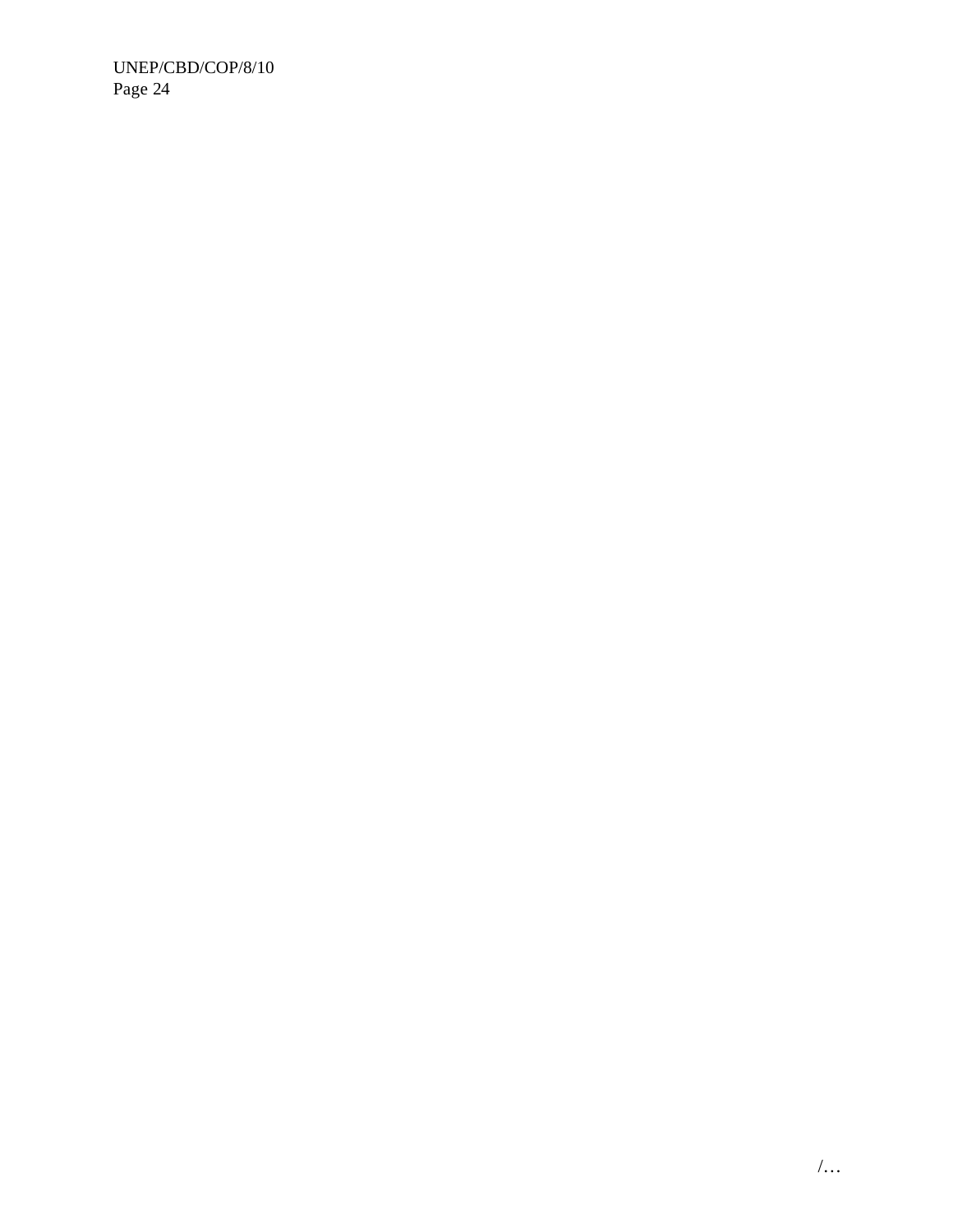## **IV. ACTIVITIES IN OTHER GEF FOCAL AREAS OF RELEVANCE TO THIS REPORT**<sup>20</sup>

72. As noted earlier in this report, activities in other focal areas also contribute to the strategy and objectives of the Convention on Biological Diversity, in particular those activities in the international waters, land degradation and integrated ecosystem management focal areas (Operational program 9, Operational Program 15, and Operational Program 12 respectively).

#### **International Waters**

73. During the reporting period, fourteen projects under the international waters focal area were identified as containing biodiversity elements. This amounts to a total commitment of US\$174.76 million within the area of international waters. These projects range from policy related interventions in national and trans boundary waters that are also expected to produce global biodiversity benefits, such as protection of fisheries and wetlands, knowledge management initiatives and the conservation of marine protected areas. Some projects target research in specific ecosystems such as coral reefs. Half of these projects have been approved under Operational program  $9$ <sup>21</sup>

74. A global project implemented by the World Bank, *Coral Reef Targeted research and Capacity building for management***,** is expected to generate enormous biodiversity benefits by conducting specific, targeted research to fill critically important information gaps in the fundamental understanding of coral reef ecosystems so that management and policy interventions can be strengthened globally. The purpose of the targeted research is to test specific hypotheses related to major human and natural factors threatening coral reef health.

75. A medium-sized project, *Transboundary Diagnostic Analysis and strategic Action program Development for the Lake Victoria basin***,** in east and central Africa will undertake a Transboundary Diagnostic Analysis (TDA) of the Lake Victoria Basin, will identify a Strategic Action/Investment Program (SAP) addressing key environmental issues and poverty alleviation by promoting sustainable economic growth. The SAP will be endorsed by the Regional Policy Steering Committee (RPSC) and the Ministerial Committee on Lake Victoria Development Program (CLVDP) and with appropriate involvement of Rwanda and Burundi. This PROJECT FOLLOWS GEF earlier investment on Lake Victoria that addressed issues related to over-fishing, eutrophication, pollution and invasive, alien species such as the water hyacinth. Many of the project components were very successful in controlling pollution and invasive species, bringing community-development action and activities supporting livelihoods of local communities.

76. The *Marine and Coastal Environment Management Project (MACEMP)***,** an integrated project in Tanzania under OP 2(biodiversity) and OP 8(International Waters), $^{22}$  improves the lives and livelihoods of coastal communities of mainland Tanzania and Zanzibar, through implementing participatory and integrated coastal development/economic activities while sustaining coastal resources. It uses an integrated, holistic approach comprising integrated coastal zone management planning, supporting

 $\overline{a}$ 

 $20$ The projects listed in this analysis in other focal areas within the GEF are projects whose main activities relate to the operational program within that particular focal area. Some projects that are in under the biodiversity focal area may contain some multi focal area components but they are not included in this analysis, but are included as projects under the section II in this document.

 $21$  OP 9: Integrated Land and Water Multiple Focal Area Operational Program.

<sup>22</sup> OP 8: Waterbody-based Operational Program..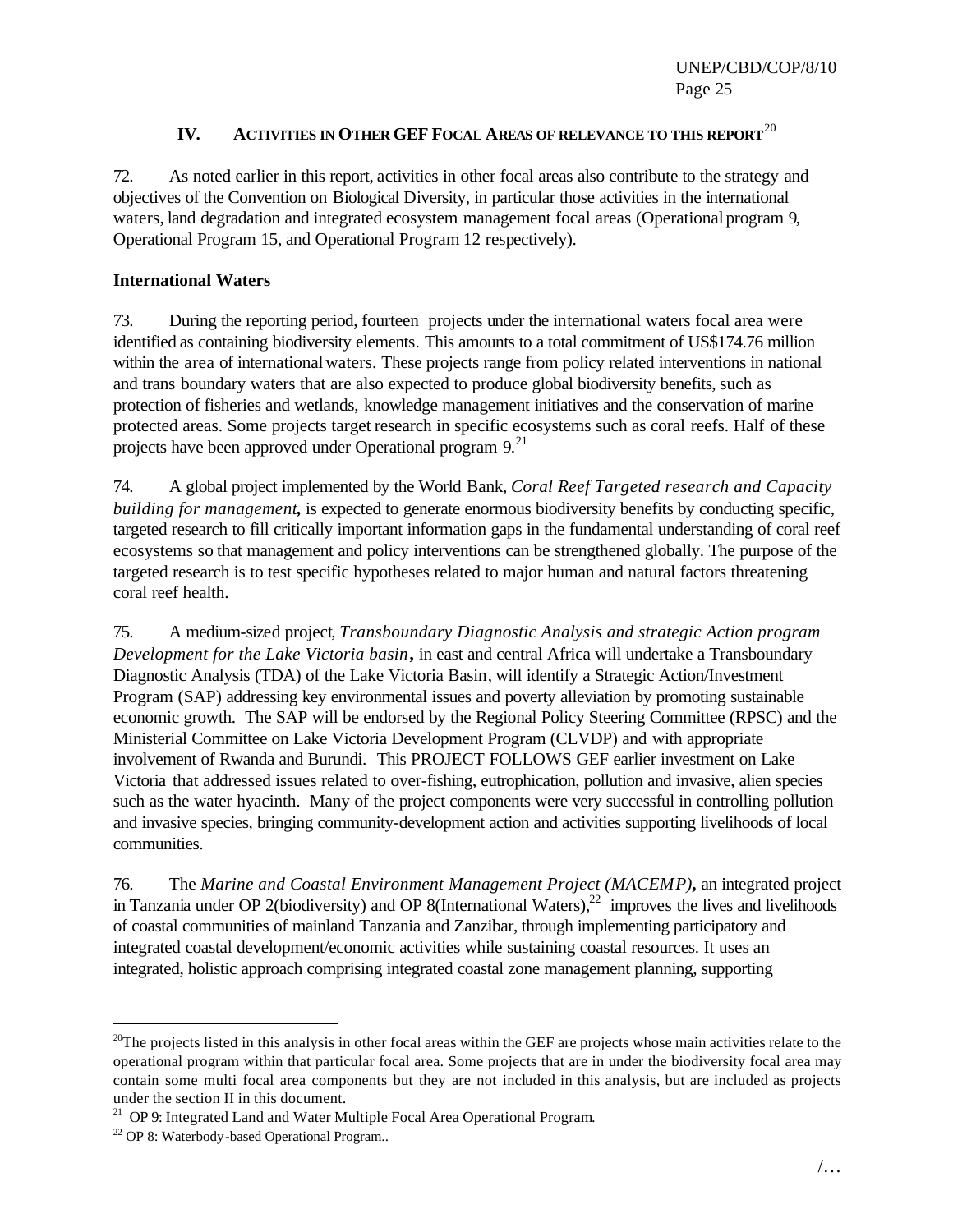alternative income generation activities supporting biodiversity conservation objectives, and improving market access and enhancing economic potential of coastal resources.

# **Land Degradation**

77. The land degradation focal area supports initiatives that address land degradation within a framework of an integrated approach that can contribute to sustainable development.<sup>23</sup> Thus, projects in the land degradation focal area may focus on combating forest degradation and other types of issues that have relevance to the area of biological diversity. During the reporting period, ten projects amounting to a total commitment of approximately US\$45 million in the land degradation focal area were reported to have components that address biodiversity concerns particularly in forest ecosystems.

78. The Bhutan *Multi-Sectoral Mechanism and Incentives for Sustainable Land Management*  project, implemented by the World Bank, promotes innovative mechanisms to enhance sustainable land management practices with local, regional and global environmental benefits. By so doing, the project enhances synergies between the Convention to Combat Desertification, the Framework Convention on Climate Change, and the Convention on Biological Diversity nationally.

79. A medium-sized project, *Development and Implementation of a Sustainable Resource Management Plan for Marsabit Mountain and its associated Watersheds*, implemented by UNEP in Kenya*,* ensures the long -term conservation and sustainable use of the unique mountain ecosystems in Marsabit by developing and implementing a management plan that could be replicated in similar environments in the Horn of Africa.

# **Integrated Ecosystem Management**

80. Projects under the Operational Program (OP 12) *Integrated Ecosystem Management* are also approved under the multi focal area window. The objective of this operational program is to optimize global benefits while addressing the objectives of multiple international conventions and treaties in accordance with national priorities. it Thus provides opportunities to enhance the capture of global environmental benefits across the focal areas of the GEF, namely biodiversity, climate change, international waters, and land degradation (desertification and deforestation). During the reporting period eight projects approved under OP 12 were reported to have elements that would generate global biodiversity benefits. This amounts to approximately US\$24 million committed under OP 12.

81. A full-sized project implemented by UNEP, the *Nature Conservation and Flood Control in Yangtze River Basin*, in China, mitigates flood events through rehabilitation and conservation of ecosystem functions, while simultaneously enhancing conservation and sustainable use of biological resources of global importance and strengthening sequestration of greenhouse gases. The project also strengthens capacity of the central and local government bodies to enable them to apply developed methodologies to the region as a whole in a flexible and sustainable manner.

82. In Belarus, the project, *Denaturalization and sustainable management of peat lands in Belarus to combat land degradation, ensure conservation of globally valuable biodiversity, and mitigate climate change,* mitigates climate change, prevent land degradation, ensure biodiversity conservation, and prevent radioactive pollution by rehabilitating and securing long-term conservation and sustainable use of degraded peat lands in the country.

 $\overline{a}$ 

<sup>&</sup>lt;sup>23</sup> See UNCCD, Article 2, paragraph 1.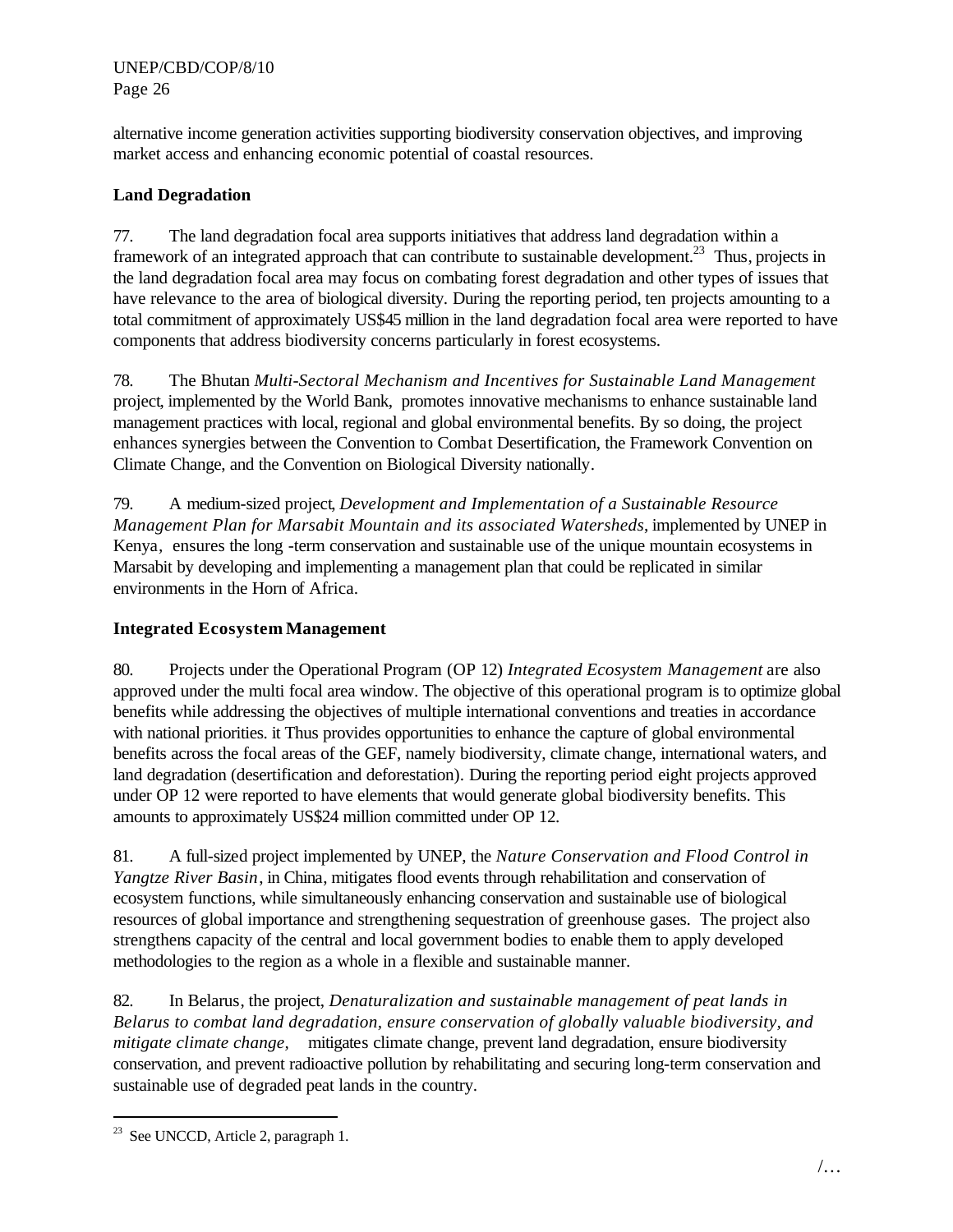#### **V. MONITORING & EVALUATION RESULTS**

83. During the period, July 2003 – June 2005, the GEF Office of Monitoring and Evaluation conducted three studies that are relevant to the Convention on Biological Diversity: the Third Overall Performance Study of the GEF (2005), the second Study on the GEF Biodiversity Program (2004) and a study on the role of local benefits in global environmental programs. The three reports are summarized below. Copies of the documents are currently available in the GEF web site and will be available at the meeting of the COP.

## **Third Overall Performance Study (OPS3) of the GEF**

84. The OPS3 report was completed on June, 2005. The study was conducted by the international firm, ICF Consulting and managed by the GEF Office of Monitoring and Evaluation. The draft report was presented to the GEF Council on June 3, 2005 for their review and comments and for information to the GEF replenishment process on June 9, 2005. The purpose OPS3, commissioned by the GEF Council, was "to assess the extent to which GEF has achieved, or is on its way towards achieving its main objectives, as laid down in the GEF Instrument and subsequent decisions by the GEF Council and the Assembly, including key documents such as the Operational Strategy and the Policy Recommendations agreed as part of the Third Replenishment of the GEF Trust Fund."<sup>i</sup> The scope of the OPS3 study is defined by its Terms of Reference, approved by the GEF Council on 21 May 2004, and covers five main themes: (a) Results of GEF activities; (b) Sustainability of results at the country level; (c) GEF as a catalytic institution; (d) GEF policies, institutional structure, and partnerships; and (e) GEF implementation processes.

85. The major findings and recommendations include:

- (a) *Focal Areas Results*. The GEF has achieved significant results, particularly at the outcome level, in the focal areas of Biodiversity, Climate Change, International Waters, and Ozone Depletion, and is well placed to deliver important results in the newer focal areas of Land Degradation and Persistent Organic Pollutants. The report includes a presentation of the major achievements in each of them;
- (b) *Strategic Programming for Results Focal Area Level*. While OPS3 observed good steps in GEF's attempt to shift from an approval focus to a results and quality orientation, and significant results have been achieved much remains to be done to focus on and manage results. This could be done by clarifying and improving the coherence of strategic direction in each of the focal areas to improve effective programming and to be able to meaningfully track indicators for results;
- (c) *Strategic Programming for Results Country Level*. GEF projects are often developed in a more ad hoc and sometimes opportunistic manner, rather than systematically developed to contribute to an overall country strategy. As a result, because coherent portfolios are not always developed for countries, results may not always be maximized or achieved in the most cost effective manner. OPS3 recommends that the GEF needs a programmatic approach that (a) targets cross-focal area synergies; (b) prioritizes country projects; (c) explicitly considers global environmental benefits; and (d) sharpens the focus on sustainability and catalytic effects;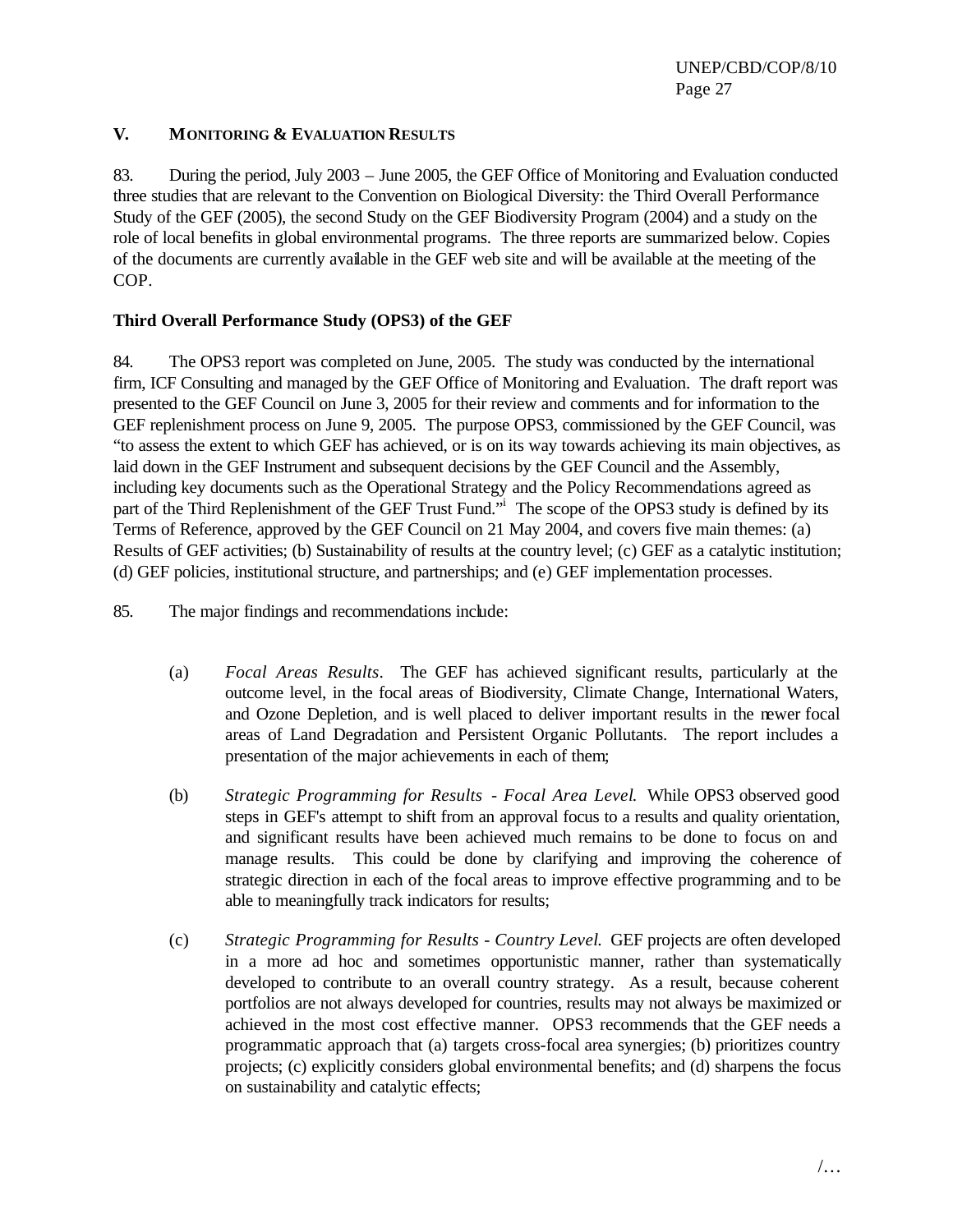- (d) *Responsiveness to Conventions*. OPS3 finds that the GEF has been responsive to guidance from the conventions it serves. OPS3 recommends that there is a strengthening of communications between the GEF Secretariat and the secretariats of the Conventions it serves;
- (e) *Information Management within the GEF Network*. The GEF systems for information management, which encompass knowledge management, management information systems and infrastructure are inadequate and should be improved; and
- (f) *Network Responsibilities and Administration*. The GEF, based on its organization, structure, and division of roles and responsibilities, is a network organization with independent or at least semi-autonomous entities working together to achieve a common result. This structure is an appropriate institutional form to enable the GEF to meet its mandate and operations. OPS3 recommends that (i) the GEF Secretariat's role as the network administrative office be strengthened; (ii) there be more clarity in the roles and responsibilities for all GEF partners, especially IAs, EAs and STAP; (iii) the GEF foster M&E at all levels; and, (iv) launch a private sector initiative.
- (g) *Small Grants Program*. The SGP is well-received by recipient countries and increases the visibility of the GEF. The flexibility of the SGP has allowed for innovative thinking and design of activities to meet country needs and capacities in SIDS and LDCs. OPS3 recommends that there should be an increase in this program's funding allocation.

## **Biodiversity Program Study 2004**

86. One of the key tasks of the GEF Office of Monitoring and Evaluation is to review the progress and results of the focal areas of the GEF every four years, coinciding with the GEF replenishment process. Independent studies of the GEF biodiversity, climate change and international waters focal areas were conducted during 2003-2004. There are available in the GEF web site, including the management responses prepared by the GEF Secretariat and the Implementing Agencies. These three studies serve as the major inputs to the OPS3. The evaluation of the GEF biodiversity program was completed in June 2004 and presented to GEF Council in November 2004.

87. The evaluation reviewed the GEF biodiversity portfolio (all projects approved by GEF Council, ongoing and completed) plus the GEF biodiversity operational programs and strategies as well as the GEF guiding principles and the GEFM&E policies and procedures in the context of the GEF biodiversity focal area, as of June 30, 2003. The objective of the study was to assess how the GEF biodiversity program is performing and recommended how to continue its development. The evaluation highlighted the following results achieved by the GEF biodiversity program:

- (a) the GEF biodiversity program has made notable contributions to conservation and sustainability use, supporting and enabling positive changes in the behavior or activities of people and their subsequent affects on biodiversity;
- (b) the GEF is likely the world's largest government-funded mechanism for biodiversity conservation for developing countries. From its inception in 1991 to 2003, the GEF has provided \$1.7 billion in direct funding support to 605 projects and accessed approximately \$3.3 billion in co-financing. As of July 2003, the GEF Small Grants Program had awarded 3076 biodiversity related grants for a total of \$63 million in GEF funding and \$64.6 million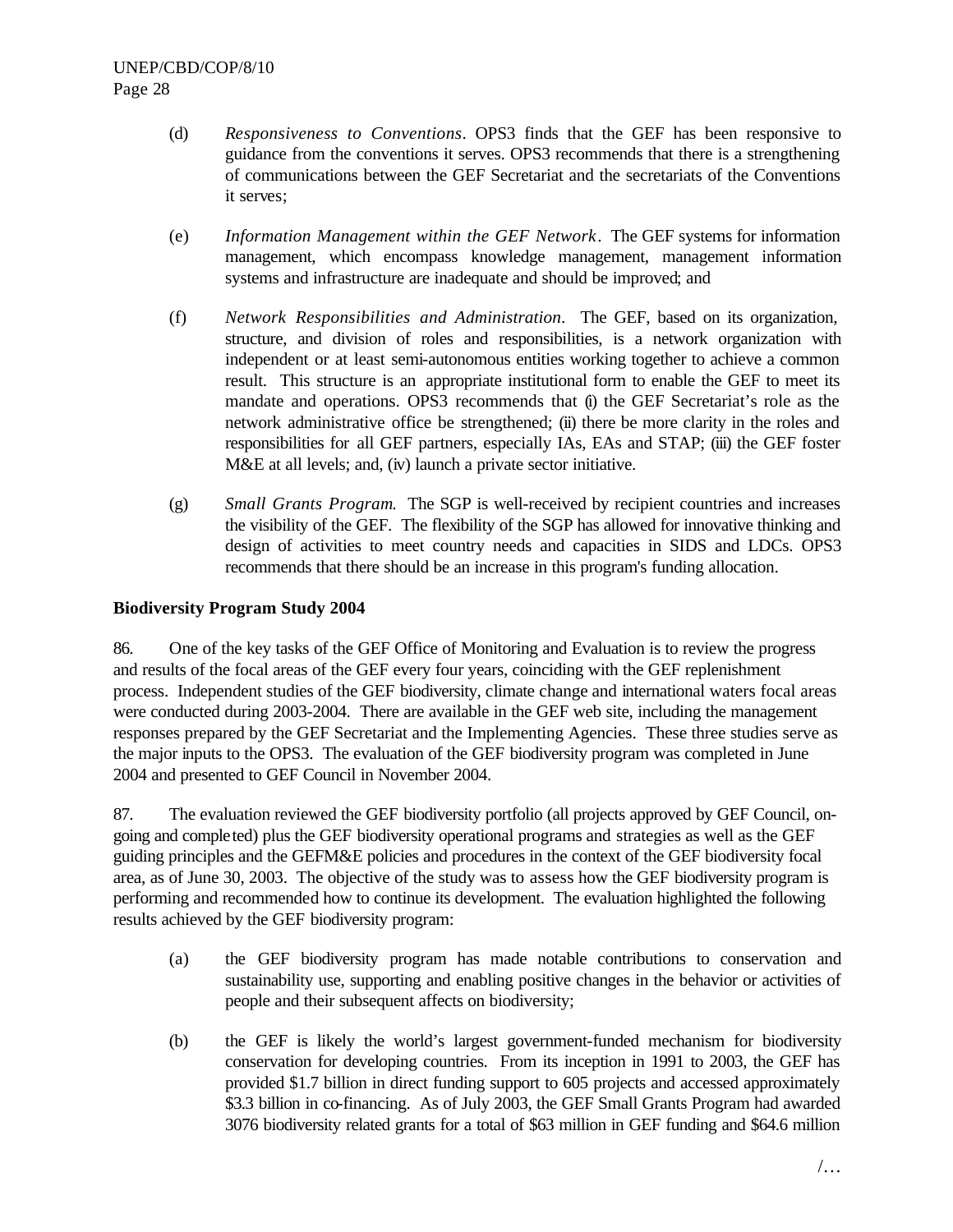in cash and in-kind co-financing in about 83 countries. Approximately 75% of GEF biodiversity projects (FY91-FY03) have involved sometime of support to protected areas and about 50% are working in areas outside formal protected areas. GEF projects have addressed sites of global significance. Approximately 55% of World Heritage sites eligible for inclusion in GEF projects have received GEF funding. 65 GEF projects have provided funding for about 40% of eligible Man and Biosphere Reserves (MABs; 106 sites). 65 GEF projects have included Ramsar sites (90 sites);

- (c) the top 10 countries receiving GEF funding for biodiversity (about 1/3 of the total GEF funding for biodiversity) are all megadiverse countries (countries estimated to contain 70% of the global biodiversity);
- (d) there is a strong correlation between GEF supported activities and the notable increase in protected area coverage over the past decade. The GEF is credited with helping achieve the global goal of 10% of the world's land area under protection. By the end of FY03, the GEF had supported investments in 1,232 protected areas, covering nearly 257 million hectares, about 15% of the total terrestrial land area protected globally. Many of the GEF biodiversity projects have secured legal status of some of these protected areas;
- (e) the GEF appears to have been responsive to most areas of CBD/COP guidance, providing financing for biodiversity initiatives in many sectors and countries around the world. Support for guidance on forest ecosystems and capacity building in biosafety has been particularly strong;
- (f) many projects have documented a wide range of achievements in influencing policy and legislation, such as working on targeted legislation to deliver stronger protected areas systems; and furthering legislation relating to land use, land tenure, and natural resource management. Projects have also contributed to policy and legislative issues in sectors related to the sustainable use of biodiversity, including hunting, fishing, forestry, agriculture and tourism. While the majority of projects have focused on public awareness at local or national levels, experts agree that the GEF has played a major role in raising the level of global awareness regarding biodiversity conservation;
- (g) Many successful partnerships have been created with local and national governments, local, national and international NGOs, academia, private sector entities, donors, and other projects and international initiatives. The GEF has been able to bring different stakeholders together, creating linkages between communities, NGOs and governments, encouraging cooperation and improving understanding and dialogue between local and national levels;

88. On the other hand, the study revealed several shortcomings and remaining challenges of the Program, which the GEF Secretariat and Implementing Agencies have discussed in their management response to GEF Council and addressed in the programming of GEF resources for the fourth phase of the GEF (GEF4):

(a) the absence of a single, unifying program strategy against which to objectively assess performance to date was found to be one of the fundamental weakness of the GEF's current Biodiversity Program, and without due attention may well remain its "Achilles heel." The GEF must become far more strategic and deliberate in the use of its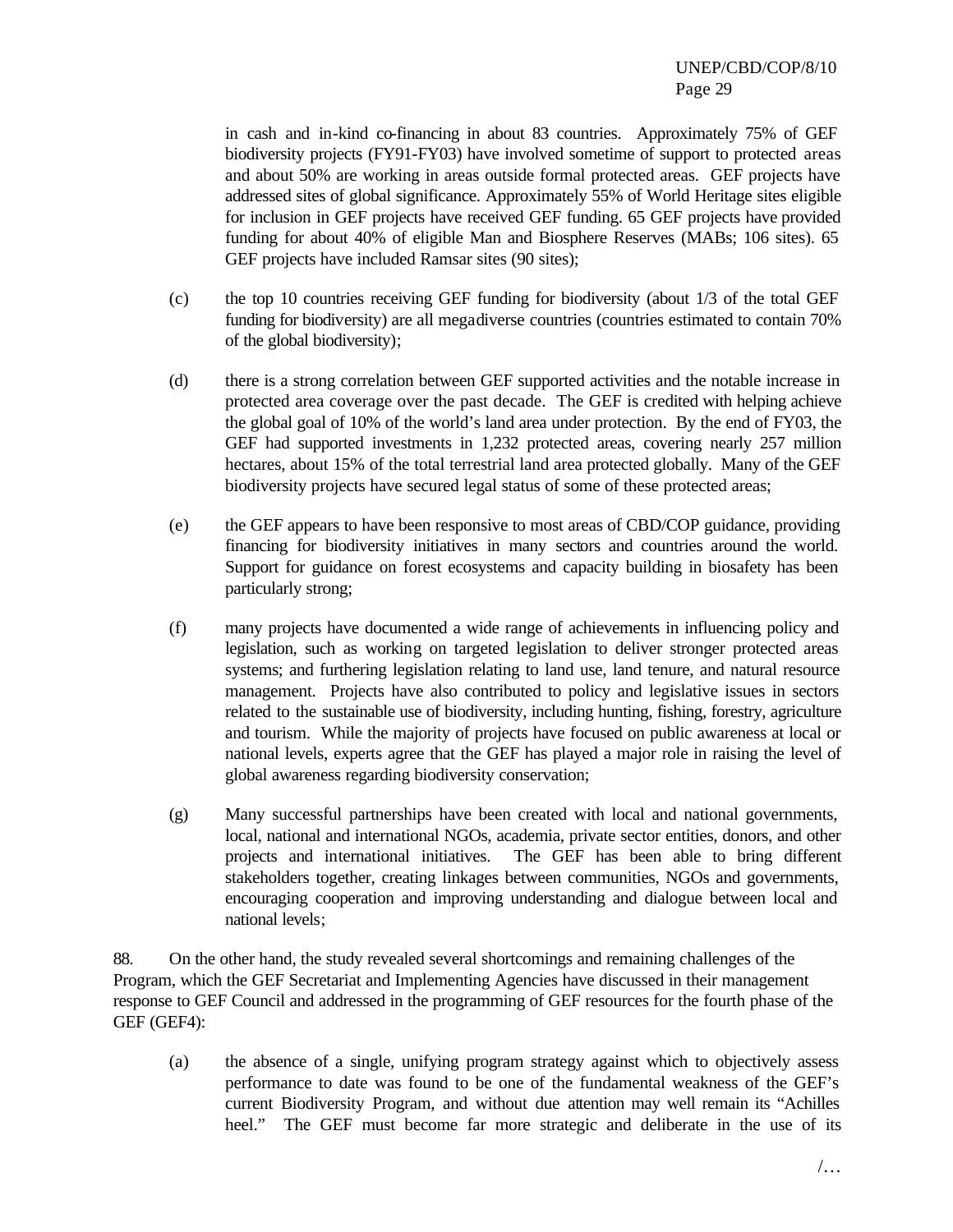significant, albeit limited, funds. The program still has not adopted a rationale or an objective system with clear criteria for prioritizing or balancing the portfolio, for example, addressing the most promising approaches, the most pressing threats, and the world's most important areas;

- (b) more than 50% of completion reports or terminal evaluations did not include any assessment or conclusions on the final impact of the project on biodiversity status, although very often they were able to report on strong proxies, such as the extent of protected habitat. These findings point to problems in project design, implementation, and overall evaluation and reporting standards. Measuring biodiversity impacts presents a challenge to the entire conservation community;
- (c) increased responsiveness to CBD is needed to implement effective incentive measures and national action plans and strategies, to develop indicators and baselines to monitor changes in the status of biodiversity, and to establish mechanisms for promoting the sustainability of project outcomes. Further challenges for GEF to implement CBD: (1) poorly focused and prioritized COP guidance, which has resulted in one or two projects for every decision; (2) lack of participatory collaboration approach between GEF, the Parties, Implementing Agencies and other key stakeholders to clarify and prioritize COP guidance; and (3) apparent expectation that all COP guidance will be supported by the GEF, at the same level and in perpetuity;
- (d) the GEF project approval process (pipeline to implementation) is still too long (between 4 and 5 years for FSPs and 2 years for MSPs) and complex, highly confusing to the average applicant and heavily laden with transaction cost. Furthermore, with the current project design approach (4-5 year project) it is most likely that while many outputs, along with some outcomes, will be achieved, most projects will fall short of making the longer term project level impacts they seek;
- (e) notably outstanding is the problem of developing and selecting appropriate indicators for assessing both biological and socioeconomic trends at all levels (project through program), making it difficult to measure achievement or impact over time. Moreover, there is still a need to establish the qualitative link between better or more effective management and conservation impacts in the protected areas portfolio;
- (f) opportunities for more and closer collaboration with the private sector partners working in industries that may negatively affect the status of biodiversity should be sought more proactively; and
- (g) The high costs involved in biodiversity conservation and the fact that the components of biodiversity are often common access resources present challenges for the financial sustainability of GEF supported outcomes.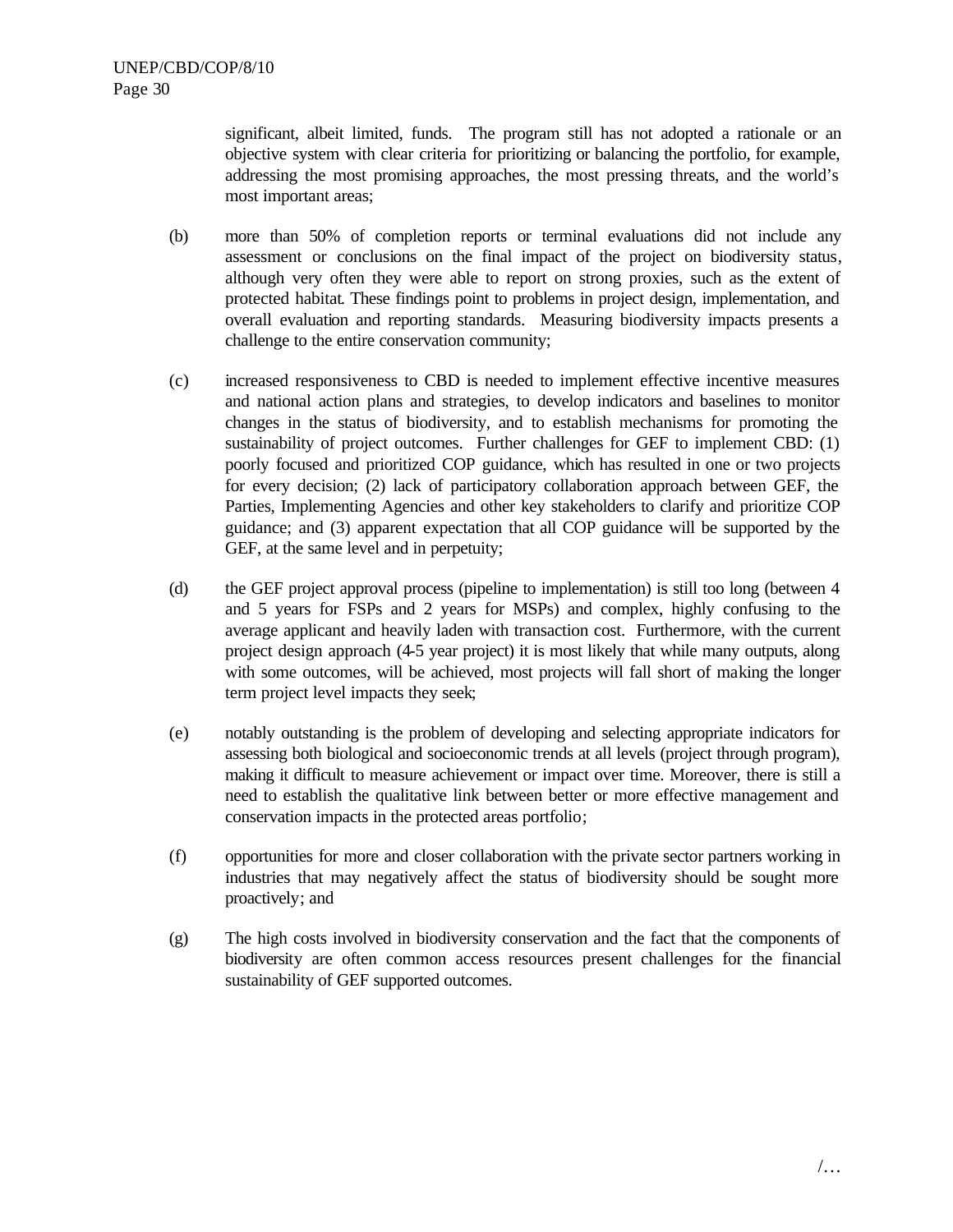#### **Study on the Role of Local Benefits in Global Environmental Programs**

89. This study analyzed the inter-relationship between local benefits and global environment benefits in the GEF strategy and projects. In several GEF focal areas, local benefits, or recompense for costs incurred locally to protect the environment, are an essential means of generating and sustaining intended global benefits.

90. The study design was based on three distinct, but inter-related approaches: firstly, a series of case studies, including both field-based and non-field studies; secondly a review of assessments provided by previous evaluative studies at the project, program and thematic level; thirdly, an examination of relevant donor agency, NGO and research community experiences.

91. The study drew four main conclusions. Firstly, in many areas in which the GEF is active, local and global benefits are strongly interlinked. Secondly, in some GEF projects there were considerable achievements in developing local incentives to ensure environmental gains. Thirdly, in many projects where local-global linkages were intended to be addressed, they were not sufficiently taken into account, resulting in less local and global benefits than anticipated. Fourthly, "win-win" situations for global and local benefits proved in many cases to be unattainable.

- 92. On the basis of its findings, the study made four recommendations, as follows:
	- (a) where local benefits are an essential means to achieve and sustain global benefits, the GEF portfolio should integrate them more strongly into its programming;
	- (b) integration of local benefits should be more systematically carried forward into all stages of the project cycle ;
	- (c) GEF activities should include processes for dealing with trade-offs between global and local benefits in situations where win-win results do not materialize; and
	- (d) In order to strengthen generation of linkages between local and global benefits, the GEF should ensure adequate involvement of expertise on social and institutional issues at all levels of the portfolio.

93. The study also noted that the GEF needs to better articulate the relationship between environment and development in its mandate. The study has shown that in many situations, the GEF's environmental objectives cannot be achieved and sustained independently of broader development processes. The failure to address this relationship fully has reduced the effectiveness of the GEF portfolio in meeting its global environmental goals. It is important to re-assess the GEF practices of incremental cost calculations and the associated interpretations of what is "GEF-able", without undermining the principle that all GEF funding needs to be spent on achieving global environmental benefits. The Office of Monitoring and Evaluation will undertake an evaluation of incremental cost analysis which will make use of the material gathered in this study and bring this to the Council for further discussion.

#### **VI. EMERGING ISSUES RELEVANT TO THE AREA OF BIOLOGICAL DIVERSITY**

94. During the reporting period, the GEF has undertaken other activities which are of relevance to its biodiversity portfolio and of interest to the Conference of the Parties to the Convention on biological Diversity. The GEF continues its efforts to streamline its project cycle, and the Council has under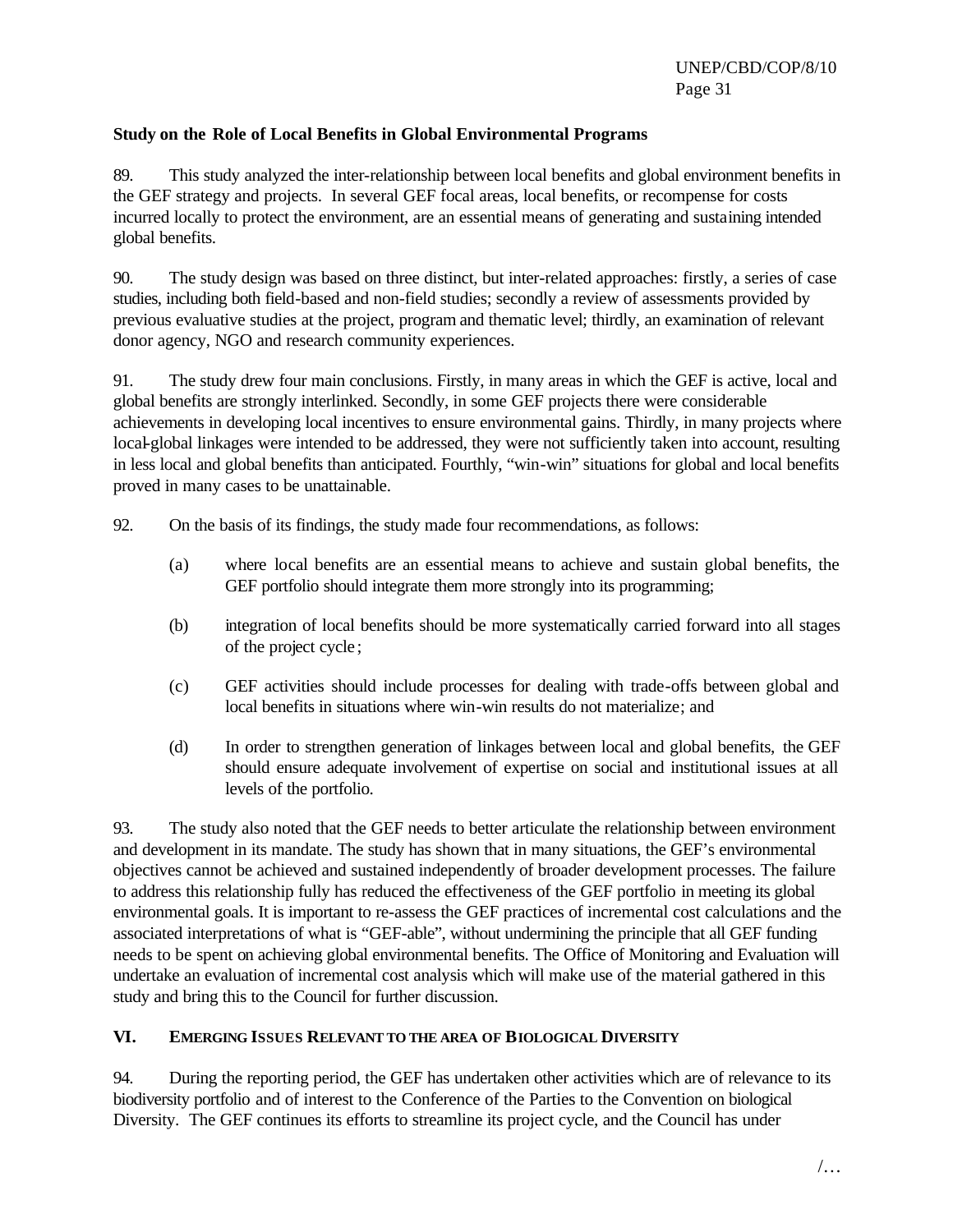discussion an action plan to respond to the recommendations of medium-sized projects evaluation. Negotiations for the replenishment of the Facility continue. A decision has been reached on a GEF resource allocation framework.

## **Further Streamlining Project Cycle – Operations Manual**

95. The GEF is currently finalizing an operations manual to provide Parties with basic knowledge about the mission of the Global Environment Facility (GEF), the policies and procedures in carrying out its mission, i.e., to protect the global environment through technical advice and funding support to countries to undertake environment projects, and the GEF project operations process. The manual is divided into two parts. Part I of the manual provides the background of the GEF structure, the principles, strategies, and policies which provide guidance in the implementation of the projects. Part II provides the detailed processes and procedures in undertaking the projects, as well as the approval process and documentations needed in each stage of the project cycle. The Operations Manual puts together all the information needed by Parties to access the GEF resources using the various modalities in a user-friendly format. The Operations Manual will be made available to all Parties through the GEF web site.

## **Fourth Replenishment of the GEF Trust Fund**

96. At its November 2004 meeting, the Council requested the Trustee of the Global Environment Facility, in cooperation with the Chief Executive Officer and Chairman of the Facility, to initiate discussions on the fourth replenishment of the GEF Trust Fund ("GEF-4") with the convening of a planning meeting in early March 2005. At the meeting on March 3, 2005, the GEF-4 replenishment process, was reviewed and agreed by donors.

97. GEF-3 resources fund Council work programs and administrative budgets for the period form July 1, 2002 to June 30, 2006. Discussions on the GEF-4 were initiated in 2005 to ensure that GEF operations can continue uninterrupted after the end of the GEF-3 period and that GEf-4 resources are available to cover GEF operations from July 1, 2006 through June 30, 2010. The timing of the GEF-4 discussions also takes into consideration the need to conclude replenishment discussions in early 2006 to give donor governments sufficient time to obtain the necessary parliamentary approvals to maintain continuity in their annual contributions to the GEF Trust Fund.

98. All countries that have indicated their intention to contribute the equivalent of at least SDR 4 million for that replenishment are invited to participate in the replenishment discussions. Potential donors that do not intend to provide this minimum contribution are also invited to attend replenishment negotiations as observers.

99. Five meetings have been held on this issue in June 9-10, 2005, September 2, 2005, October 5-7, 2005, November 11, 2005 and November 21-22 2005. They addressed the results of the Third Overall Performance Evaluation (OPS-3), negotiating text for policy recommendations under GEF-4, programming document for GEF-4 and the draft GEF-4 replenishment resolution. A final meeting is expected in early 2006.

## **GEF Resource Allocation Framework**

100. The policy recommendations of the third replenishment of the GEF Trust Fund, endorsed by the Council in October 2002, requested "the GEF Secretariat to work with the Council to establish a system for allocating scarce GEF resources within and among focal areas with a view towards maximizing the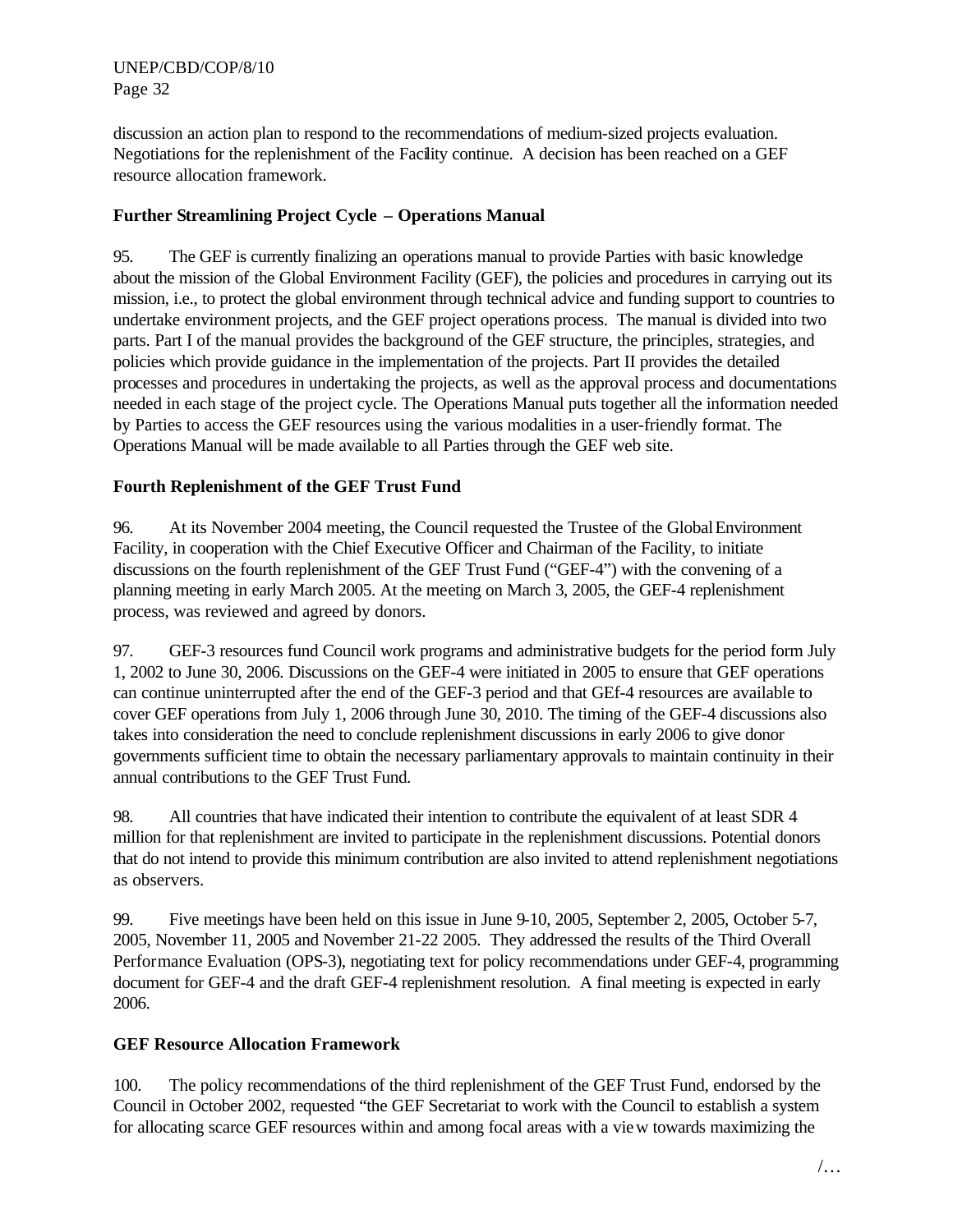impact of these resources on global environmental improvements and promoting sound environmental policies and practices worldwide. Furthermore, the policy recommendations stated that, "the system should establish a framework for allocation to global environmental priorities and to countries based on performance. Such a system would provide for varied levels and types of support to countries based on transparent assessments of those elements of country capacity, policies and practices most applicable to successful implementation of GEF projects. This system should ensure that all member countries could be informed as to how allocation decisions are made."

101. At a special meeting held on August 31 – September1, 2005, the GEF Council approved a resource allocation framework (RAF) to allocate GEF resources to countries in a transparent and consistent manner based on global environmental priorities and country capacity, policies and practices relevant to successful implementation of GEF proje cts. (See Joint Summary of the Chairs, Special Meeting of the Council, available on the GEF website).

102. The RAF will initially apply to resources allocated in GEF-4 (beginning in July 2006) under the GEF focal areas of biodiversity and climate change. The Council will review the RAF after two years of implementation. The review will examine the operational experience with the RAF. The GEF Secretariat and Implementing and Executing Agencies are working to elaborate the proceduresto ensure operationalizion of the RAF in GEF-4.

103. At its meeting in November 2005, Council expressed appreciation for the work that has been initiated by the GEF Secretariat and the Implementing Agencies to operationalize the September RAF decision and requested the Secretariat to report on progress in June 2006, to continue to consult with countries to assist them with the transition to the RAF, and to involve the Executing Agencies, especially the regional development banks, in the planning process.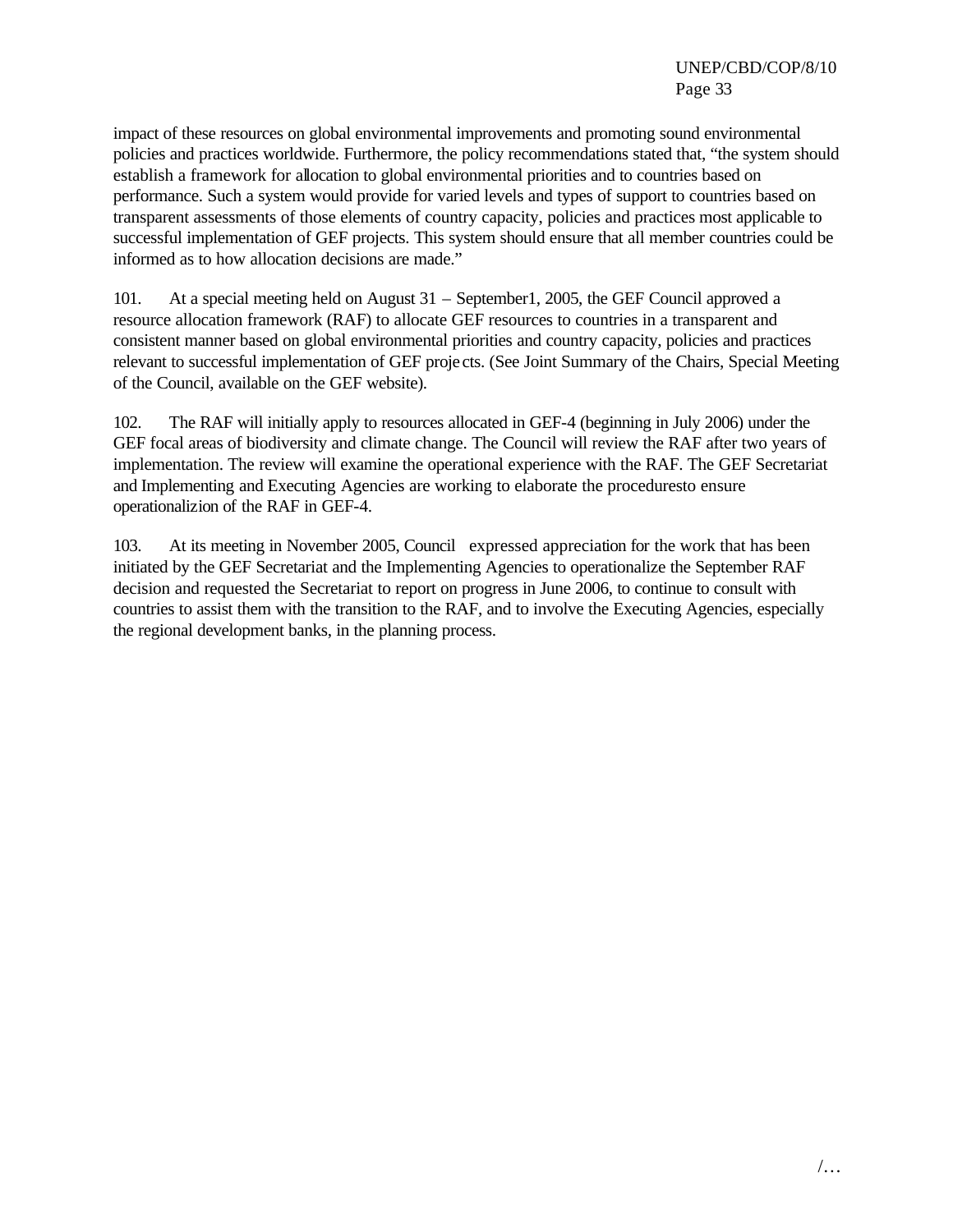## **ANNEX 1: FULL-SIZE PROJECTS IN THE BIODIVERSITY FOCAL AREA APPROVED DURING THE REPORTING PERIOD**

| <b>Country Name</b> | $I\!\!A$                                                                                                                                                                                 | <b>Project Name</b>                                                                                                                      | <b>Type</b> | <b>GEF</b>    | Co-fin        | <b>Total</b> |  |
|---------------------|------------------------------------------------------------------------------------------------------------------------------------------------------------------------------------------|------------------------------------------------------------------------------------------------------------------------------------------|-------------|---------------|---------------|--------------|--|
|                     |                                                                                                                                                                                          |                                                                                                                                          |             | <b>Amount</b> | <b>Amount</b> |              |  |
| Azerbaijan          | World Bank                                                                                                                                                                               | <b>Rural Environment Project</b>                                                                                                         | FP          | \$5.00        | \$11.88       | \$16.88      |  |
| Benin               | World Bank                                                                                                                                                                               | Community-based Coastal and Marine Biodiversity                                                                                          | FP          | \$4.30        | \$9.80        | \$14.10      |  |
|                     |                                                                                                                                                                                          | Management Project                                                                                                                       |             |               |               |              |  |
| <b>Brazil</b>       | World Bank                                                                                                                                                                               | Integrated Management of Aquatic Resources in                                                                                            | FP          | \$7.18        | \$9.97        | \$17.15      |  |
|                     |                                                                                                                                                                                          | the Amazon (AquaBio)                                                                                                                     |             |               |               |              |  |
| Bulgaria            | World Bank                                                                                                                                                                               | <b>Forest Development Project</b>                                                                                                        | FP          | \$7.75        | \$46.71       | \$54.46      |  |
| Cambodia            | <b>UNDP</b>                                                                                                                                                                              | <b>Establishing Conservation Areas Landscape</b>                                                                                         | FP          | \$2.30        | \$2.67        | \$4.97       |  |
|                     |                                                                                                                                                                                          | Management (CALM) in the Northern Plains                                                                                                 |             |               |               |              |  |
| Cameroon            | World Bank                                                                                                                                                                               | Forestry and Environmental Sector Adjustment<br>Credit (FESAC)                                                                           | FP          | \$10.00       | \$116.53      | \$126.53     |  |
| Chile               | <b>UNDP</b>                                                                                                                                                                              | Conserving Globally Significant Biodiversity along                                                                                       | FP          | \$3.87        | \$7.91        | \$11.79      |  |
|                     |                                                                                                                                                                                          | the Chilean Coast                                                                                                                        |             |               |               |              |  |
| China               | ADB                                                                                                                                                                                      | Sanjiang Plain Wetlands Protection Project                                                                                               | FP          | \$12.14       | \$42.25       | \$54.39      |  |
| El Salvador         | World Bank                                                                                                                                                                               | <b>Environmental Services Project</b>                                                                                                    | FP          | \$5.00        | \$9.50        | \$14.50      |  |
| Gabon               | World Bank                                                                                                                                                                               | Support to Gabon's Forest and Environment Sector<br>Program (PSFE)                                                                       | FP          | \$10.00       | \$21.30       | \$31.30      |  |
| Global              | <b>UNEP</b>                                                                                                                                                                              | Building Capacity for Effective Participation in the<br>Biosafety Clearing House (BCH) of the Cartagena<br>Protocol                      | FP          | \$4.62        | \$0.35        | \$4.97       |  |
| Global              | <b>UNEP</b>                                                                                                                                                                              | Development of National Biosafety Frameworks<br>Project (Add-on)                                                                         | FP          | \$5.22        | \$0.00        | \$5.22       |  |
| Global              | <b>UNEP</b>                                                                                                                                                                              | Building Capacity for Effective Participation in the<br>Biosafety Clearing House (BCH) -- (add-on to<br>include 89 additional countries) | FP          | \$8.91        | \$1.05        | \$9.96       |  |
| Global              | <b>UNEP</b>                                                                                                                                                                              | Development of National Biosafety Frameworks<br>Project (10 additional countries) - Add On                                               | FP          | \$2.61        | \$0.75        | \$3.36       |  |
| Guinea              | World Bank                                                                                                                                                                               | <b>Coastal Marine and Biodiversity Management</b>                                                                                        | FP          | \$5.00        | \$13.05       | \$18.05      |  |
| Honduras            | <b>IADB</b>                                                                                                                                                                              | Consolidation of Ecosystem Management and                                                                                                | FP          | \$2.50        | \$13.80       | \$16.30      |  |
|                     |                                                                                                                                                                                          | Biodiversity Conservation of the Bay Islands                                                                                             |             |               |               |              |  |
| India               | <b>UNDP</b>                                                                                                                                                                              | Andaman and Nicobar Islands: Ecologically-                                                                                               | FP          | \$3.39        | \$6.00        | \$9.39       |  |
|                     |                                                                                                                                                                                          | Sustainable Island Development                                                                                                           |             |               |               |              |  |
| Iran                | <b>UNDP</b>                                                                                                                                                                              | <b>Conservation of Iranian Wetlands</b>                                                                                                  | FP          | \$2.92        | \$10.32       | \$13.24      |  |
| Iran                | <b>UNDP</b>                                                                                                                                                                              | Conservation of Biodiversity in the Central Zagros<br>Landscape Conservation Zone                                                        | FP          | \$3.80        | \$6.04        | \$9.84       |  |
| Latvia              | <b>UNDP</b>                                                                                                                                                                              | Biodiversity Protection in North Vidzeme Biosphere<br>Reserve                                                                            | FP          | \$2.66        | \$10.74       | \$13.40      |  |
| Madagascar          | World<br>Bank/UNDP                                                                                                                                                                       | Third Environment Program                                                                                                                | FP          | \$13.50       | \$135.35      | \$148.85     |  |
| Malaysia            | <b>UNDP</b>                                                                                                                                                                              | Conservation of Biological Diversity through                                                                                             | FP          | \$2.26        | \$3.44        | \$5.70       |  |
| Malaysia            | <b>Improved Forest Planning Tools</b><br>Conserving Marine Biodiversity through Enhanced<br><b>UNDP</b><br>Marine Park Management and Inclusive<br><b>Sustainable Island Development</b> |                                                                                                                                          |             |               | \$2.01        | \$3.97       |  |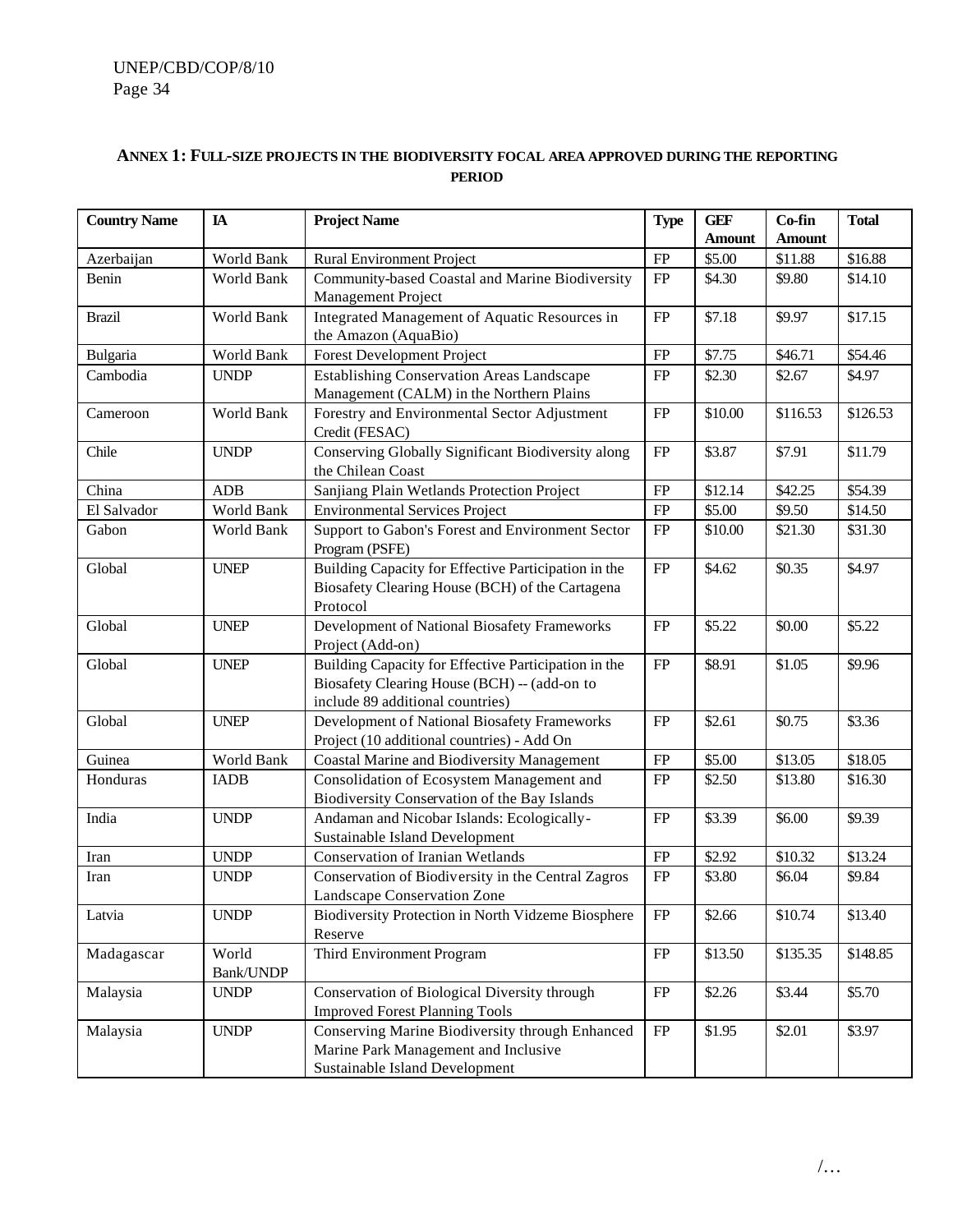| <b>Country Name</b>                                                                                                                                         | IA                           | <b>Project Name</b>                                                                                                                                                                                   | <b>Type</b> | <b>GEF</b><br><b>Amount</b> | Co-fin<br><b>Amount</b> | <b>Total</b> |
|-------------------------------------------------------------------------------------------------------------------------------------------------------------|------------------------------|-------------------------------------------------------------------------------------------------------------------------------------------------------------------------------------------------------|-------------|-----------------------------|-------------------------|--------------|
| Mali                                                                                                                                                        | World<br>Bank/IFAD           | <b>Biodiversity Conservation and Participatory</b><br>Sustainable Management of Natural Resources in<br>the Inner Niger Delta and its Transition Areas,<br>Mopti Region                               | ${\rm FP}$  | \$6.00                      | \$13.59                 | \$19.59      |
| Mongolia                                                                                                                                                    | <b>UNDP</b>                  | Community-based Conservation of Biological<br>Diversity in the Mountain Landscapes of<br>Mongolia's Altai Sayan Ecoregion                                                                             | FP          | \$2.72                      | \$7.70                  | \$10.42      |
| Mozambique                                                                                                                                                  | World Bank                   | <b>Transfrontier Conservation Areas and Sustainable</b><br>Tourism Development Project                                                                                                                | FP          | \$10.00                     | \$24.00                 | \$34.00      |
| Namibia                                                                                                                                                     | World Bank                   | Namib Coast Biodiversity Conservation and<br>Management (NACOMA)                                                                                                                                      | FP          | \$4.90                      | \$55.79                 | \$60.69      |
| Namibia                                                                                                                                                     | <b>UNDP</b>                  | Strengthening the Protected Area Network (SPAN)                                                                                                                                                       | FP          | \$8.20                      | \$33.68                 | \$41.88      |
| Nepal                                                                                                                                                       | <b>UNDP</b>                  | Conservation and Sustainable Use of Wetlands                                                                                                                                                          | FP          | \$1.96                      | \$2.10                  | \$4.06       |
| Pakistan                                                                                                                                                    | <b>UNDP</b>                  | Protection and Management of Pakistan Wetlands                                                                                                                                                        | ${\rm FP}$  | \$2.99                      | \$8.79                  | \$11.78      |
| Panama                                                                                                                                                      | World Bank                   | Second Rural Poverty, Natural Resources<br>Management and Consolidation of the<br>Mesoamerican Biological Corridor Project                                                                            | FP          | \$6.00                      | \$44.00                 | \$50.00      |
| Philippines                                                                                                                                                 | <b>ADB</b>                   | <b>Integrated Coastal Resources Management Project</b>                                                                                                                                                | ${\rm FP}$  | \$9.00                      | \$54.00                 | \$63.00      |
| Regional<br>(Antigua And<br>Barbuda,<br>Dominica,<br>Grenada, St. Kitts<br>And Nevis, St.<br>Vincent and<br>Grenadines, St.<br>Lucia)                       | World Bank                   | <b>OECS</b> Protected Areas and Associated Sustainable<br>Livelihoods                                                                                                                                 | FP          | \$3.70                      | \$3.87                  | \$7.57       |
| Regional<br>(Cameroon,<br>Congo, Gabon)                                                                                                                     | <b>UNDP</b>                  | Conservation of Transboundary Biodiversity in the<br>Minkebe-Odzala-Dja Interzone in Gabon, Congo,<br>and Cameroon                                                                                    | ${\rm FP}$  | \$10.12                     | \$34.62                 | \$44.74      |
| Regional<br>(Colombia,<br>Ecuador,<br>Venezuela, Perú)                                                                                                      | <b>UNEP</b>                  | Conservation of the Biodiversity of the Paramo in<br>the Northern and Central Andes                                                                                                                   | FP          | \$8.19                      | \$10.53                 | \$18.72      |
| Regional (Costa<br>Rica, El Salvador,<br>Guatemala,<br>Honduras,<br>Nicaragua)                                                                              | $\ensuremath{\mathrm{UNDP}}$ | Central American Markets for Biodiversity<br>(CAMBio): Mainstreaming Biodiversity<br>Conservation and Sustainable use within Micro,<br>Small and Medium-sized Enterprise Development<br>and Financing | ${\rm FP}$  | \$10.23                     | \$17.75                 | \$27.98      |
| Regional<br>(Estonia,<br>Hungary,<br>Lithuania,<br>Mauritania,<br>Niger,<br>Nigeria,<br>Senegal, Gambia,<br>South<br>Africa,<br>Tanzania, Yemen,<br>Turkey) | <b>UNEP</b>                  | Enhancing Conservation of the Critical Network of<br>Sites of Wetlands Required by Migratory Water<br>birds on the African/Eurasian Flyways.                                                          | FP          | \$6.00                      | \$6.77                  | \$12.77      |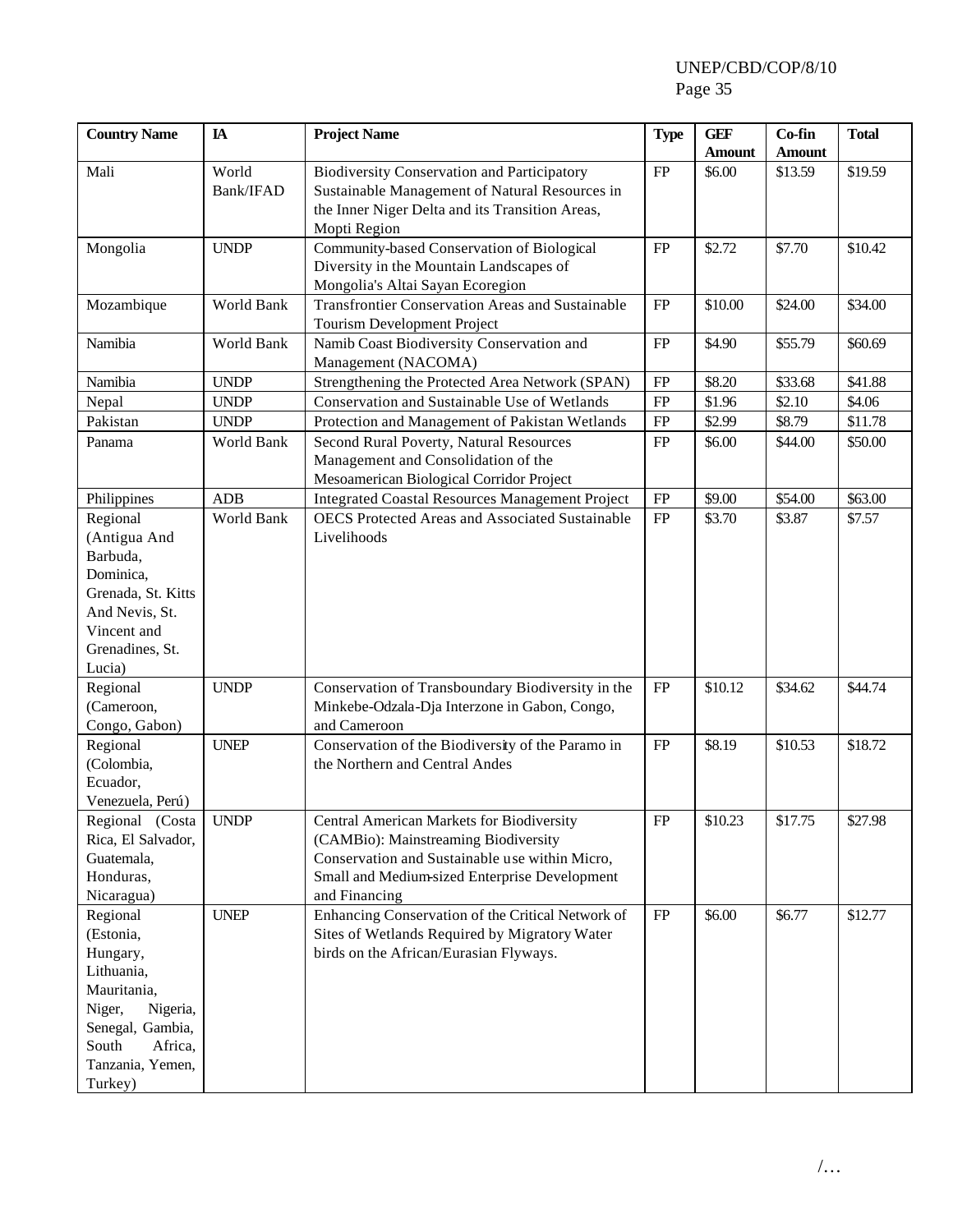| <b>Country Name</b>                                                                                  | IA                 | <b>Project Name</b>                                                                                                                  | <b>Type</b> | <b>GEF</b><br><b>Amount</b> | Co-fin<br><b>Amount</b> | <b>Total</b> |
|------------------------------------------------------------------------------------------------------|--------------------|--------------------------------------------------------------------------------------------------------------------------------------|-------------|-----------------------------|-------------------------|--------------|
| Regional<br>(Ethiopia,<br>Uganda, Zambia,<br>Ghana)                                                  | <b>UNEP</b>        | Removing Barriers to Invasive Plant Management<br>in Africa                                                                          | ${\rm FP}$  | \$5.00                      | \$6.17                  | \$11.17      |
| Regional<br>(Gambia, Guinea,<br>Mali, Senegal)                                                       | <b>UNDP</b>        | In-situ Conservation of Endemic Ruminant<br>Livestock in West Africa                                                                 | ${\rm FP}$  | \$10.00                     | \$19.59                 | \$29.59      |
| Regional<br>(Guatemala,<br>Belize, Honduras,<br>E1<br>Salvador,<br>Nicaragua, Costa<br>Rica, Panama) | World<br>Bank/IADB | Integrated Ecosystem Management in Indigenous<br>Communities                                                                         | ${\rm FP}$  | \$9.00                      | \$39.89                 | \$48.89      |
| Regional<br>(Kazakhstan,<br>Kyrgyzstan,<br>Tajikistan,<br>Turkmenistan,<br>Uzbekistan)               | <b>UNEP</b>        | In Situ/On Farm Conservation and Use of<br>Agricultural Biodiversity (Horticultural Crops and<br>Wild Fruit Species) in Central Asia | ${\rm FP}$  | \$5.72                      | \$6.15                  | \$11.86      |
| Regional<br>(Latin<br>America<br>and<br>Caribbean)                                                   | World Bank         | Building the Inter-American Biodiversity<br><b>Information Network (IABIN)</b>                                                       | <b>FP</b>   | \$6.00                      | \$30.29                 | \$36.29      |
| Regional<br>(Nicaragua,<br>Honduras)                                                                 | World Bank         | Corazon Transboundary Biosphere Project                                                                                              | FP          | \$12.00                     | \$21.00                 | \$33.00      |
| Regional<br>(Philippines,<br>Indonesia)                                                              | World<br>Bank/IFC  | Marine Aquarium Market Transformation Initiative<br>(MAMTI)                                                                          | FP          | \$6.62                      | \$15.37                 | \$21.99      |
| Republic<br><b>Of</b><br>Korea                                                                       | <b>UNDP</b>        | <b>Conservation of Globally Significant Wetlands</b>                                                                                 | FP          | \$2.12                      | \$11.02                 | \$13.15      |
| Russian<br>Federation                                                                                | <b>UNDP</b>        | Conservation of Wetland Biodiversity in the Lower<br>Volga Region                                                                    | FP          | \$6.67                      | \$9.03                  | \$15.70      |
| Russian<br>Federation                                                                                | <b>UNDP</b>        | Biodiversity Conservation in the Russian Portion of<br>the Altai-Sayan Ecoregion                                                     | ${\rm FP}$  | \$3.52                      | \$12.16                 | \$15.68      |
| Russian<br>Federation                                                                                | World Bank         | Fire Management in High Biodiversity Value<br>Forests of Amur-Sikhote-Alin Ecoregion                                                 | ${\rm FP}$  | \$7.90                      | \$36.24                 | \$44.14      |
| Russian<br>Federation                                                                                | <b>UNDP</b>        | Demonstrating Sustainable Conservation of<br>Biodiversity in Four Protected Areas in Russia's<br>Kamchatka Oblast, Phase 2           | ${\rm FP}$  | \$5.50                      | \$9.93                  | \$15.43      |
| Rwanda                                                                                               | <b>UNDP</b>        | Strengthening Biodiversity Conservation Capacity<br>in the Forest Protected Area System of Rwanda                                    | FP          | \$5.45                      | \$7.98                  | \$13.43      |
| Senegal                                                                                              | World Bank         | <b>Integrated Marine and Coastal Resource</b><br>Management                                                                          | FP          | \$5.00                      | \$12.00                 | \$17.00      |
| South Africa                                                                                         | <b>UNDP</b>        | Conservation and Sustainable Use of Biodiversity<br>on the South African Wild Coast                                                  | FP          | \$6.50                      | \$24.32                 | \$30.82      |
| Tanzania                                                                                             | World Bank         | Marine and Coastal Environment Management<br>Project (MACEMP)                                                                        | ${\rm FP}$  | \$10.00                     | \$48.13                 | \$58.13      |
| Tunisia                                                                                              | World Bank         | Gulf of Gabes Marine and Coastal Resources<br>Protection                                                                             | FP          | \$6.06                      | \$2.74                  | \$8.80       |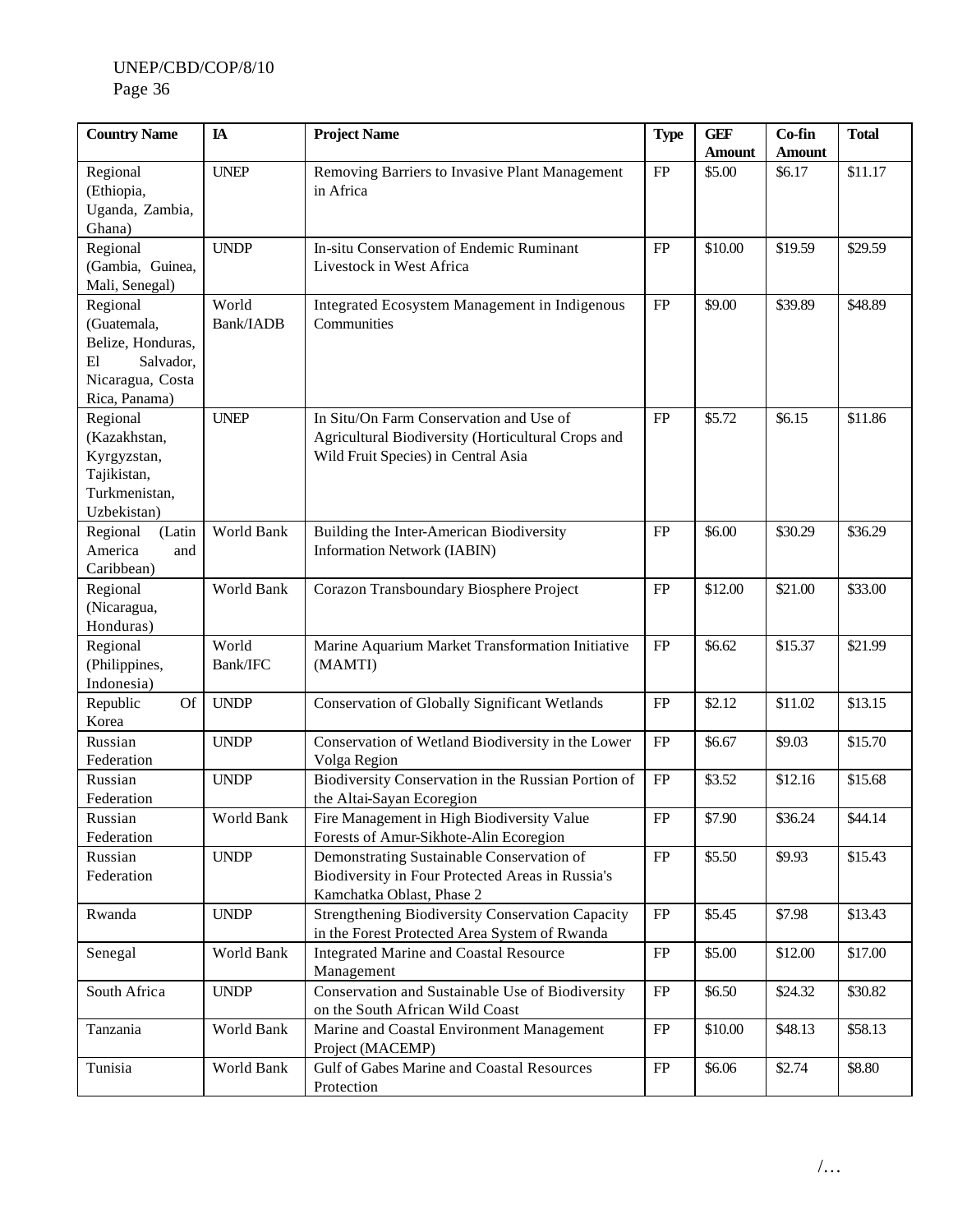| <b>Country Name</b> | <b>IA</b>   | <b>Type</b><br><b>Project Name</b>                   |           | <b>GEF</b>    | $Co-fin$      | <b>Total</b> |
|---------------------|-------------|------------------------------------------------------|-----------|---------------|---------------|--------------|
|                     |             |                                                      |           | <b>Amount</b> | <b>Amount</b> |              |
| Turkmenistan        | <b>UNDP</b> | Conservation and Sustainable Use of Globally         | FP        | \$1.43        | \$1.60        | \$3.03       |
|                     |             | Significant Biological Diversity in Khazar Nature    |           |               |               |              |
|                     |             | Reserve on the Caspian Sea Coast (Resubmission)      |           |               |               |              |
| Uganda              | <b>UNDP</b> | Conservation of Biodiversity in the Albertine Rift   | <b>FP</b> | \$3.40        | \$7.80        | \$11.20      |
|                     |             | <b>Forest Protected Areas</b>                        |           |               |               |              |
| Uruguay             | World Bank  | <b>Integrated Natural Resources and Biodiversity</b> | FP        | \$7.00        | \$12.00       | \$19.00      |
|                     |             | Management                                           |           |               |               |              |
| Vietnam             | World Bank  | <b>Forest Sector Development Project</b>             | FP        | \$9.00        | \$65.59       | \$74.59      |
| Zambia              | <b>UNDP</b> | Effective Management of the National Protected       | <b>FP</b> | \$6.00        | \$36.01       | \$42.01      |
|                     |             | Areas System                                         |           |               |               |              |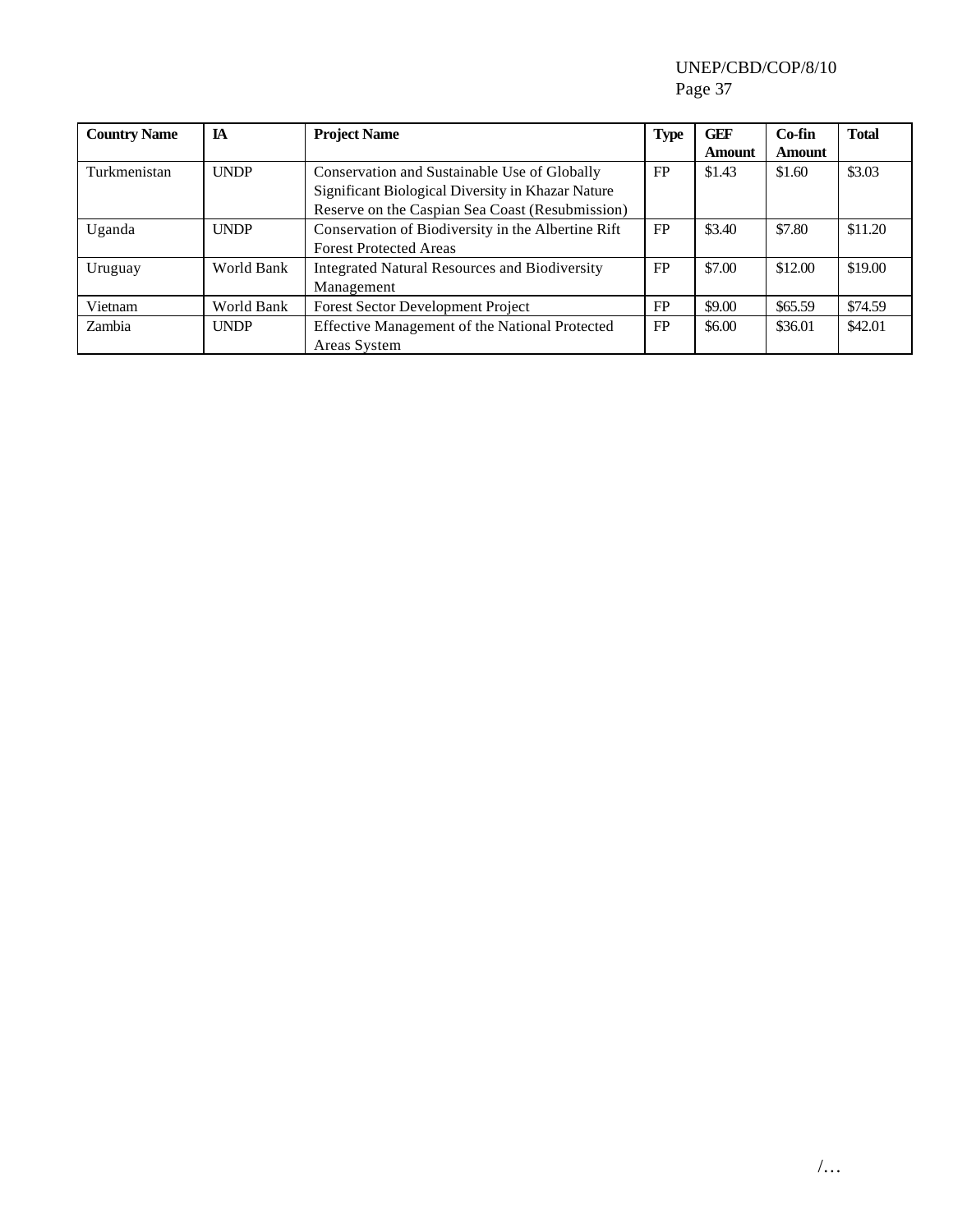## **ANNEX 2: MEDIUM-SIZE PROJECTS IN THEBIODIVERSITY FOCAL AREA APPROVED DURING THE REPORTING PERIOD**

| <b>Country</b>                       | $I\!\!A$      | <b>Project Name</b>                                                                                                                                                       | <b>Type</b> | <b>GEF</b><br><b>Amount</b> | Co-fin<br><b>Amount</b> | <b>Total</b> |
|--------------------------------------|---------------|---------------------------------------------------------------------------------------------------------------------------------------------------------------------------|-------------|-----------------------------|-------------------------|--------------|
| Afghanistan                          | ADB           | Natural Resources and Poverty<br><b>Alleviation Project</b>                                                                                                               | <b>MSP</b>  | \$0.98                      | \$0.75                  | \$1.73       |
| Argentina                            | <b>UNDP</b>   | In-Situ Conservation of Andean<br>Crops and their Wild Relatives in<br>the Humahuaca Valley, the<br>Southernmost Extension of the<br><b>Central Andes</b>                 | <b>MSP</b>  | \$0.94                      | \$0.91                  | \$1.85       |
| Bulgaria                             | World<br>Bank | Lake Pomorie Conservation,<br><b>Restoration and Sustainable</b><br>Management Project                                                                                    | <b>MSP</b>  | \$0.86                      | \$1.12                  | \$1.98       |
| Chile                                | <b>UNDP</b>   | <b>Biodiversity Conservation in Altos</b><br>de Cantillana                                                                                                                | <b>MSP</b>  | \$0.96                      | \$1.14                  | \$2.09       |
| Czech Republic                       | <b>UNDP</b>   | <b>Conservation of Biological</b><br>Diversity of Carpathian Mountain<br>Grasslands in the Czech Republic<br>through Targeted Application of<br>New EU Funding Mechanisms | <b>MSP</b>  | \$0.97                      | \$9.38                  | \$10.35      |
| Georgia                              | <b>UNDP</b>   | Recovery, Conservation, and<br>Sustainable Use of Georgia's Agro<br>biodiversity                                                                                          | <b>MSP</b>  | \$0.96                      | \$1.72                  | \$2.68       |
| Global                               | <b>UNEP</b>   | <b>UNEP Support to CBD Parties for</b><br>Preparation of Third National<br>Reports to the COP of CBD                                                                      | <b>MSP</b>  | \$1.00                      | \$0.00                  | \$1.00       |
| Global                               | <b>UNDP</b>   | National Reporting to the CBD:<br><b>Supporting Countries to Prepare</b><br>the Third National Report on<br>Biodiversity                                                  | <b>MSP</b>  | \$1.00                      | \$0.00                  | \$1.00       |
| Global                               | World<br>Bank | Development Marketplace                                                                                                                                                   | <b>MSP</b>  | \$1.00                      | \$2.34                  | \$3.34       |
| Global (Brazil, Mexico,<br>Cameroon) | <b>UNEP</b>   | Improved Certification Schemes for<br><b>Sustainable Tropical Forest</b><br>Management                                                                                    | <b>MSP</b>  | \$0.96                      | \$0.47                  | \$1.43       |
| Guatemala                            | <b>UNDP</b>   | Consolidating a System of<br>Municipal Regional Parks (MRPs)<br>in Guatemala's Western Plateau                                                                            | <b>MSP</b>  | \$0.97                      | \$1.26                  | \$2.23       |
| Hungary                              | <b>UNDP</b>   | Conservation and Restoration of<br>the Globally Significant<br>Biodiversity of the Tisza River<br>Floodplain through Integrated<br>Floodplain Management                  | <b>MSP</b>  | \$0.94                      | \$1.75                  | \$2.69       |
| Indonesia                            | World<br>Bank | Lambusango Forest Conservation,<br>Sulawesi                                                                                                                               | <b>MSP</b>  | \$0.98                      | \$3.49                  | \$4.47       |
| Kenya                                | <b>UNDP</b>   | Developing Incentives for<br>Community Participation in Forest<br>Conservation through the Use of<br>Commercial Insects in Kenya                                          | <b>MSP</b>  | \$1.00                      | \$2.25                  | \$3.25       |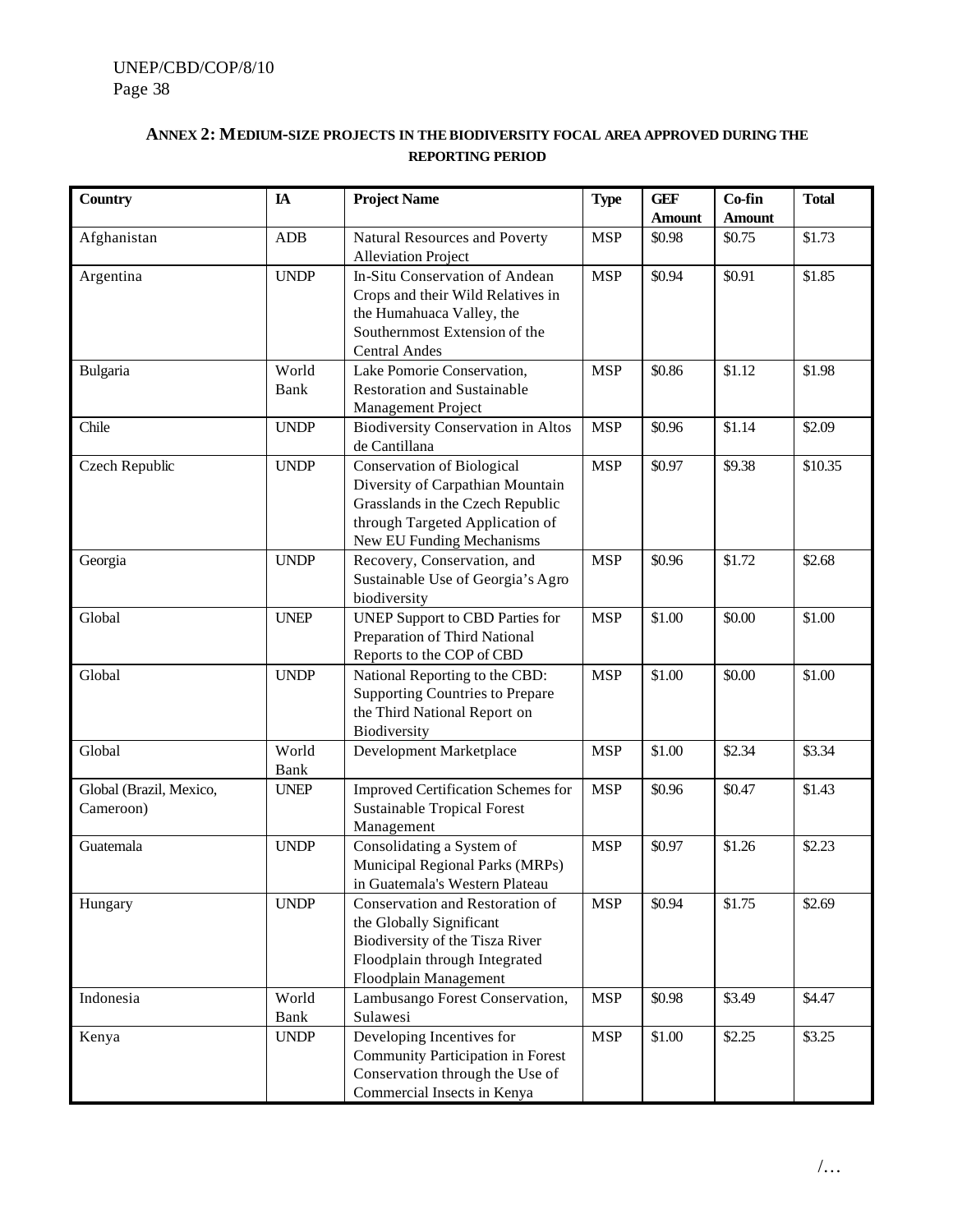| <b>Country</b>                                                    | IA                | <b>Project Name</b>                                                                                                                                     | <b>Type</b> | <b>GEF</b>    | Co-fin        | <b>Total</b> |
|-------------------------------------------------------------------|-------------------|---------------------------------------------------------------------------------------------------------------------------------------------------------|-------------|---------------|---------------|--------------|
|                                                                   |                   |                                                                                                                                                         |             | <b>Amount</b> | <b>Amount</b> |              |
| Lao PDR                                                           | World<br>Bank     | Integrated Ecosystem and Wildlife<br>Management Project in<br><b>Bolikhamxay Province</b>                                                               | <b>MSP</b>  | \$0.97        | \$0.61        | \$1.59       |
| Liberia                                                           | World<br>Bank     | Establishing the Basis for<br><b>Biodiversity Conservation on Sapo</b><br>National Park and in South-East<br>Liberia                                    | <b>MSP</b>  | \$0.98        | \$1.44        | \$2.41       |
| Mauritius                                                         | <b>UNDP</b>       | Partnerships for Marine Protected<br>Areas in Mauritius                                                                                                 | <b>MSP</b>  | \$0.98        | \$3.37        | \$4.34       |
| Nicaragua                                                         | <b>UNDP</b>       | Conservation of Dry Forest and<br>Coastal Biodiversity of the Pacific<br>Coast of Southern Nicaragua:<br><b>Building Private-Public</b><br>Partnerships | <b>MSP</b>  | \$0.96        | \$3.89        | \$4.86       |
| Peru                                                              | World<br>Bank/IFC | Inka Terra: An Innovative<br>Partnership for Self-Financing<br>Biodiversity Conservation &<br><b>Community Development</b>                              | <b>MSP</b>  | \$0.73        | \$11.37       | \$12.09      |
| Peru                                                              | <b>UNDP</b>       | <b>Conservation and Sustainable Use</b><br>of Biodiversity in the Peruvian<br>Amazon by the Indigenous<br>Ashaninka Population                          | <b>MSP</b>  | \$0.98        | \$0.56        | \$1.53       |
| Regional (Czech Republic,<br>Hungary, Poland)                     | <b>UNEP</b>       | Conservation and Sustainable Use<br>of Biodiversity through Sound<br>Tourism Development in Biosphere<br>Reserves in Central and Eastern<br>Europe      | <b>MSP</b>  | \$0.94        | \$1.18        | \$2.12       |
| Regional (Kenya, Burkina<br>Faso)                                 | <b>UNEP</b>       | Dryland Livestock Wildlife<br><b>Environment Interface Project</b><br>(DLWEIP)                                                                          | <b>MSP</b>  | \$0.98        | \$2.36        | \$3.33       |
| Regional (Russian<br>Federation, Ukraine, Belarus,<br>Kazakhstan) | <b>UNEP</b>       | Strengthening the Network of<br>Training Centers for Protected Area<br>Management through<br>Demonstration of a Tested<br>Approach                      | <b>MSP</b>  | \$0.98        | \$1.37        | \$2.34       |
| Romania                                                           | <b>UNDP</b>       | Strengthening Romania's Protected<br>Area System by Demonstrating<br>Government-NGO Partnership in<br>Romania's Maramures Nature Park                   | <b>MSP</b>  | \$0.98        | \$1.33        | \$2.31       |
| <b>Russian Federation</b>                                         | <b>UNDP</b>       | Conservation and sustainable use<br>of biological diversity in Russia's<br>Taymir Peninsula: Maintaining<br>connectivity across the landscape           | <b>MSP</b>  | \$0.97        | \$2.04        | \$3.01       |
| Tajikistan                                                        | World<br>Bank     | Dashtidzhum Biodiversity<br>Conservation                                                                                                                | <b>MSP</b>  | \$0.75        | \$0.20        | \$0.95       |
| Tanzania                                                          | World<br>Bank/IFC | Lalkisale Biodiversity Conservation<br><b>Support Project</b>                                                                                           | <b>MSP</b>  | \$0.45        | \$0.41        | \$0.86       |
| Tanzania                                                          | <b>UNDP</b>       | The Development and<br>Management of the Selous-Niassa<br>Wildlife Corridor                                                                             | <b>MSP</b>  | \$0.99        | \$1.06        | \$2.05       |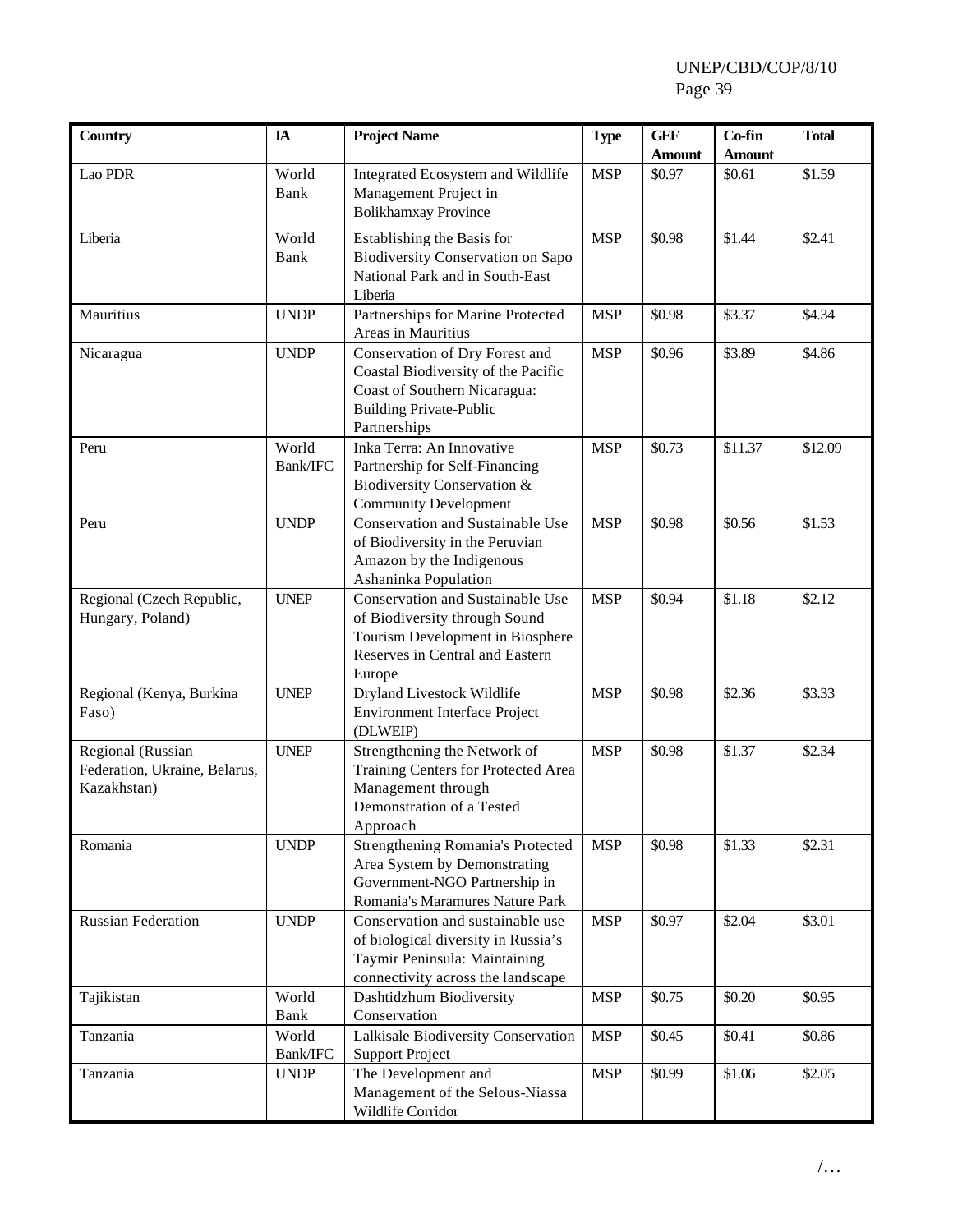| <b>Country</b> | <b>IA</b>     | <b>Project Name</b>                                                                                                                                                                       | <b>Type</b> | <b>GEF</b><br><b>Amount</b> | Co-fin<br><b>Amount</b> | <b>Total</b> |
|----------------|---------------|-------------------------------------------------------------------------------------------------------------------------------------------------------------------------------------------|-------------|-----------------------------|-------------------------|--------------|
| Tanzania       | World<br>Bank | Novel Forms of Livestock &<br>Wildlife Integration Adjacent to<br>Protected Areas in Africa                                                                                               | <b>MSP</b>  | \$0.88                      | \$1.33                  | \$2.21       |
| Uzbekistan     | <b>UNDP</b>   | Conservation of "Tugai Forest"<br>and Strengthening Protected Areas<br>System in the Amu Darya Delta of<br>Karakalpakstan                                                                 | <b>MSP</b>  | \$0.97                      | \$1.14                  | \$2.11       |
| Vanuatu        | <b>UNDP</b>   | Facilitating and Strengthening the<br>Conservation Initiatives of<br>Traditional Landholders and their<br><b>Communities to Achieve</b><br><b>Biodiversity Conservation</b><br>Objectives | <b>MSP</b>  | \$0.75                      | \$0.71                  | \$1.46       |
| Venezuela      | World<br>Bank | DHEKUANA NONOODO:<br>Sustainable Use and Conservation<br>of Biodiversity Resources of<br>Dhekuana Indigenous Lands                                                                        | <b>MSP</b>  | \$0.75                      | \$0.35                  | \$1.10       |
| Vietnam        | <b>UNDP</b>   | Making the Link: The Connection<br>and Sustainable Management of<br>Kon Ka Kinh and Kon Cha Rang<br><b>Nature Reserves</b>                                                                | <b>MSP</b>  | \$0.88                      | \$2.09                  | \$2.96       |
| Vietnam        | <b>UNDP</b>   | <b>Biodiversity Conservation and</b><br>Sustainable Use of the Marine<br>Resources at Con Dao National<br>Park                                                                            | <b>MSP</b>  | \$0.97                      | \$0.88                  | \$1.85       |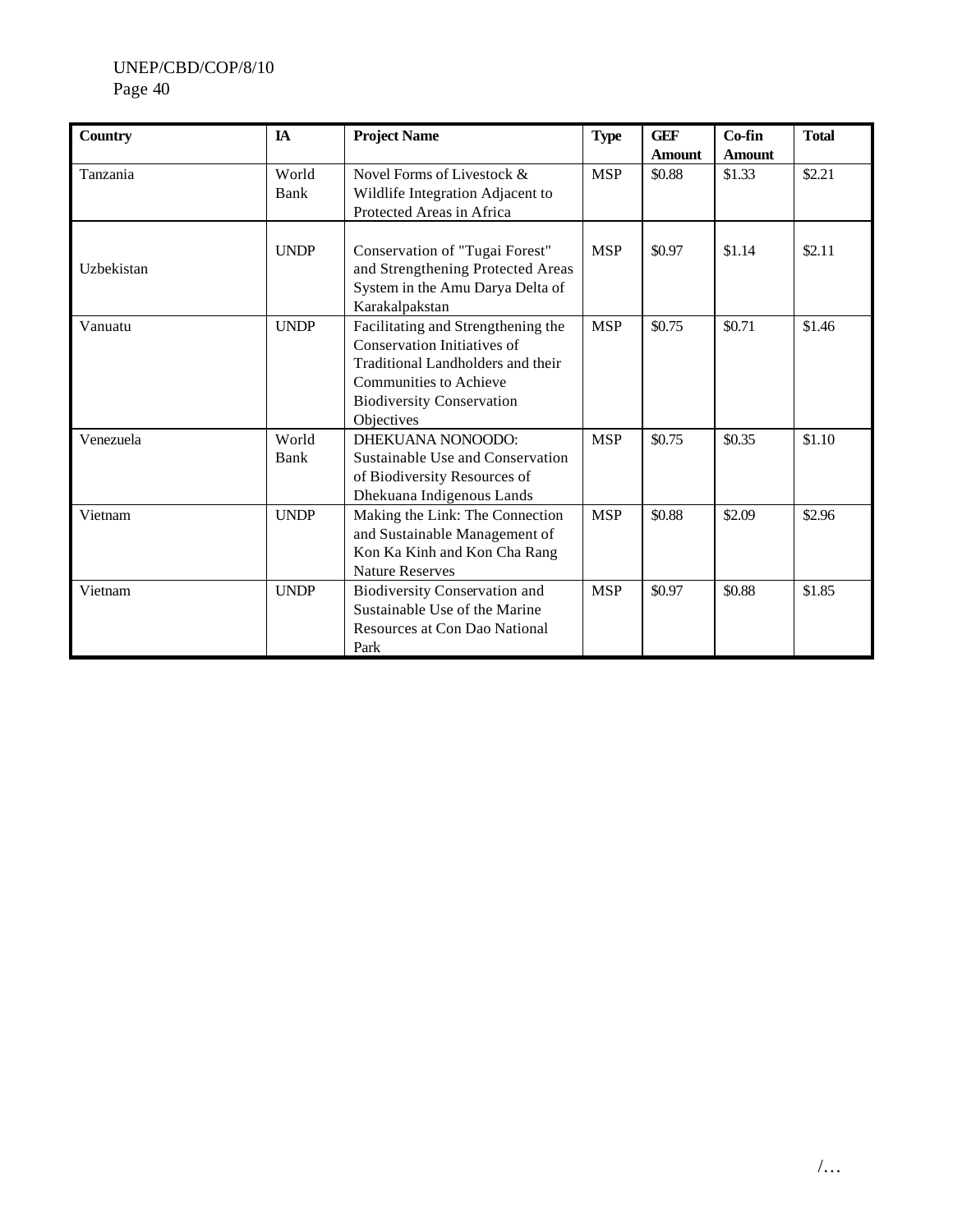## **ANNEX 3: ENABLING ACTIVITIES IN THE BIODIVERSITY FOCAL AREA APPROVED DURING THE REPORTING PERIOD**

| <b>Country</b>           | IA          | <b>Project Name</b>                                                                                                                                                                                             | <b>Type</b>          | <b>GEF</b><br><b>Amount</b> | <b>Co-fin Amount</b> | <b>Total</b> |
|--------------------------|-------------|-----------------------------------------------------------------------------------------------------------------------------------------------------------------------------------------------------------------|----------------------|-----------------------------|----------------------|--------------|
| <b>Barbados</b>          | <b>UNEP</b> | <b>Assessment of Capacity Building</b><br>Needs and Country Specific<br>Priorities in the Conservation of<br>Biodiversity and Participation in the<br>National Clearing House Mechanism                         | EA                   | \$0.29                      | \$0.06               | \$0.34       |
| Rwanda                   | <b>UNDP</b> | Elaboration of the Second National<br>Report on the Implementation of<br>Biodiversity by Rwanda for the Sixth<br>Conference of Parties in 2002                                                                  | EA                   | \$0.03                      | \$0.01               | \$0.04       |
| Chad                     | <b>UNDP</b> | Identification of Capacity-building<br>Needs for the Implementation of the<br>National BSAP - Add on                                                                                                            | EA                   | \$0.20                      | \$0.00               | \$0.20       |
| Turkmenistan             | <b>UNDP</b> | <b>Assessment of Capacity Building</b><br>Needs and Enhancement of<br><b>Biodiversity Information</b><br>Management (Add On)                                                                                    | EA                   | \$0.13                      | \$0.01               | \$0.14       |
| Czech Republic           | <b>UNEP</b> | Assessment of Capacity-building<br><b>Needs: Access to Genetic Resources</b><br>and Benefit-sharing, Conservation<br>and Sustainable Use of Biodiversity<br>Important for Agriculture, Forestry<br>and Research | EA                   | \$0.20                      | \$0.04               | \$0.24       |
| Paraguay                 | <b>UNDP</b> | <b>Assessment of Capacity Building</b><br>Needs & Country Specific Priorities<br>(Add On)                                                                                                                       | EA                   | \$0.24                      | \$0.08               | \$0.32       |
| Serbia and<br>Montenegro | <b>UNDP</b> | Biodiversity Strategy, Action Plan<br>and National Report (BSAP)                                                                                                                                                | EA                   | \$0.29                      | \$0.02               | \$0.32       |
| Comoros                  | <b>UNDP</b> | Capacity Needs Assessment for the<br>implementation of the National<br>Biodiversity Strategy and support to<br>the Clearing House Mechanism                                                                     | EA                   | \$0.27                      | \$0.00               | \$0.27       |
| Fiji                     | <b>UNDP</b> | Additional Funding of Biodiversity<br><b>Enabling Activity</b>                                                                                                                                                  | $\mathop{\text{EA}}$ | \$0.24                      | \$0.16               | \$0.40       |
| Honduras                 | <b>UNDP</b> | <b>Assessment of Capacity Building</b><br>Needs and Country Specific<br>Priorities for the Implementation of<br>the Action Plan for the National<br>Strategy on Biodiversity (Add on)                           | $\rm EA$             | \$0.19                      | \$0.04               | \$0.23       |
| Tajikistan               | <b>UNDP</b> | <b>Additional Financing for Capacity</b><br>Assessment in Biodiversity Priority<br>Areas                                                                                                                        | $\rm EA$             | \$0.22                      | \$0.03               | \$0.25       |
| Uzbekistan               | <b>UNDP</b> | Assessment of Priority National<br>Capacity Development Needs for<br>Implementation of the BSAP and<br><b>Establishment of CHM Structures</b>                                                                   | $\rm EA$             | \$0.21                      | \$0.02               | \$0.23       |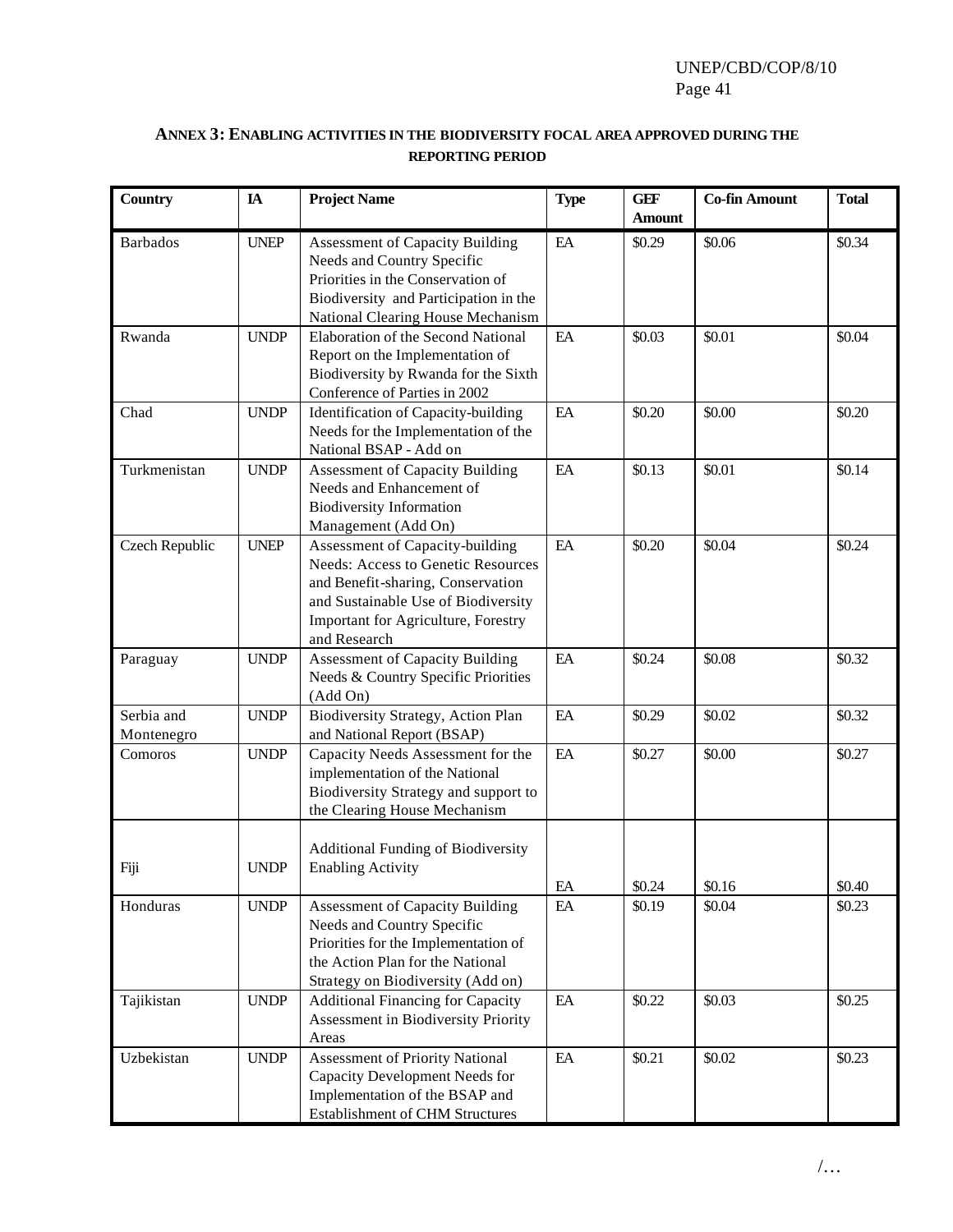| <b>Country</b>         | IA            | <b>Project Name</b>                                                                                                                                                                                     | <b>Type</b> | <b>GEF</b><br><b>Amount</b> | <b>Co-fin Amount</b> | <b>Total</b> |
|------------------------|---------------|---------------------------------------------------------------------------------------------------------------------------------------------------------------------------------------------------------|-------------|-----------------------------|----------------------|--------------|
| Albania                | World<br>Bank | <b>Assessment of Capacity Building</b><br>Needs to Address the Priorities of<br>the BSAP - Phase II                                                                                                     | EA          | \$0.32                      | \$0.07               | \$0.39       |
| Madagascar             | <b>UNEP</b>   | <b>Biodiversity Enabling Activities</b><br>Add-on: Assessment of Capacity<br>Building Needs and Establishment of<br>a National Clearing House<br>Mechanism                                              | EA          | \$0.19                      | \$0.05               | \$0.24       |
| Bosnia-<br>Herzegovina | <b>UNEP</b>   | Biodiversity EA Preparation of<br>National Biodiversity Strategy and<br>Action Plan, National Reports and<br>Establishment of a National Clearing<br>House Mechanism                                    | EA          | \$0.29                      | \$0.04               | \$0.33       |
| Tunisia                | <b>UNEP</b>   | Assessment of Capacity-building<br>Needs for Biodiversity and<br>Participation in the Establishment of<br>a Clearing House Mechanism (CHM)<br>- ADD ON                                                  | EA          | \$0.19                      | \$0.08               | \$0.26       |
| Botswana               | <b>UNDP</b>   | <b>Botswana Biological Diversity</b><br>(ADD-ON)                                                                                                                                                        | EA          | \$0.11                      | \$0.02               | \$0.13       |
| Turkey                 | <b>UNEP</b>   | Consultation for National Reporting,<br>Participation in the National Clearing<br>House Mechanism and Further<br>Development of the National<br><b>Biodiversity Strategy and Action</b><br>Plan (NBSAP) | EA          | \$0.37                      | \$0.10               | \$0.46       |
| Nauru                  | <b>UNDP</b>   | National Biodiversity Conservation<br>Strategy and Action Plan and Report<br>to the COP including Clearing House<br>Mechanism                                                                           | EA          | \$0.14                      | \$0.01               | \$0.15       |
| Namibia                | <b>UNEP</b>   | <b>Assessment of Capacity Building</b><br>Needs to Conserve Biological<br>Diversity - Add on                                                                                                            | EA          | \$0.21                      | \$0.06               | \$0.27       |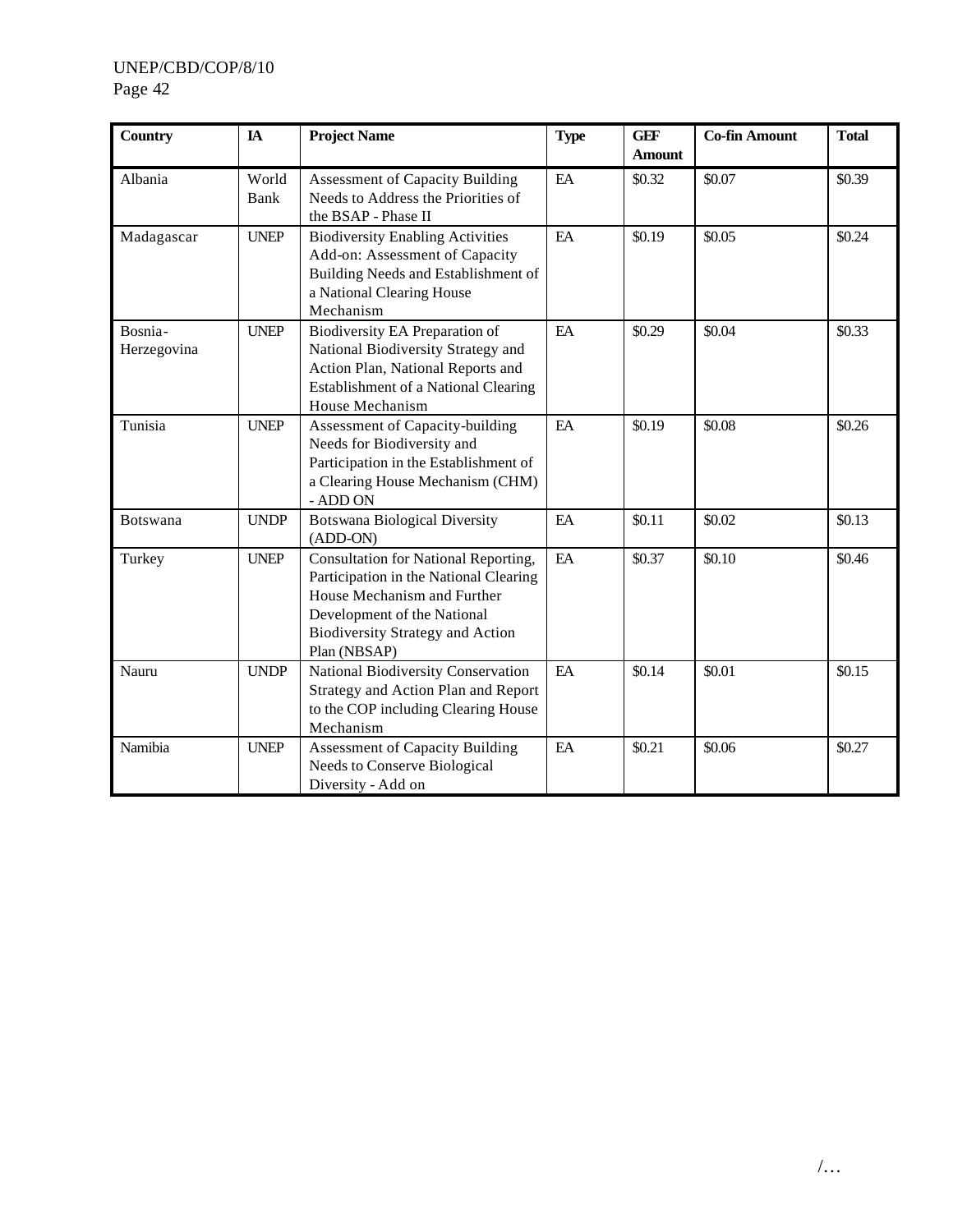#### **ANNEX 4: PROJECT SUMMARIES**

#### *Full size projects*

**Azerbaijan:** *Rural Environment Project***,** the project introduces a new multiple-use protected areas model to conserve global biodiversity resources in Azerbaijan, which is new to the country. The project's development objective is to introduce improved natural resource management and related economic activities in two mountainous areas of Azerbaijan, in order to enhance the ecological quality and the sustainable productivity of high elevation forests and pastures. The project's global objective is to protect biodiversity in two globally significant biodiversity areas within the Caucasus and Zangezur mountains, and introduce and pilot an inclusive model of protected area management in Azerbaijan. (World Bank, GEF \$5m, total project \$16.88m).

**Benin:** *Community-based Coastal and Marine Biodiversity Management Project***,** the main objective of the project is to contribute to a sustainable management of the coastal zone and biological diversity of national and global interest, with the view to a sustainable development of the country. Project activities consist of four inter-related component aimed at creating the technical, institutional, organizational, socioeconomic, and governance conditions to ensure conservation and sustainable use of biodiversity and its resources. These components are: (a) institution and capacity-building in integrated coastal zone management, (b) community-based biodiversity conservation; (c) monitoring and evaluation of coastal wetlands and marine environment, and project management and coordination. (World Bank, GEF \$4.3m, total \$14.1m).

**Brazil:** *Integrated Management of Aquatic Resources in the Amazon (AquaBio) Project*, its development objective is to support the mainstreaming of a multi-stakeholder, integrated management approach to the conservation and sustainable use of freshwater biodiversity in public policies and programs in the Brazilian Amazon River Basin. This would in part be achieved through the generation and dissemination of sub-regional experiences that promote and facilitate its implementation in the Amazon Basin. (World Bank, GEF \$7.18m, total project \$17.15m).

**Bulgaria:** *Forest Development Project***, the** development objective of the project is to increase the contribution of forest to the national economy and to the benefit of rural populations through sustainable management of state, private and communal forests. Its global objective is to strengthen conservation of forest ecosystems through mainstreaming biodiversity conservation into forest management, and through improved conservation of critical ecosystems. (World Bank, GEF \$7.74m, total project \$54.45m**).**

**Cambodia:** *Establishing Conservation Areas Landscape Management (CALM) in the Northern Plains***,** the project designs and implements a landscape level conservation program through a ""Living Landscapes"" approach to conserve key components of biodiversity which are either unique to the landscape or for which the landscape acts as a critical range. (UNDP, GEF \$2.3m, total project \$4.96m).

**Cameroon:** *Forestry and Environmental Sector Adjustment Credit (FESAC)***,** the project development objective is to strengthen public and private efforts to achieve socio-economically and ecologically sustainable use of national forest and wildlife resources. Within this objective, the project seeks to: (a) promote the sustainable management of rainforests and savanna lands; (b) increase local community involvement in and benefits from sustainable management of natural resources; (c) improve the institutional and organizational capacity to implement new policies and regulations for forest management and timber industry development; and (d) enhance conservation of biodiversity and supply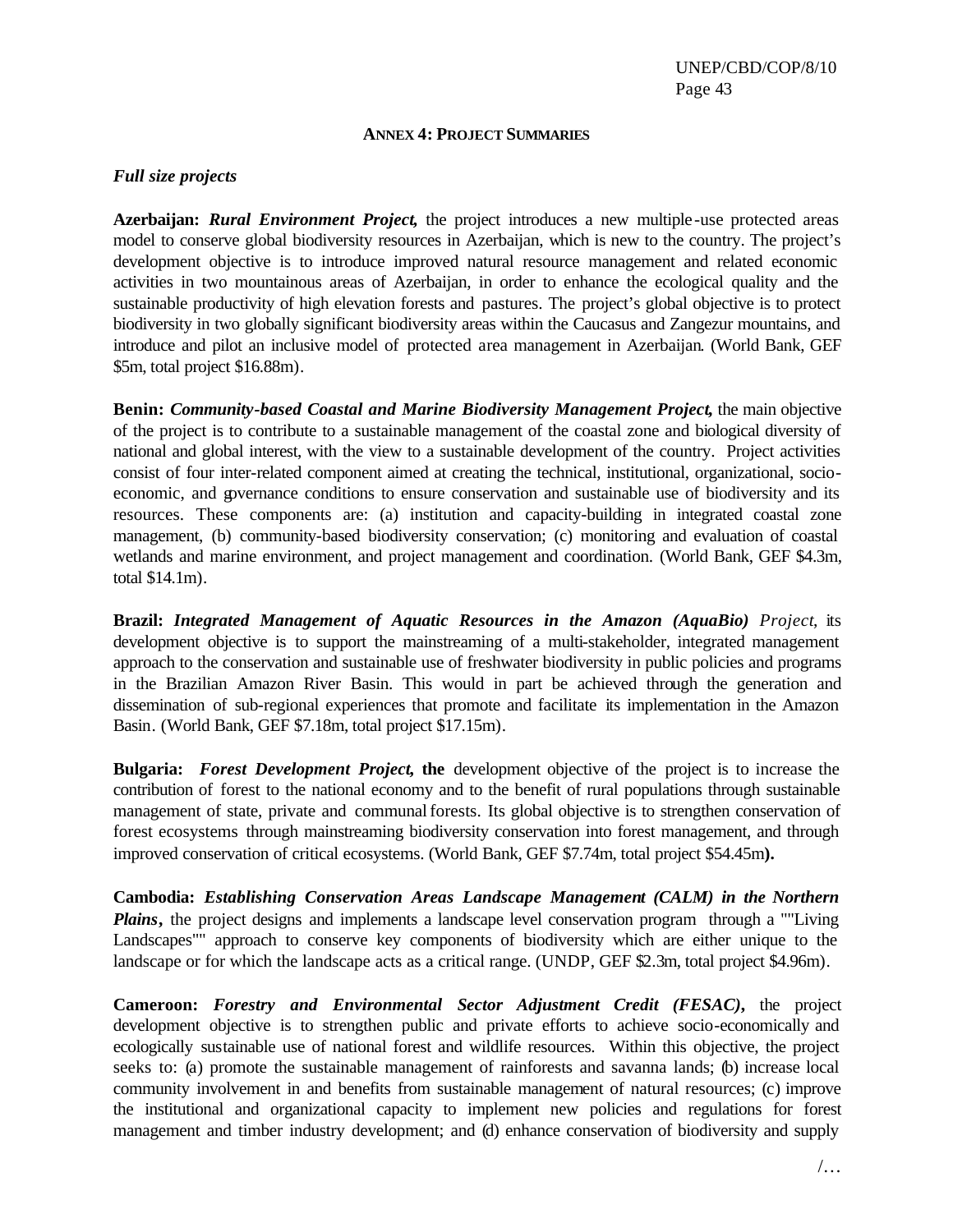environmental services of national and global relevance. The project's global objective is to improve the long-term prospects for globally important biodiversity within Cameroon's network of ecosystem units. (World Bank, GEF\$10m, total project \$126.53m).

**Chile:** *Conserving Globally Significant Biodiversity along the Chilean Coast***,** the project assists the Government of Chile to conserve and sustainable manage marine and coastal biodiversity through the establishment of Multiple Use Marine Coastal Protected Areas (MUMPAs) in critical areas of the Chilean coast. Through this, the government's goal will be to remove barriers for the definition and implementation of an integrated management system for coastal/marine biodiversity and its biological resources. It will do so through the creation of three MUMPAs in three demonstration sites of global importance and by developing tools and mechanisms to facilitate their replication in other parts of the country. It is expected that, by removing barriers, the successful demonstration of win-win approaches for private sector and community benefits linked to strong biodiversity conservation efforts, will permit the replication of these approaches and methodologies in Chile and elsewhere in the region. (UNDP, GEF \$3.87m, total project \$11.79m).

**China:** *Sanjiang Plain Wetlands Protection Project***,** the project would assist the Government of China and the Heilongjiang Province to establish mechanisms for restoring and protecting biodiversity and natural resources at the watershed scale while integrating the needs of all key stakeholders. Project objectives are 1) Enhancement flood mitigation role of the wetland, and 2) Conservation of the globally unique environment and biodiversity of Sanjiang plain. The project will (a) increase tree cover in fragile uplands to protect soil, slopes and watersheds, while providing profitable crops and alternative employment opportunities to low-income farmers; (b) promote increased ecosystem and economic productivity through better land use, enabling local, national, regional and global stakeholders to derive benefits from the recovery of lost ecosystem functions; (c) provide models for wetland restoration (including maintaining local livelihoods), watershed level water resources management, and species and habitat recovery and management; and (d) enhance knowledge and awareness of conservation issues and a significant human and institutional capacity for sustainable management wetlands. (ADB, GEF \$12.14m, total project \$54.39m).

**El Salvador:** *Environmental Services Project***,** the objectives of the project are to protect El Salvador's natural ecosystems and conserve the globally significant biodiversity through the development of a system of payments for environmental services and consolidation, expansion, and restoration of natural protected areas. (World Bank, GEF \$5m, total project \$14.5m).

**Gabon:** *Support to Gabon's Forest and Environment Sector Program (PSFE***),** the objective of the program is to protect and manage biodiversity in a sustainable way and contribute to the diversification of national economy through strengthened capacities of parks and wildlife authorities. It is designed to complement the Gabon's Forest and Environment Sector Program (PSFE), a sector wide, multi donor program led by the Ministry of Forests. The program is consisted of five components: (a) sustainable forest management including wildlife in production landscapes; (b) Fisheries and coastal zone management; (c) development of the national parks network; (d) valorization of other environmental goods and services; and (e) institutional strengthening research and training. (World Bank, GEF \$10m, total project \$31.3m).

**Global:** *Building Capacity for Effective Participation in the Biosafety Clearing House (BCH) of the Cartagena Protocol***,** the overall objective of this project is to assist eligible countries in building and strengthening national capacity needed to enable access and use of the BCH in order to implement their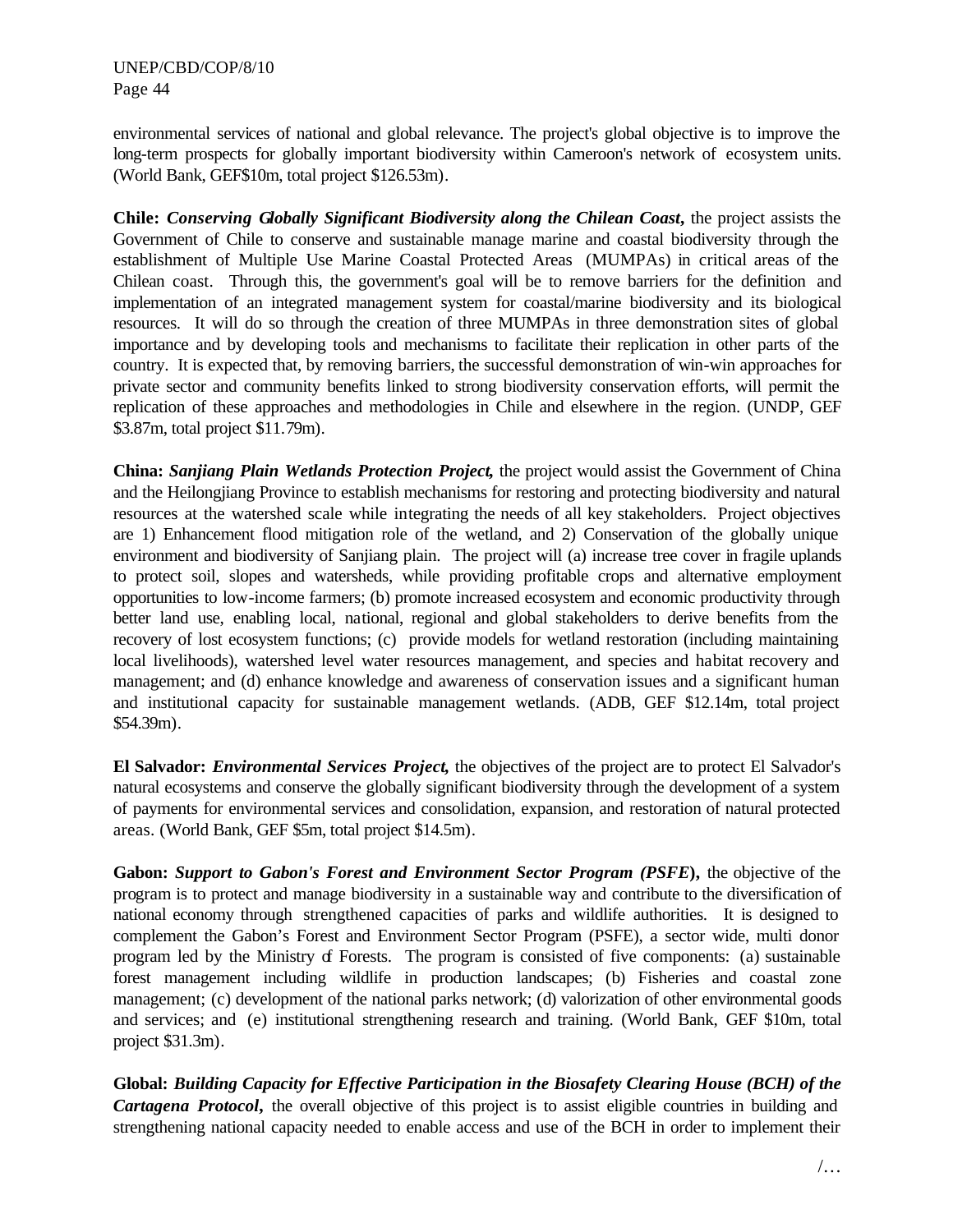obligations under the Protocol once it enters into force. This will also ensure that the Biosafety Clearing-House is operational upon entry into force of the Protocol. (UNEP, GEF \$4.62m, total project \$4.97m).

**Global:** *Development of National Biosafety Frameworks Project (Add-on***),** this project aims to assist all GEF eligible countries to prepare for the entry into force of the Cartagena Protocol on Biosafety in accordance with the GEF Initial Biosafety Strategy as endorsed by the 16th Council meeting , taking into account other bilateral and multilateral initiatives. The project aim at assisting all GEF eligible countries that have signed the Cartagena Protocol on Biosafety to prepare national biosafety frameworks and promote regional and sub-regional cooperation through the convening of regional and sub-regional workshops. Project implementation is guided by the "Indicative framework for capacity building under the Cartagena Protocol on Biosafety" (UNEP/CBD/ICCP/1/4) as well as the guidance of the Intergovernmental Committee of the Cartagena Protocol. The initial GEF commitment extended support to all eligible countries, with a clear understanding that the original figure of 100 countries was a planning figure. The current additional request is a continuation of the original project, based on the same standards and project structure. This add-on project extends support to a further 20 countries to fulfill their obligations to the Cartagena Protocol on Biosafety. (UNEP, GEF \$5.22M, total project \$5.22m).

**Global**: *Building Capacity for Effective Participation in the Biosafety Clearing House (BCH) --* (*add-on to include 89 additional countries*), the overall objective of this project is to assist eligible countries in building and strengthening national capacity needed to enable access and use of the BCH in order to implement their obligations under the Cartagena Protocol, once it enters into force. This project is proposed as an add-hoc project, to include 89 additional countries, to the current project entitled Building Capacity for Effective Participation in the Biosafety Clearing House (BCH) of the Cartagena Protocol, approved by the GEF Council in November, 2003. (UNEP, GEF \$8.90m, total project \$9.96m).

**Global:** *Development of National Biosafety Frameworks Project (10 additional countries) - Add On*, This project is an extension of the original project on ""Development of National Biosafety Frameworks Project"" and aims to assist remaining GEF eligible countries to prepare for the entry into force of the Cartagena Protocol on Biosafety in accordance with the Initial Biosafety Strategy A further request for additional funds for 20 countries was approved at the GEF November 2003 Council through an add-on project. (UNEP, GEF \$2.61m, total project \$3.36m).

**Guinea** *Coastal Marine and Biodiversity Management Project***, it** promotes management of Guinea's coastal biodiversity for both conservation of biodiversity and sustainable development ends, with a particular emphasis on assisting local communities in and around key priority sites to plan, implement, and maintain environmentally sustainable and socially inclusive alternative livelihoods options. It does so through: (a) the establishment of one protected areas in collaboration with stakeholders and international NGOs; (b) improved collaboration between stakeholders at national and sub regional levels; (c) environmentally sustainable and socially inclusive alternative livelihoods; (d) local stakeholders enabled to plan, implement and monitor their own sustainable development plans; and (e) efficient management of project resources. (World Bank, GEF \$5m, total project \$18.05m).

**Honduras:** *Consolidation of Ecosystem Management and Biodiversity Conservation of the Bay Islands***,** the project assists the Government of Honduras to conserve and sustainable manage key coastal/marine ecosystems in the archipelago of the Bay Islands (islands of Utila, Roatan, Guanaja, and over 60 smaller keys). The archipelago includes a complex marine system exceeding 500 km2 with barrier and firing corals reef formations juxtaposed with extensive sea grass beds and coastal lagoons. The region is of great biological diversity and the project would complement existing GEF investments in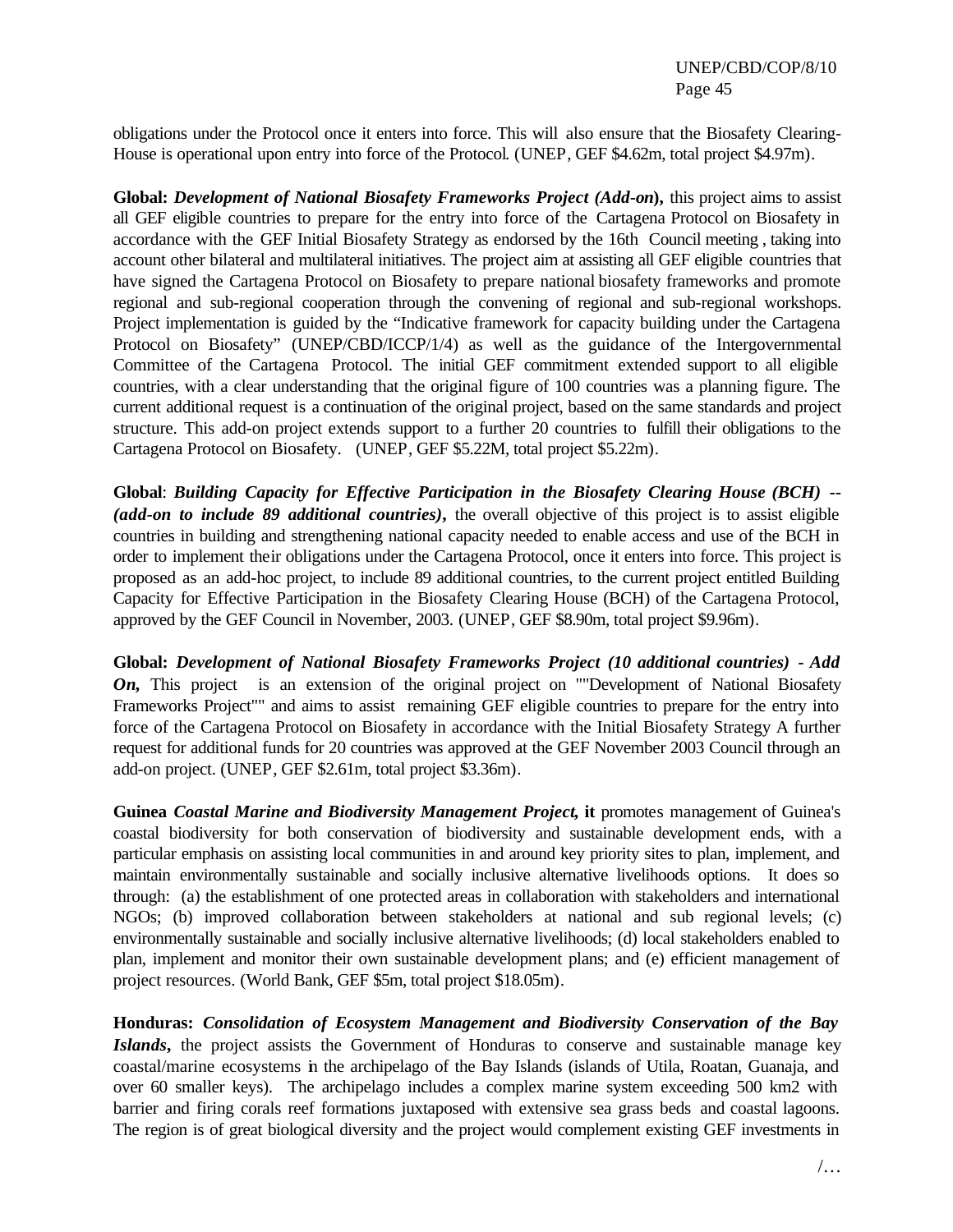the Mesoamerican Barrier reef and the Belize coastal zone management projects. Key project objectives are: (a) defining and implementing the sub-regional (Bay Islands-wide) institutional arrangements needed to integrate biodiversity conservation into broader environmental management functions of local and central government agencies; (b) establishing the operational basis and capacity for co-management of the system of coastal and marine protected areas spanning the entire archipelago; (c) introducing economic incentives for maintenance and recovery of natural resources under threat; and (d) designing and implementing financing mechanisms for biodiversity conservation.(IADB, GEF \$2.5m, total project \$16.3m).

**India:** *Andaman and Nicobar Islands: Ecologically-Sustainable Island Development Project***,** it supports the implementation of activities directed to coastal conservation, management and sustainable use of coral resources and sustainable economic activities of the coastal communities in these globally important island ecosystems. (UNDP, GEF \$ 3.39m, total project \$9.3872).

**Iran:** *Conservation of Iranian Wetlands***,** the project's goal is to catalyze the sustainability of Iran's system of wetland protected areas, thereby enhancing its effectiveness as a tool for conserving globally significant biodiversity. The project's objective is to systematically remove or substantially mitigate threats facing globally significant biodiversity and sustainability at two demonstration sites, while ensuring that lessons learned through these demonstrations are applied within protected area management systems throughout Iran and most particularly at a set of target replication sites. These target replication sites have been defined as the remaining nationally and internationally protected (Ramsar) sites in Iran. (UNDP, GEF \$2.91m, total project \$13.24m).

**Iran:** *Conservation of Biodiversity in the Central Zagros Landscape Conservation Zone,* the project objective is the conservation of the biodiversity and the landscape within the Central Zagros Landscape Conservation Zone. In order to achieve this objective, the project will stimulate changes in village-level practices, at the provincial level, and in national agencies. Hence, project outcomes and activities focus into these three levels. (UNDP, GEF \$3.8m, total project \$9.84m).

**Latvia:** *Biodiversity Protection in North Vidzeme Biosphere Reserve***,** the project assists the Government of Latvia in addressing the conservation and sustainable use of biodiversity in a biosphere reserve that covers approximately six percent of the country's territory. It will do so through the strengthening of the institutional, managerial, and financial sustainability of this protected area through legislation, policy analysis, strengthening institutional and stakeholder capacities to improve all aspects of the protected area management. It will also integrate biodiversity conservation into the planning, management and sustainable use of the protected area. Given its representativeness among Latvia ecosystems, lessons learned could be replicated elsewhere within national system of protected areas. (UNDP, GEF \$2.66m, total project \$13.4m).

**Madagascar:** *Third Environment Program***,** the program's development objective is setting natural resources management and biodiversity protection in critical ecological regions on an effective and sustainable footing with active participation from local populations and other relevant stakeholders, while incorporating environmental dimensions in public policy making and investment decisions. The proposed UNDP/GEF and IDA/GEF funding supports the third five-year phase of the Environmental Action Plan (PAE). The PAE was adopted by the Government of Madagascar in 1989, while implementation started in 1991 with the support of a broad coalition of bilateral donors (Germany, France, Switzerland, and USA), international agencies (GEF, IDA, UNDP) and NGOs (WWF, Conservation International). The PAE was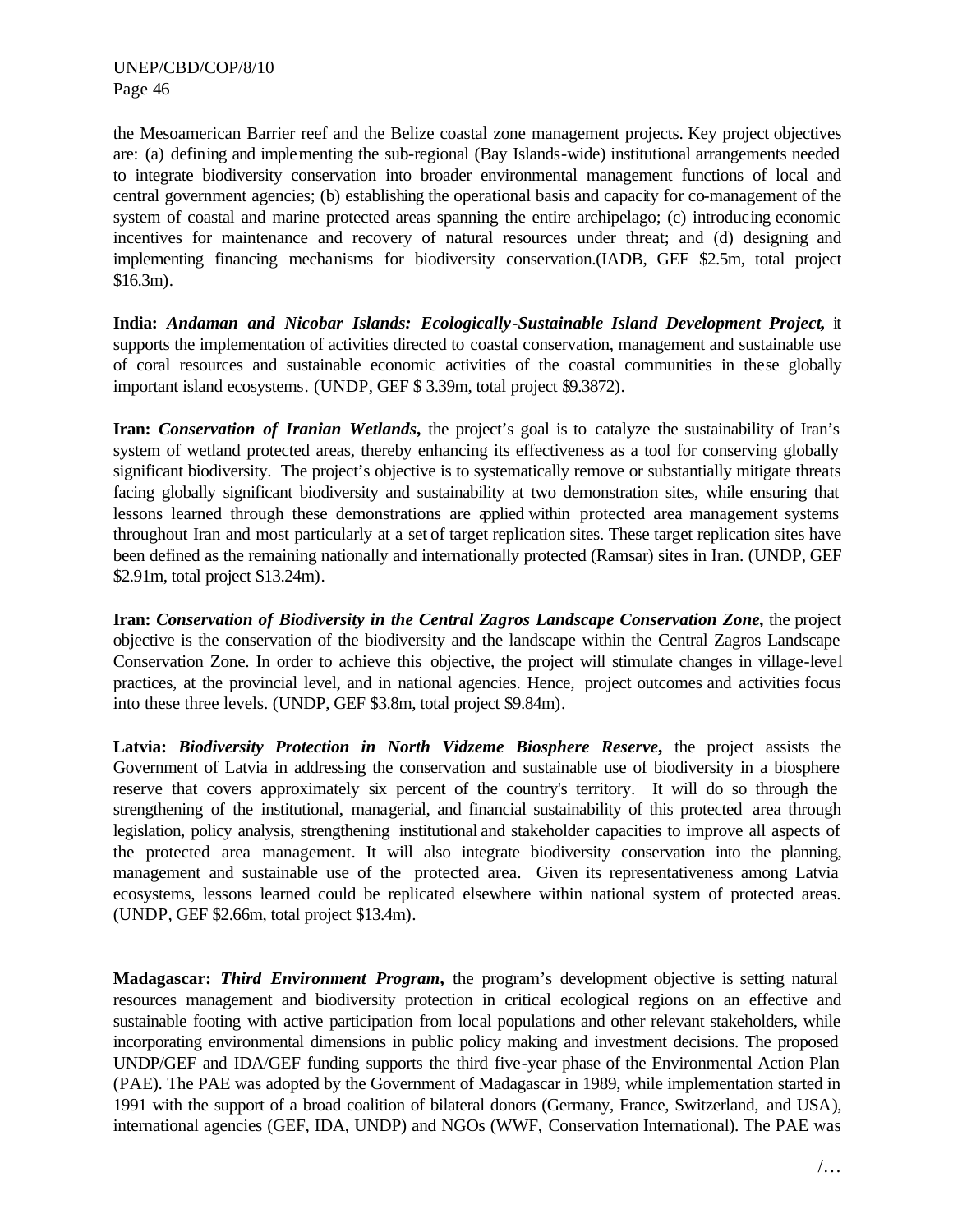designed, from its inception, as a fifteen-year investment program divided into three five-year phases. The third phase aims to achieve the mainstreaming of environment into macroeconomic management and sector programs, mainstreaming into local governance and community initiatives, and putting into place sustainable financing mechanisms for the environment. The third phase of PAE incorporates an "exit strategy", progressively reducing dependence on donor funds and a move towards internally managed funds for PAE operating and investment cost. However, it also provides opportunities for continued donor assistance to a country–led programmatic approach to environmental management. (World Bank/UNDP, GEF \$13.5m, total project \$148.85m).

**Malaysia:** *Conservation of Biological Diversity through Improved Forest Planning Tools***,** This project develops tools and generates knowledge needed to ensure that forestry production systems are planned and managed in a manner which will contribute to biodiversity conservation or the sustainable use of its components as compared to baseline scenarios. It fits under the GEF Strategic Priority four on the Generation and Dissemination of Best Practices for Addressing Current and Emerging Biodiversity Issues. Tools developed under the project will be disseminated for broader application to GEF Strategic Priority two on Mainstreaming Biodiversity in Production Landscapes and Sectors. (UNDP, GEF \$2.26m, total project \$5.70m).

**Malaysia:** *Conserving Marine Biodiversity through Enhanced Marine Park Management and Inclusive Sustainable Island Development*, the project builds upon significant investments and proposals by the Malaysian Federal and State authorities to ensure improved marine resource conservation and management in the Malaysian east coast and inclusive sustainable island development. The conservation objective is addressed thought the improvement of existing management of marine protected areas at three sites: Pulau Tioman, Pulau Redang, and Palau Sibu-Tinggi. The project will target approximately 165,000 ha of coastal marine ecosystems under improved management. It also strengthens activities at the national and systemic levels ensuring replicability of new initiatives demonstrated in the three project sites. This replicability process could eventually reach up to approximately 570,000 has of costal marine environments in Peninsular Malaysia. Its sustainable development objective is addressed through diminishing negative impacts arising from island-based development through the implementation of effective, broad scale mechanisms for multi-sectoral coordination and sustainable development planning. (UNDP, GEF \$1.95m, total project \$3.97m).

**Mali:** *Biodiversity Conservation and Participatory Sustainable Management of Natural Resources in the Inner Niger Delta and its Transition Areas, Mopti Region, the project objectives are (a) to* promote the conservation and sustainable use of biodiversity resources of global value in Mali's Sahel region, specifically in the Interior Delta of the Niger (Mopti); (b) to promote positive impacts and mitigate negative ones of agricultural practices on biological diversity in agro-ecosystems and their interface with other ecosystems; (c) the conservation and sustainable use of genetic resources of actual or potential value for food and agriculture; (d) to prevent deforestation and promote sustainable use and sustainable management of forests or forested areas in order to conserve their biodiversity; (e) to prevent and control land degradation through development of sustainable use methods for biodiversity conservation, including the management of freshwater systems and (f) to ensure the conservation of representative natural habitats and ecosystems through effective systems of conservation areas, including protected areas, and strategic interventions to rehabilitate degraded areas. (World Bank/IFAD, GEF\$6m, total project \$19.59m).

**Mongolia:** *Community-based Conservation of Biological Diversity in the Mountain Landscapes of Mongolia's Altai Sayan Ecoregion*, The project is designed to modify land and resource use trends and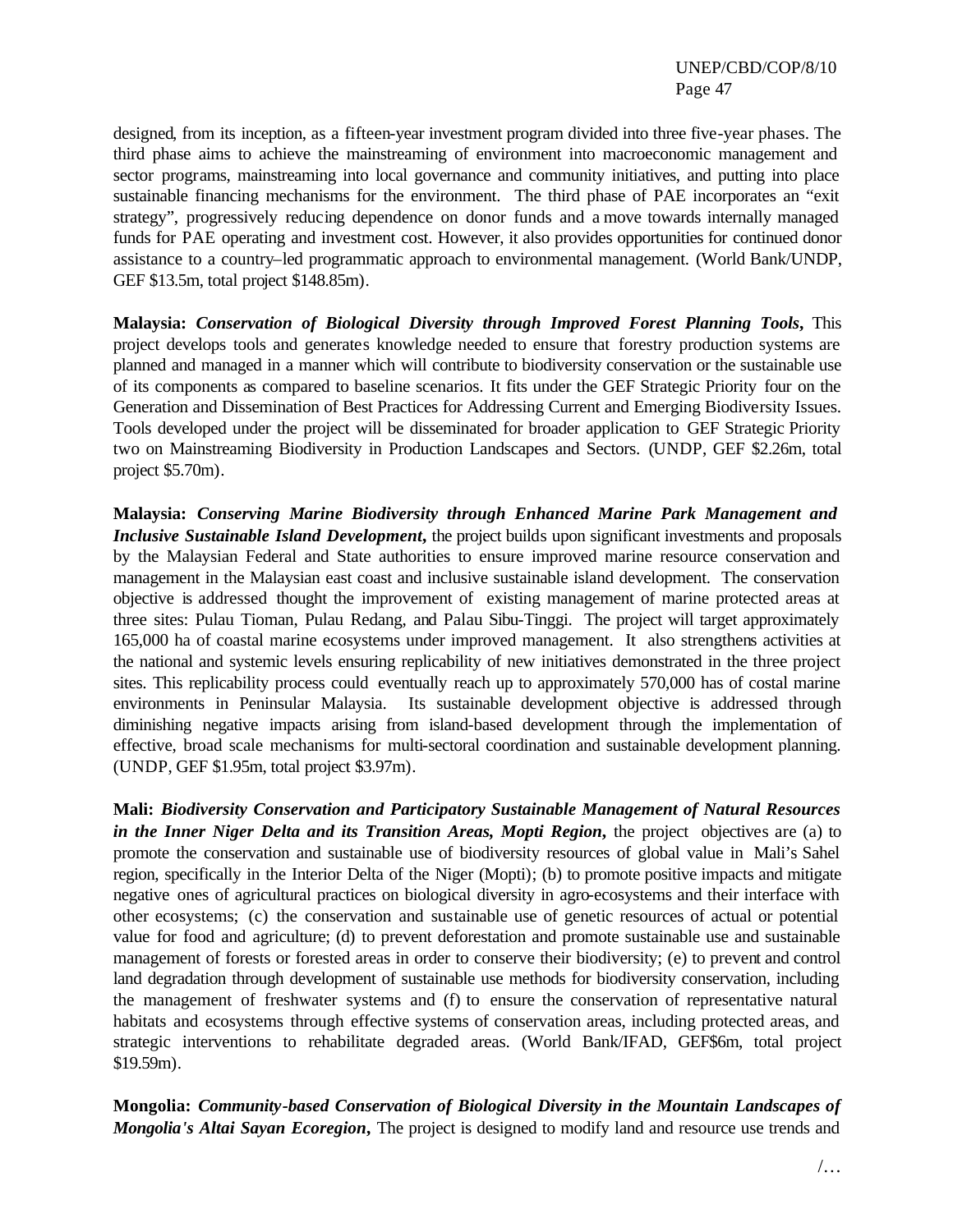address the inadequacies of the protected area system within the landscape of Altai-Sayan. It includes Approx. 2000km2 of Mongolia's Altai-Sayan brought under improved management, where biodiversity conservation will be mainstreamed into productive sectors (grazing, pastureland, forestry and tourism). About 10% of the land area will be under strict protection and 90% will comprise production landscapes. (UNDP, GEF \$2.72m, total project \$10.42m).

**Mozambique:** *Transfrontier Conservation Areas and Sustainable Tourism Development Project***,** its global objective is to ensure the sustainable management and conservation of Mozambique's global biodiversity assets and critically important transboundary ecosystems through an integrated ecosystem management approach. It builds upon the experience of earlier GEF-funded pilot project aimed at assisting Mozambique to capitalize on unique opportunities in biodiversity conservation as a basis for tourism and rural development. The project institutionalizes a fully participatory, multi-sectoral planning and implementation process for transfrontier conservation areas and integrates environmental and social values with economic development. The project reinforces enabling conditions for community-oriented, private sector investment in environmentally and socially sustainable tourism. (World Bank, GEF \$10m, total project \$33.99m).

**Namibia:** *Namib Coast Biodiversity Conservation and Management (NACOMA) Project,* its overall goal is the prudent and effective conservation, management and utilization of the vast and diverse biodiversity found within the Namib coast of Namibia. The program objective is to put in place a coastal zone management system that leads to the sustainable use of resources and the protection of Namibia's biodiversity. (World Bank, GEF \$4.9m, total project \$60.69m).

**Namibia:** *Strengthening the Protected Area Network (SPAN) Project***,** the project long term goal is the sustainable management of natural resources, to protect biodiversity and contribute to equitable economic and social development. Its immediate objective is to improve management effectiveness of the National System of Protected Areas. (UNDP, GEF \$8.2m, total project \$41.88m**).**

**Nepal:** *Conservation and Sustainable Use of Wetlands***,** the overall project goal is to ensure the maintenance and enhancement of wetland biodiversity and environmental goods and services for improved local livelihoods. Its immediate objective is to strengthen national and local capacity in ecosystem management and sustainable uses of wetland biodiversity in Nepal. Two demonstration sites were selected from among four wetland sites identified and represent two different types of tenure: one is a protected area and its buffer zone and the other is a national forest area. (UNDP, GEF \$1.96m, total project \$4.06m).

**Pakistan:** *Protection and Management of Pakistan Wetlands***,** the project strengthens government and local capacity to protect and manage the selected representative and globally significant wetland ecosystems, to ensure sustainable human development maximizing ecological and economic benefits for the present and future generations. (UNDP, GEF \$2.99m, total project \$11.78m).

**Panama:** *Second Rural Poverty, Natural Resources Management and Consolidation of the Mesoamerican Biological Corridor Project***,** its global objective supports Government efforts to integrate environmental and social sustainability into development and poverty reduction strategies in the Pacific and Atlantic municipalities. It does so through: (a) enabling decentralization of environmental management by strengthening local governments; (b) strengthening and training local government authorities in environmental management; and (c) supporting poor communities to adopt biodiversity friendly income generating activities. (World Bank, GEF \$6m, total project \$50m).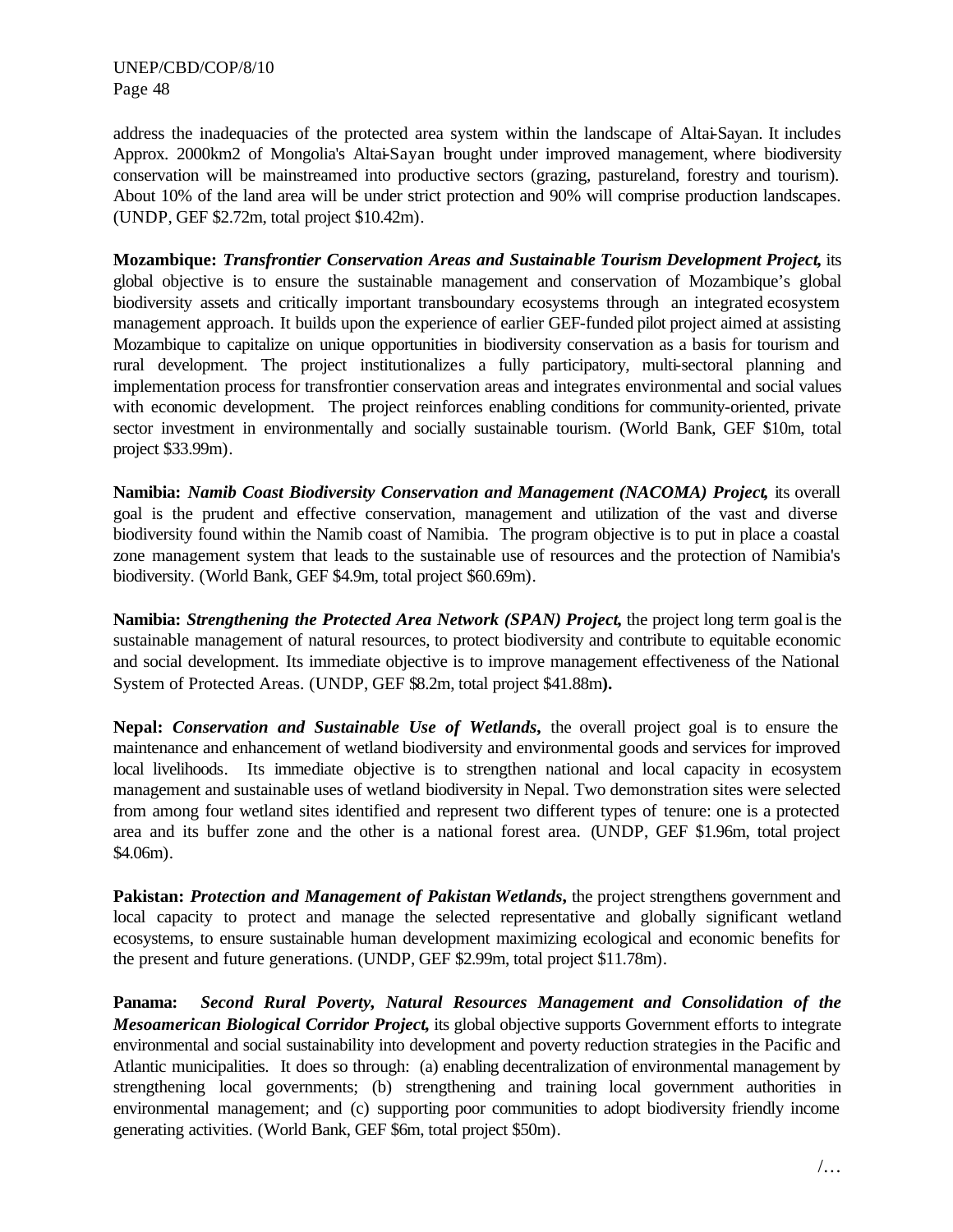**Philippines:** *Integrated Coastal Resources Management Project***,** it seeks to improve coastal and marine resource management enhancing biodiversity conservation, and to reduce poverty in coastal communities. Through a participatory approach it supports: (a) policy and institutional strengthening and development; (b) reducing the extensive poverty prevalent among coastal communities through provision of alternative livelihood and enterprise development, social services and infrastructure, (c) promoting sustainable management and use of coastal resources and related ecosystems, and conserve coastal resources and globally significant biodiversity; (d) controlling coastal environmental pollution and erosion; and (e) strengthening capabilities of Government agencies, NGOs and local communities on coastal resource management and social development.(ADB, GEF \$9m, total project \$63m).

**Regional(Antigua And Barbuda, Dominica, Grenada, St. Kitts And Nevis, St. Vincent and Grenadines, St. Lucia):** *OECS Protected Areas and Associated Sustainable Livelihoods Project***,** its development objective is to contribute to the economic development of Small Island Development States (SIDS) of the Organization of Eastern Caribbean States (OECS) region through the strengthening of existing and the creation of new protected areas; and providing environmentally sustainable economic opportunities for communities living in the surrounding areas. This will be accomplished by: (a) improving relevant, policy regulatory and institutional arrangements in the participating countries; (b) establishing or strengthening a number of demonstration protected areas, including providing support for the development of new and alternative livelihoods for communities living in the proximity of these sites; and (c) improving institutional capacity to manage protected areas in the region. (World Bank, GEF \$3.7m, total project \$7.57m).

**Regional (Cameroon, Congo, Gabon):** *Conservation of Transboundary Biodiversity in the Minkebe-Odzala-Dja Interzone in Gabon, Congo, and Cameroon Project***,** its development objective is to conserve globally significant biodiversity in the Congo Basin through integration of conservation objectives into the national and regional sustainable development plans. The specific objective is to maintain the ecological functions and connectivity of the region, and ensure long-term conservation of its protected area system through integrated, sustainable and participatory management in the inter-zone between the protected areas. he project promotes a matrix of land uses, which, when integrated across the area, both conserve globally significant biodiversity through sustainable use and safeguards it through setasides in production forests. It makes a substantial contribution towards strengthening the system of protected areas both at national and regional levels, by designing and implementing a cost-effective model for the management of a mosaic of different uses which will increase landscape resilience and consolidate the overall protected area system. Collectively, activities undertaken demonstrate cost-effective and replicable ways and means for facilitating broad-based participation of local and indigenous communities, the private sector and other key actors in the project area, and reconcile protected area management with sustainable use objectives and production systems and, ultimately, significantly improve prospects for sustainability of the protected area systems at the regional level. (UNDP, GEF \$10.12m, total project \$44.74).

**Regional (Colombia, Ecuador, Venezuela, and Peru):** *Conservation of the Biodiversity of the Paramo in the Northern and Central Andes,* the project development objective is to ensure conservation of globally significant biodiversity in the Andean Páramo. This will be achieved by implementing a series of initiatives necessary to create an enabling environment for the improved livelihoods of páramo stakeholders based on the conservation and sustainable use of the ecosystem's natural resources. (UNEP, GEF\$8.19m, total project \$18.72m).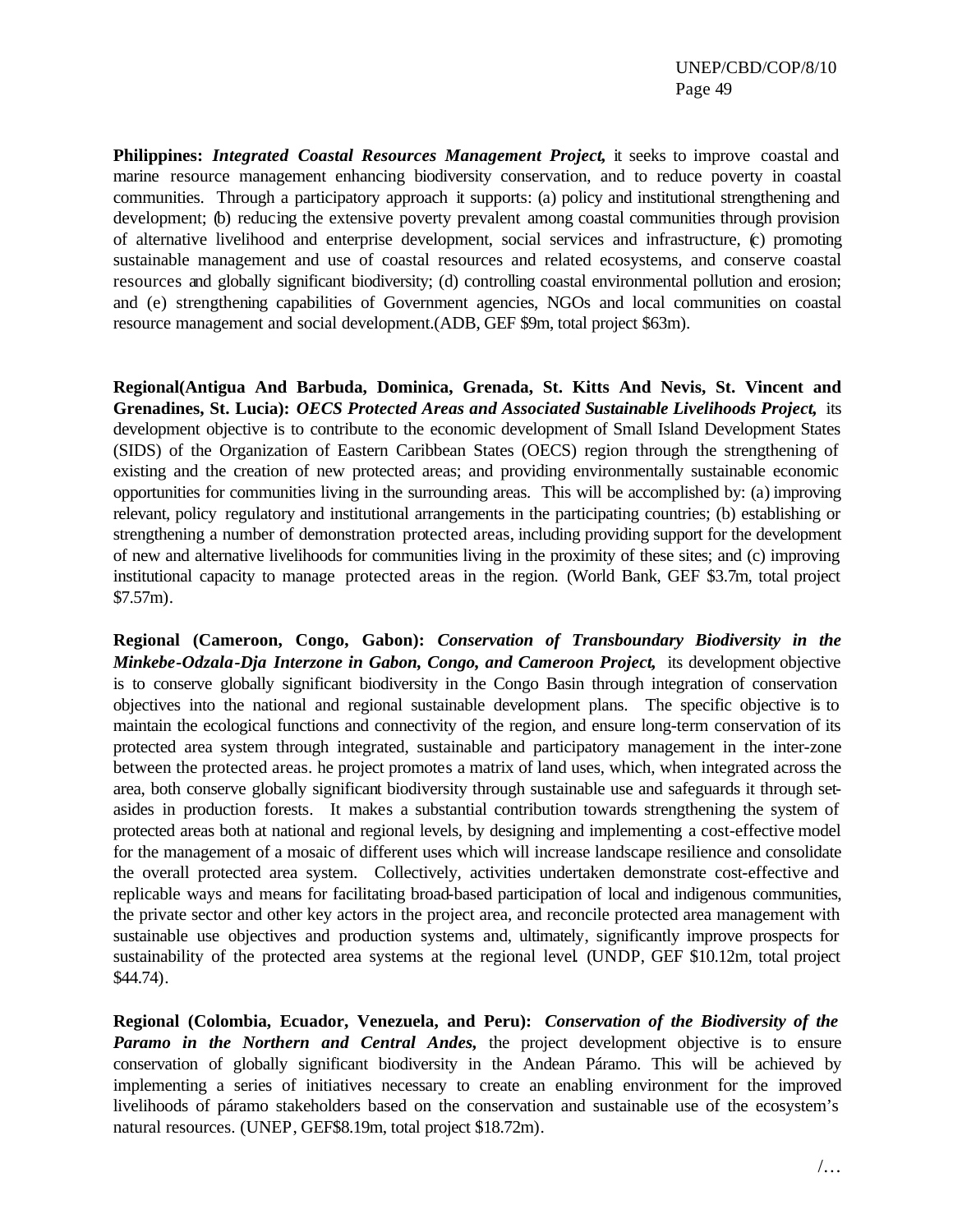**Regional (Costa Rica, El Salvador, Guatemala, Honduras, Nicaragua):** *Central American Markets for Biodiversity (CAMBio): Mainstreaming Biodiversity Conservation and Sustainable use within Micro, Small and Medium-sized Enterprise Development and Financing***,** the project supports the mainstreaming of biodiversity conservation and sustainable use within small, micro, and medium sized enterprise development and financing in five Central American countries. Its goal is to ensure that micro-, small- and medium-sized enterprises in Central America increasingly contribute to sustainable development and environmental protection by incorporating biodiversity concerns in their products and services. It removes barriers in banking, business, and enabling environment to catalyze biodiversity-friendly investments in micro-, small-, and medium-sized enterprises in the region: (UNDP, GEF \$10.22m, total project \$27.97m).

**Regional (Estonia, Hungary, Lithuania, Mauritania, Niger, Nigeria, Senegal, Gambia, South Africa, Tanzania, Yemen, Turkey):** *Enhancing Conservation of the Critical Network of Sites of Wetlands Required by Migratory Water birds on the African/Eurasian Flyways***,** this project aims to improve, on a sustainable basis, the conservation status of African/Eurasian migratory water birds, by enhancing and coordinating measures taken by GEF-eligible countries to conserve key critical wetland areas that these birds require to complete their annual cycle, including stop-over sites during migration and their "wintering grounds". It is a catalyst for integrating best practices into conservation efforts throughout the flyway, using existing coordinating mechanisms and commitments, particularly those of the Ramsar Convention and the Agreement on the Conservation of the African-Eurasian Migratory Water bird Accord of the Convention on Migratory Species, and a number of international and local NGOs. The project area covers the entire African/Eurasian region as defined in the Agreement. This includes all of Africa, all of Europe, south-west Asia (including the Middle East and the Central Asian states), Greenland and the Canadian Archipelago. (UNEP, GEF \$6m, total project \$12.76m).

**Regional (Ethiopia, Uganda, Zambia, and Ghana):** *Removing Barriers to Invasive Plant Management in Africa*, the project goal is to protect ecosystem, species and genetic diversity from invasive alien species, for global, national and community benefit. It does so through removing barriers to effective prevention and management of invasive, alien species in four pilot countries; Ethiopia, Ghana, Uganda and Zambia. Its focus is on terrestrial and aquatic invasive plants, as these groups pose the greatest current threat, and because a number of invasive plant species have been identified in the four countries requiring immediate attention. (UNEP, GEF \$5m, total project \$11.17m).

**Regional (Gambia, Guinea, Mali, Senegal):** *In-situ Conservation of Endemic Ruminant Livestock in West Africa*, the project goal is to ensure sustainable populations of targeted endemic ruminant livestock breeds in four West African countries, in order to improve rural economies and to ensure the conservation of these breeds and their globally unique genetic traits. Its objectives are: (a) establishing effective models for community based management of endemic ruminant livestock and their habitat at project pilot sites; (b) enhancing productivity of purebred species through selective breeding and production improvements; (c) implementing incentive schemes to foster optimal valorization of endemic livestock, improved marketing and distribution channels for dairy products and crafts, and increased off take and exports of endemic purebreds to neighboring countries; (d) harmonizing sub-regional policies for livestock management, including transhumance (herd movements); and (e) a system of regional information sharing, cooperation and exchanges relevant to endemic ruminant livestock. (UNDP, GEF\$10m, total project \$29.59m).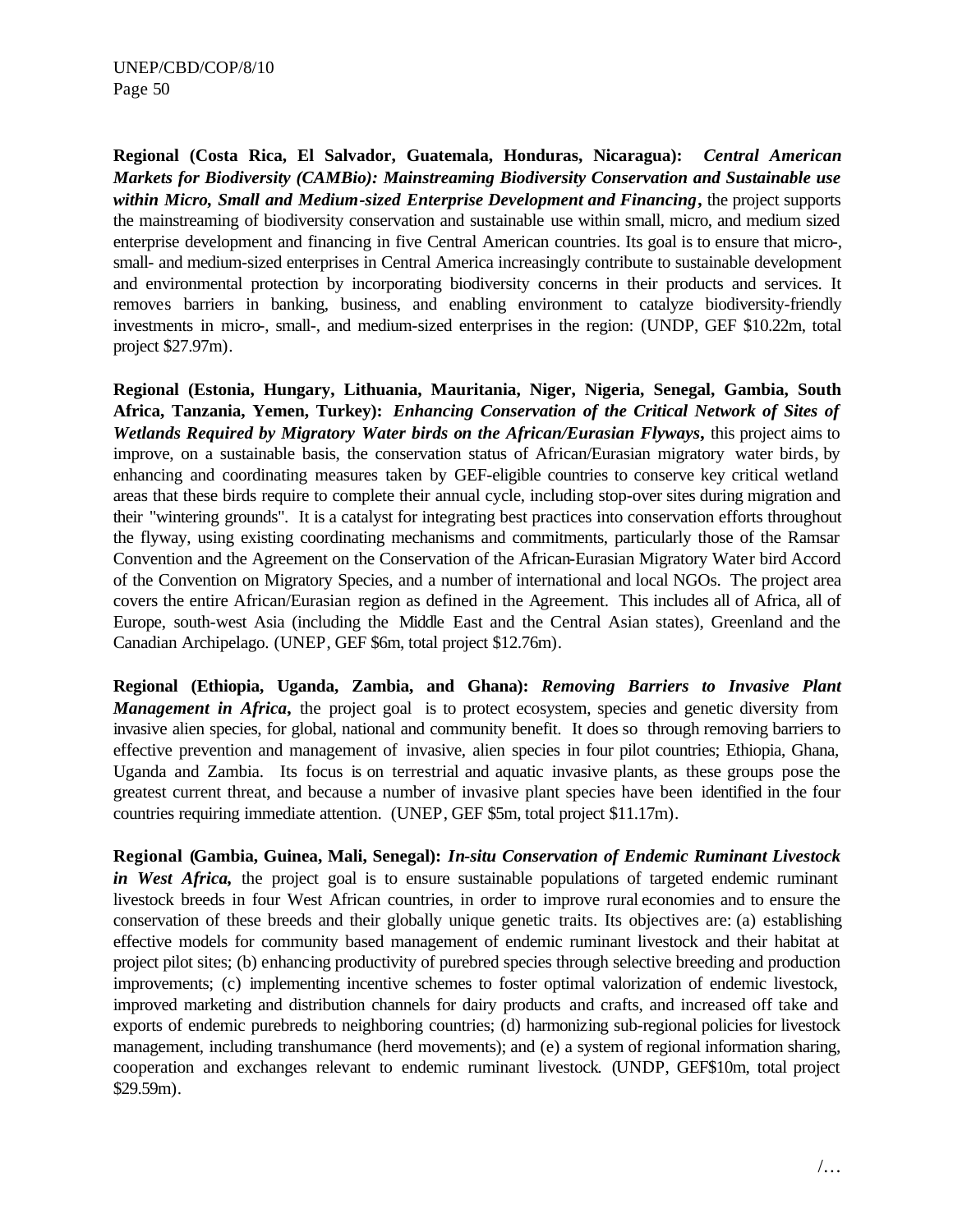**Regional (Guatemala, Belize, Honduras, El Salvador, Nicaragua, Costa Rica, Panama):** *Integrated Ecosystem Management(IEM) in Indigenous Communities***,** the project goal is to support an emerging network of indigenous communities engaged in integrated ecosystem management in Central America. This would enhance the sustainability of human-managed systems that have been evolving for centuries in the region, conserving high levels of biodiversity, but that are under increasing threat. The project builds or strengthens community networks across the region, create links between communities with established best practice IEM examples and those with comparable environmental characteristics and similar potential. Its long-term outcome would be that successful and proven regional models are effectively adopted in local and national initiatives, including World Bank and IDB-assisted projects, and that a common vision emerges among indigenous communities on how best to manage their traditional resources.(World Bank/IADB, GEF \$9m, total project \$48.88m).

**Regional (Kazakhstan, Kyrgyzstan, Tajikistan, Turkmenistan, Uzbekistan):** *In Situ/On Farm Conservation and Use of Agricultural Biodiversity (Horticultural Crops and Wild Fruit Species) in Central Asia*, the project purpose is to provide farmers, institutes and local communities with knowledge, methodology and policies to conserve globally significant in-situ/on-farm horticultural crops and wild fruit species in Central Asia. This is expected to contribute to achieving sustainable agricultural development, food security and environmental stability. Its particular focus is on traditional, local varieties of fruit crops maintained by farmers and their wild relatives growing in forests, and on the enhancement of farmers' and community capacities to conserve in-situ horticulture diversity. (UNEP, GEF \$5.72m, total project \$11.86m).

**Regional (Latin America and Caribbean):** *Building the Inter-American Biodiversity Information Network (IABIN)*, the project assists countries in the region to define and establish IABIN, an important tool to assist in decision-making related to the conservation and sustainable use of biodiversity and its biological resources. It develops an internet-based platform to provide access to scientifically credible biodiversity information currently existing in individual institutions and agencies in the American continent. IABIN helps to fulfill the mandate of the CBD Clearing-house Mechanism (CHM) in the region by providing the mechanism in the Americas to promote and facilitate technical and scientific cooperation (World Bank, GEF \$6m, total project \$36.29m).

**Regional (Nicaragua, Honduras):** *Corazon Transboundary Biosphere Project***,** the project global objective is to consolidate the management and protection of Nicaragua's and Honduras' proposed transfrontier Biosphere Reserve "Corazón de Corredor Biológico Mesoamericano" (henceforth "Corazón Reserve"), simultaneously strengthening the PA systems as a whole of the two countries. The Corazón Reserve extends in Honduras from the Plátano Biosphere Reserve through the Tawakha Indigenous Reserve and Patuca National Park, to the Bosawas Reserve in Nicaragua and includes adjacent areas of natural habitat in the Mosquitia. This is an area of approximately5 million ha and is the largest single block of unaltered tropical forest north of Colombia – it truly represents the "heart" of the Mesoamerican Biological Corridor. (World Bank, GEF \$12m, total project \$33m).

**Regional (Philippines, Indonesia):** *Marine Aquarium Market Transformation Initiative (MAMTI)***,**  The project carries out a range of activities to ensure that the marine aquarium industry is transformed to a principal driver of marine biodiversity conservation, sustainable use, sustainable livelihoods, poverty alleviation and food security for coastal communities in Indonesia and the Philippines.(World Bank/IFC, GEF \$6.62m, total project \$21.99m).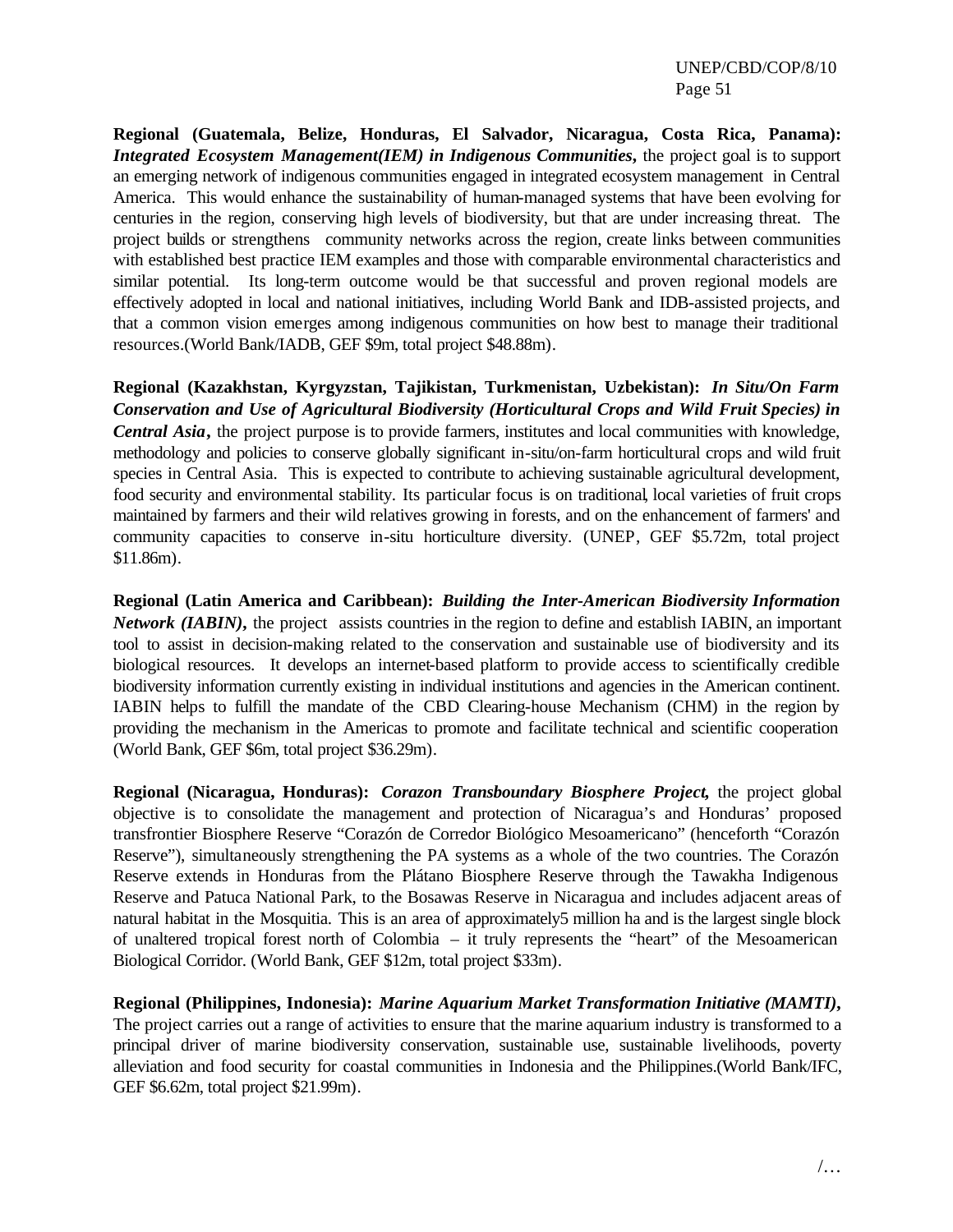**Republic Of Korea:** *Conservation of Globally Significant Wetlands***,** the project assists the Government of Korea to strengthen maintenance and enhancement of wetland biodiversity and the sustainable use of their goods and services. It will do so through strengthening national and local planning and management systems to reduce and eventually reverse their degradation. It strengthens cooperation efforts between government and local communities to protect and manage selected wetlands through multi-sectoral and multi-stakeholder partnerships. Nationally-based activities seek to influence decisionmakers by increasing cooperation and coordination between stakeholders and strengthening their capacity to address wetland issues using systematic ecosystem-based approaches. Demonstration sites include the Lower Nakdong River Basin (including Woopo Ramsar Site) on the south-east coast, Lower Geum River Basin on the west coast, and Cheorwon Basin in the Demilitarized Zone. (UNDP, GEF \$2.12m, total project \$13.15m).

**Russian Federation:** *Conservation of Wetland Biodiversity in the Lower Volga Region***,** the project assists the Russian Federation to secure the Lower Volga's global biodiversity by: (a) strengthening existing planning and management capacity for wetland management and biodiversity conservation; (b) assessing options and develop alternatives to current land, water, and resource management to foster more adaptive and biodiversity friendly management policies and practices; (c) strengthening existing legal and regulatory base and enforcement capability to combat local natural resource over-exploitation; (d) improving awareness of wetland conservation issues and biodiversity values among all sectors, including decision makers, industry, NGOs, and the general public; (e) developing alternative livelihoods for segments of local populations to relieve pressure on natural resources; and (f) establishing a sustainable financing mechanism for biodiversity conservation. (UNDP, GEF6.67m, total project \$15.69m).

**Russian Federation:** *Biodiversity Conservation in the Russian Portion of the Altai-Sayan Ecoregion (ASE)***,** the project objective is to conserve the globally significant biodiversity of the Altai-Sayan Ecoregion through the expansion, consolidation, and operationalization of an effective PA system in the Russian portion of the ASE in close coordination with similar efforts in other countries there. It contributes to the conservation of globally significant biodiversity through the addition of 900,000 hectares of protected areas (national and regional PAs). Additionally, globally important rare and endangered species will either have halted or reversed their decline as a result of this project in the ASE. The project is phased, this being the first phase of a longer term initiative. The focus of this phase is on safeguarding identified key territories for biodiversity conservation in the ecoregion, stabilizing the currently deteriorating situation, and building institutional capacity to provide for biodiversity conservation and sustainable development over the long-term. The aim of the second phase would be to scale up and replicate lessons and best practices derived from the successful demonstration projects and other activities of this first phase. (UNDP, GEF \$3.52m, total project \$15.67m).

**Russian Federation:** *Fire Management in High Biodiversity Value Forests of Amur-Sikhote-Alin Ecoregion*, the objective of the project is to strengthen conservation of the high biodiversity value forests of the Amur-Sikhote-Alin ecoregion through improved forest fire management, reducing frequency, size and intensity of catastrophic fires in the areas of the global conservation importance. It develops and implements policies and practices for the integrated management, monitoring and prevention of forest fires within and outside of protected areas. It is additional to the fire management component of the on-going Russia Sustainable Forestry Pilot Project (World Bank loan) and has three specific outcomes: (a) establishment of an ecoregion-wide integrated forest fire management system to include high biodiversity value forests currently without proper fire management regime; (a) increased effectiveness of fire management in high biodiversity value forests through strengthened regulatory framework and interdepartmental coordination, integrated ecosystem management, and increased capacities to address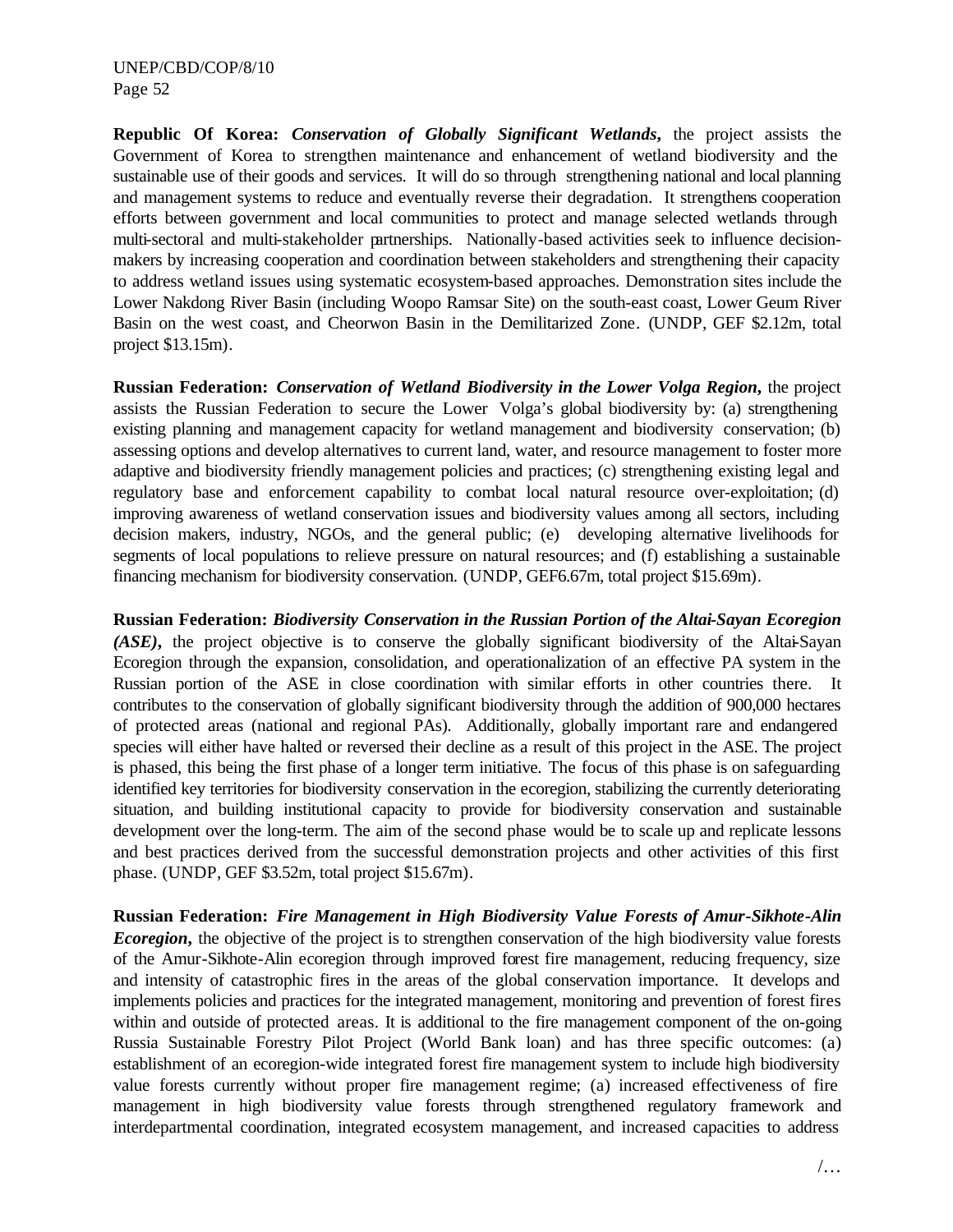catastrophic fires and their consequences; and (c) raised public awareness and support from the local population and communities to fire prevention and mitigation through promotion of community-based fire management and alternative land/ecosystem management programs.(World Bank, GEF \$7.9m, total project \$44.14m).

**Russian Federation:** *Demonstrating Sustainable Conservation of Biodiversity in Four Protected Areas in Russia's Kamchatka Oblast, Phase 2,* the project goal is to secure the globally significant biodiversity values of the Kamchatka Peninsula. Its immediate objective is to demonstrate approaches for sustainable and replicable conservation of biodiversity in four different existing protected areas as a model for a sustainable system of protected areas in Kamchatka. (UNDP, GEF \$5.5m, total project \$15.42m).

**Rwanda:** *Strengthening Biodiversity Conservation Capacity in the Forest Protected Area System***, t**he project seeks to ensure the conservation of Rwanda's in-situ biological diversity through holistic support to the strengthening of the national protected area system, its technical and financial sustainability, and its cooperative link to local, national and regional constituents. It lays the groundwork for a long-term effective system of protected areas. The project builds constituencies at the local and national levels through participation of local communities to develop systems and techniques for sustainable use of biodiversity values. . Main components include: (a) restoration and rehabilitation of PAs; (b) Strengthening PA management and policy; (c) building constituencies and partnerships at local and national levels; and (d) establishing coordinating mechanisms at national, sub-national and regional levels. (UNDP, GEF \$5.45m, total project \$13.43m).

**Senegal:** *Integrated Marine and Coastal Resource Management***,** the project strengthens the conservation and management of globally significant marine and coastal biodiversity in Senegal. Consequently, it responds to priorities identified in the National Biodiversity Strategy and the National Environment Action Plan. Its specific objectives are to: (a) strengthen the management of existing coastal and marine protected areas; (b) develop and implement participatory systems for managing biodiversity in a sustainable manner. and (c.) improve capacity to protect and conserve coastal and marine biodiversity by: (i) establishing a coherent institutional framework involving all stakeholders, (ii) developing and nurturing required scientific, technical and managerial skills, and (iii) improving the regulatory framework for coastal zone management. (World Bank, GEF \$5m, total project \$17m).

**South Africa:** *Conservation and Sustainable Use of Biodiversity on the South African Wild Coast***,**  the project seeks to develop a representative PA estate on communally owned land along the Wild Coast of the Eastern Cape Province. These protected areas will be managed under a range of co-management agreements between provincial, local and national authorities, local communities, and the private sector as suited to the management challenges facing different sites. There are three main intervention areas: (a) strengthening the institutional framework for co-management; (b) enhancing management effectiveness within a rationalized and more representative system of protected areas; and (c) developing a functioning network of effectively managed multiple resource use protected areas in active collaboration with local communities. This intervention will be nested in a land use plan for the Wild Coast that integrates the management of PAs with the regional sustainable development framework. (UNDP, GEF \$6.5m, total project \$30.818m).

**Tanzania**: *Marine and Coastal Environment Management Projec***t,** the project development objective is to improve lives and livelihoods of coastal communities of mainland Tanzania and Zanzibar, through implementing participatory and integrated coastal development/economic activities while sustaining coastal resources. It uses an integrated, holistic approach comprising integrated coastal zone management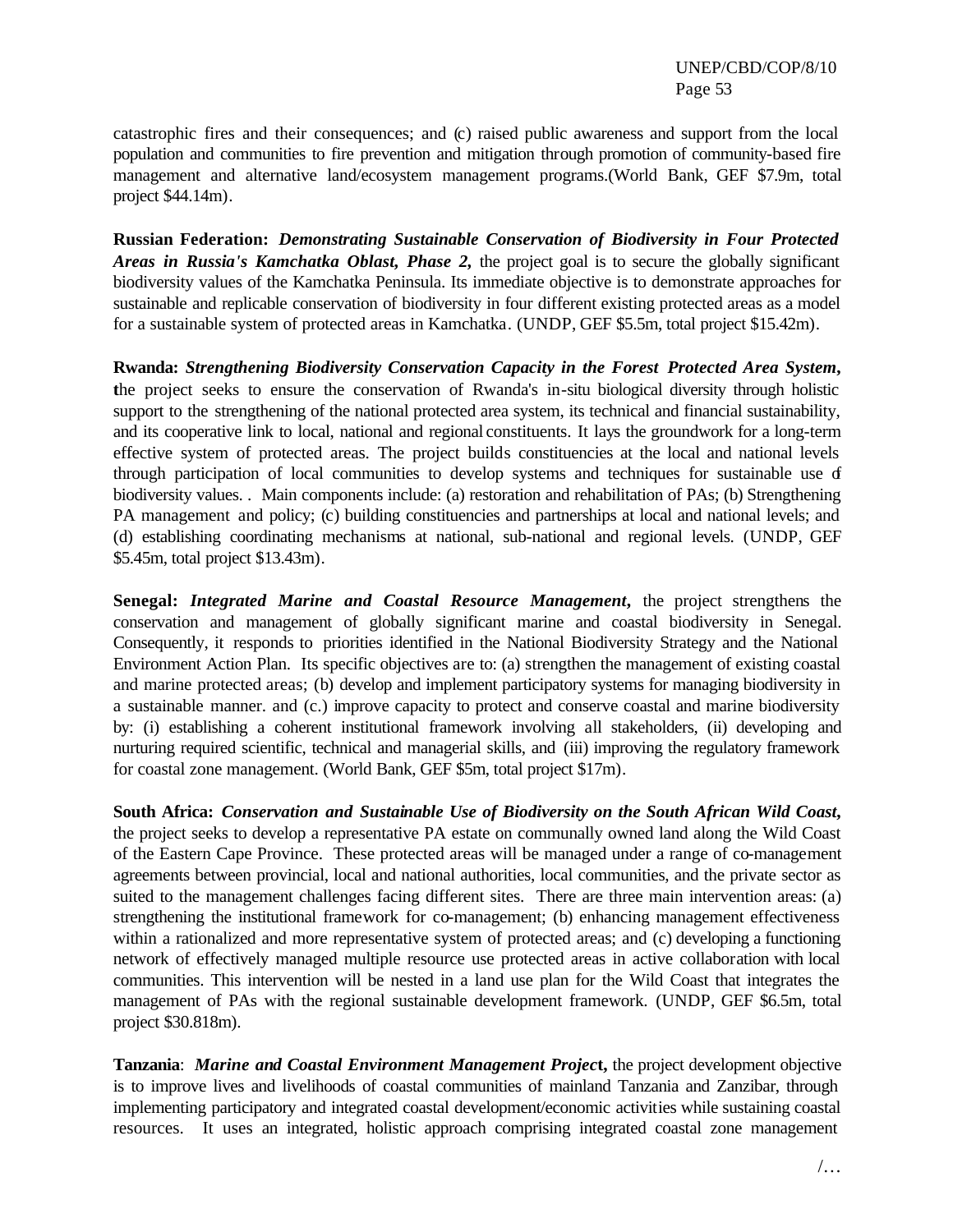planning, supporting alternative income generation activities supporting biodiversity conservation objectives, and improving market access and enhancing economic potential of coastal resources. (World Bank, GEF \$10m, total project \$58.13m).

**Tunisia:** *Gulf of Gabes Marine and Coastal Resources Protection***,** this project develops sustainable use and management plans for the Gulf of Gabes marine and coastal regions in Tunisia. It seeks to: (a) develop mechanisms for the integrated biodiversity management of the Gulf of Gabes at six pilot sites and implement three of them; and (b) identify the long-term institutional and technical resources required to reverse the current trend of biodiversity degradation through involvement of the communities concerned within a framework of promoting sustainable participatory development. These objectives are accomplished through institutional strengthening, training, capacity building and dissemination, baseline data acquisition and applied biodiversity monitoring; and participatory biodiversity management plans and mainstreaming of biodiversity protection. (World Bank, GEF\$6.06m, total project \$8.8m).

**Turkmenistan:** *Conservation and Sustainable Use of Globally Significant Biological Diversity in Khazar Nature Reserve on the Caspian Sea Coast (Resubmission)***,** this project seeks to strengthen Turkmenistan's national system of protected areas by demonstrating effective biodiversity conservation in Turkmenistan's Khazar Nature Reserve (Khazar) on the Caspian Sea coast. Proposed project strategy is intended to demonstrate state-of-the-art methods and practices aimed at addressing these issues at the country's largest protected area Khazar Natures Reserve, assess the effectiveness of their application and identify best practices, and then replicate these practices and methods at other sites within the National System of Protected Areas. (UNDP, GEF \$1.43m, total project \$3.03m).

**Uganda:** *Conservation of Biodiversity in the Albertine Rift Forest Protected Areas***,** the project develops a strategy program of action which will directly reduce deforestation of critical un-gazetted forest patches, strengthens implementation of the national Forest Conservation Master Plan in the Albertine Rift, and links to other donor funded forest conservation activities in the national parks. (UNDP, \$3.395m, total project \$11.19m).

**Uruguay:** *Integrated Natural Resources and Biodiversity Management***,** the project objective is to promote the adoption of integrated production systems in agricultural and livestock landscapes to increase productivity within a context of holistic ecosystem and natural resources management while conserving soils, water, grasslands, and biodiversity. Bank funding finances the productive and competitive components related to agriculture and livestock. GEF funds finance the incremental costs required to restore or improve the capacity of the productive rural landscape to maintain ecological processes and conserve biodiversity. As such, the project will promote multiple-land use practices for biodiversity conservation outside protected areas. (World Bank, GEF \$7m, total project \$19m).

**Vietnam:** *Forest Sector Development Project***,** the development objective of the overall World Bank Forest Sector Development Project is poverty alleviation through sustainable forest management, which is achieved through expansion and better management of Vietnam's plantation forests and the stimulation of small-scale production forestry, particularly by poor, small-holder farmers. The GEF project global environmental objective is to conserve biodiversity of global significance in Vietnam's Special Use Forests. This is achieved by: (a) establishing a pilot national SUF financing mechanism (a Conservation Fund) that will provide start-up support, on a competitive basis, to up to 50 poorly-managed SUFs of high biodiversity value to help them design and implement their first conservation management plans; and (b) providing technical assistance support on SUF conservation and management. (World Bank, GEF \$9m, total project \$74.59m).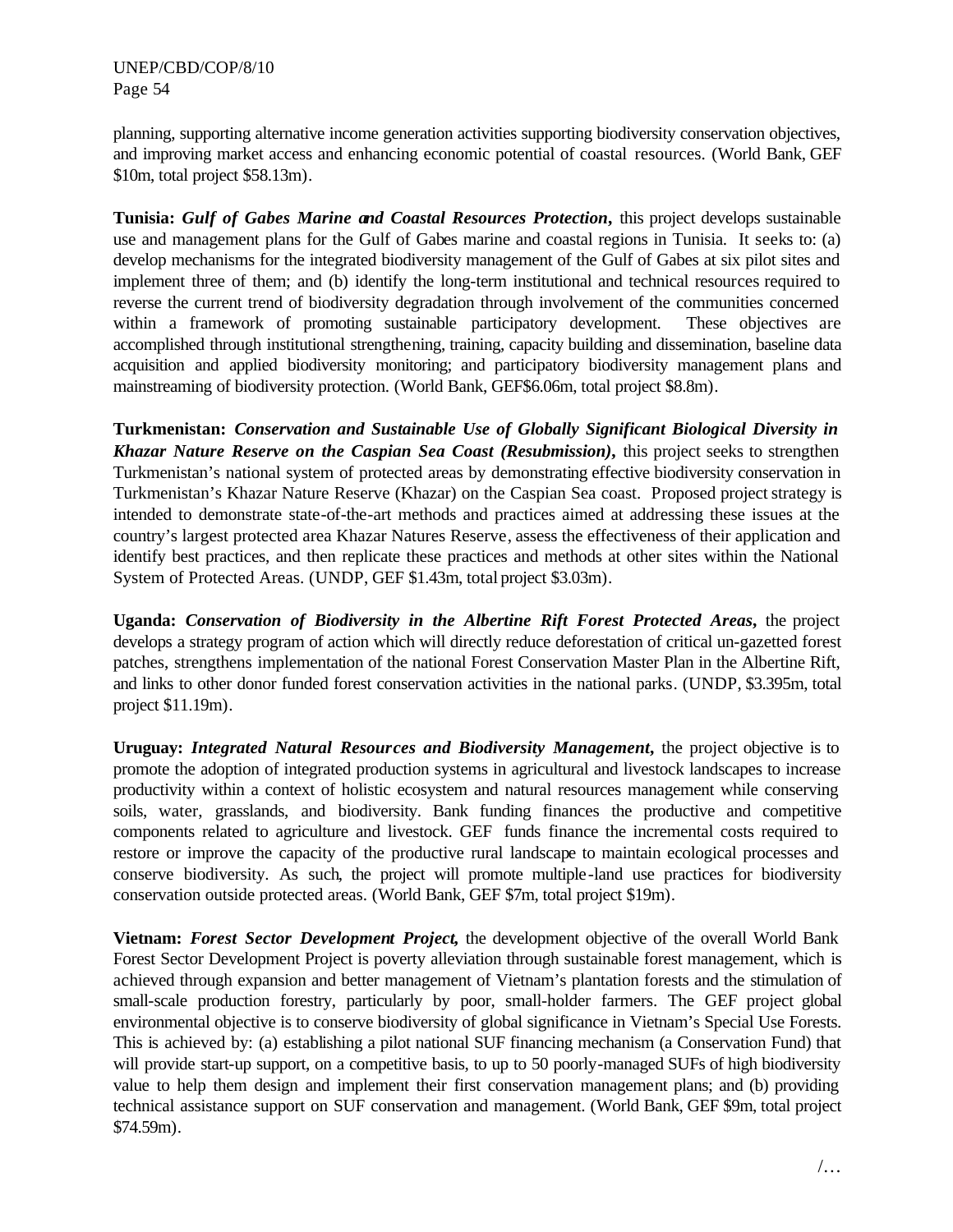**Zambia:** *Effective Management of the National Protected Areas System***, t**he project provides core strategic support to strengthen the system of national protected areas. Interventions have been strategically designed, taking into account the afore-mentioned country context and strategies and identified barriers, to accelerate and fortify efforts in support of this objective. GEF funding supports capacity building activities focused at the systemic and institutional levels, PA system reclassification, and demonstration of new management partnership models at two field demonstration sites. (UNDP, GEF \$6m, total project \$42.01m).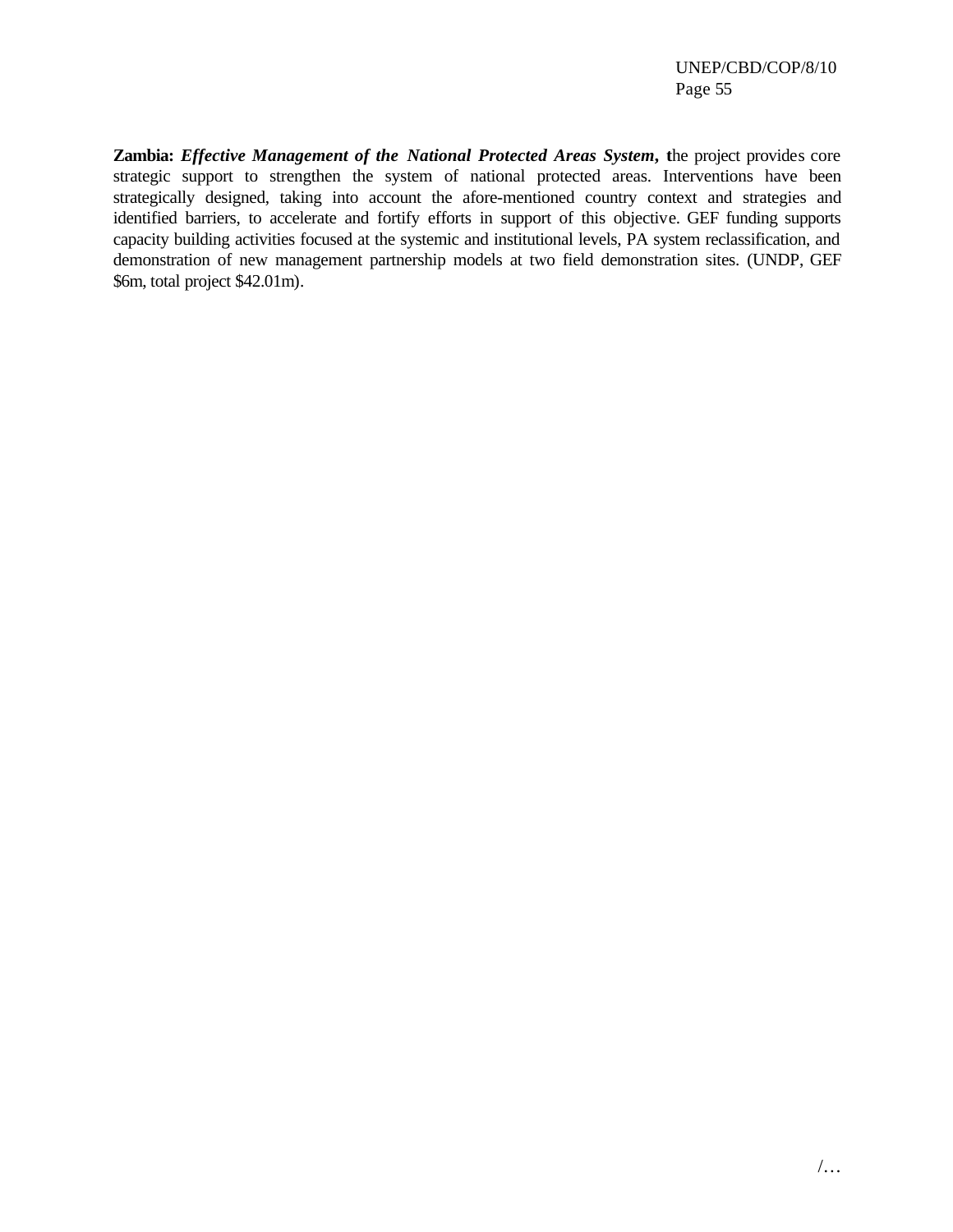#### *Medium–size projects*

**Afghanistan:** *Natural Resources and Poverty Alleviation Project***,** it aims at preventing further deterioration of the country's natural resource base (soil, water, forest, rangeland, and biodiversity) and improving the development profiles of local communities within nature reserves and their buffer zones, and the ability of families and individuals to secure sustainable incomes through self-identified livelihood programs. It also provides for environmental management capacity and reduces poverty by developing rural energy. (ADB, GEF \$0.97m, total project \$1.72m).

**Argentina:** *In-Situ Conservation of Andean Crops and their Wild Relatives in the Humahuaca Valley, the Southernmost Extension of the Central Andes***,** the project objective is to ensure that indigenous farmers in the Humahuaca Valley of Argentina adopt improved on-farm conservation and management, based on traditional production practices that contribute to in-situ conservation of selected globally significant Andean crop varieties and their wild relatives. (UNDP, GEF \$0.94m, total project \$1.85m).

**Bulgaria:** *Lake Pomorie Conservation, Restoration and Sustainable Management Project***,** it aims at promoting the sustainable management of the Pomoriisko Lake and wetland ecosystem by fostering a combination of restoration, conservation and sustainable production activities. Through a partnership comprised of an NGO, the local municipality and the private sector, it integrates the conservation of globally important bird habitat and unique hyper-saline plant and animal communities with the sustainable management of tourism and the area's natural resources.(World Bank, GEF \$0.86m, total project \$1.98m).

*Chile: Biodiversity Conservation in Altos de Cantillana***,** the project contributes to the conservation of globally significant biodiversity of the Altos de Cantillana massif and the Aculeo lagoon basin, by developing a public-private partnership for the conservation and co management of private lands as a replicable model for the National System of Protected Areas. (UNDP, GEF \$0.96m, total project \$2.09m).

**Czech Republic:** *Conservation of Biological Diversity of Carpathian Mountain Grasslands in the Czech Republic through Targeted Application of New EU Funding Mechanisms***,** the project overall objective is the protection and maintenance of globally significant biodiversity in protected landscape areas located in the Carpathian Mountain region. It does so by strengthening the conservation management of globally significant biodiversity in species-rich mountain grassland habitats (grasslands and pastures), in two areas in the Carpathian Mountains, of the Czech Republic. It addresses the objective chiefly by drawing in, on a demonstration basis, targeted support from newly available EU funding opportunities for integrated rural development (principally CAP support payments and Natura 2000/LIFE program grants) and making lessons learned widely available for replication throughout the Czech PLA system and the Carpathian ecoregion as a whole. (UNDP, GEF \$0.97m, total project \$10.35m).

**Georgia:** *Recovery, Conservation, and Sustainable Use of Georgia's Agro biodiversity***,** the project goal is the conservation and sustainable utilization of threatened local plant genetic resources important to food and agriculture Its implemented by Association ELKANA, an established NGO that provides technical, distribution and marketing support to organic farmers. ELKANA has its own distribution network, marketing unit and provides its own credit lines to member farmers. ELKANA also has established contacts with distributors and organic associations in Europe. GEF-financed activities are incremental to ELKANA's regular technical, distribution and marketing services to farmers who use the threatened and globally important varieties targeted by this project. (UNDP, GEF \$0.96m, total project \$2.68m).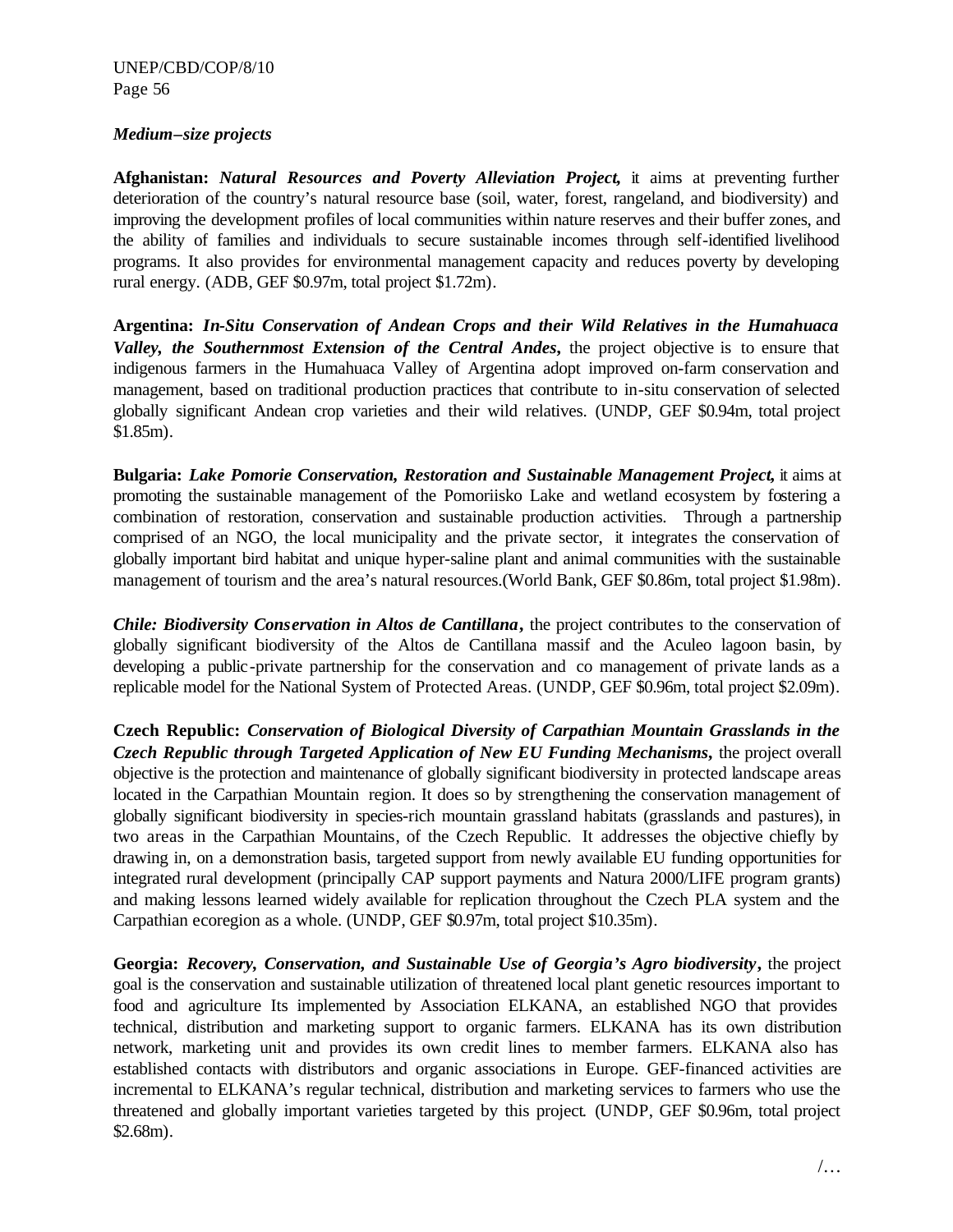**Global:** *UNEP Support to CBD Parties for Preparation of Third National Reports to the COP of CBD***,** the project objective is to enable country Parties to the Convention on Biological Diversity to prepare their national reports. (UNEP, GEF \$1m, total project \$1m).

**Global:** *National Reporting to the CBD: Supporting Countries to Prepare the Third National Report on Biodiversity***,** this project is designed to assist at least 49 countries in the preparation of their third national reports on biodiversity in order to meet their national reporting requirements under the Convention on Biological Diversity. It provides expedited assistance to countries and reduces transaction costs of individual requests. Its benefits include enabling country Parties to improve the quality and timeliness of their reporting as called for under Decision VII/25 of the Seventh meeting of the Conference of Parties. (UNDP, GEF \$1m, total project \$1m).

**Global:** *Development Marketplace (DM)***,** the primary objective of the DM program is to help the development community at large to meet the Millennium Development Goals by generating new approaches to poverty reduction from a variety of stakeholders outside the usual sources in the development agencies. (World Bank, GEF\$1m, total project \$3.34m).

**Global (Brazil, Mexico, Cameroon):** *Improved Certification Schemes for Sustainable Tropical*  **Forest Management, the** project objective is to develop tools and incentives to help small forest managers, communities and NTFP collectors in the tropics to identify and protect biodiversity in the forests they manage (the 'target forests') through certification, whilst continuing to meet their own management objectives. It takes place in three contrasted tropical countries in order to develop and test the tools in a range of situations. Then, tools will be disseminated internationally through a series of regional training courses for groups developing and promoting certification standards in at least 10 tropical countries. (UNEP, GEF \$0.96m, total project \$1.43m).

**Guatemala:** *Consolidating a System of Municipal Regional Parks (MRPs) in Guatemala's Western Plateau*, this project enhances decentralized and participatory conservation management, by expanding and consolidating a network of globally important municipal regional parks (MRPs) in the Western Plateau region. (UNDP, GEF \$0.97m, total project \$2.22m).

**Hungary:** *Conservation and Restoration of the Globally Significant Biodiversity of the Tisza River Floodplain through Integrated Floodplain Management***,** the objective of this project is biodiversity friendly, sustainable development of the Tisza floodplain. It establishes a biodiversity friendly, holistic floodplain management as the dominant development paradigm in the Upper Tisza floodplain. (UNDP, GEF \$0.94m, total project \$2.69m).

**Indonesia:** *Lambusango Forest Conservation, Sulawesi***,** the goal of the project is to conserve globallysignificant biodiversity in Sulawesi through an innovative local management regime and to utilize the lessons learned from this approach to establish similar national/local conservation partnerships in other parts of Indonesia. (World Bank, GEF \$0.97m, total project \$4.47m).

**Kenya:** *Developing Incentives for Community Participation in Forest Conservation through the Use of Commercial Insects in Kenya***,** the overall goal of the project is to strengthen the national protected area system of forest reserves through improved incentives for real collaborative forest management with communities and to demonstrate in three different forest sites that the biodiversity of Kenya's forest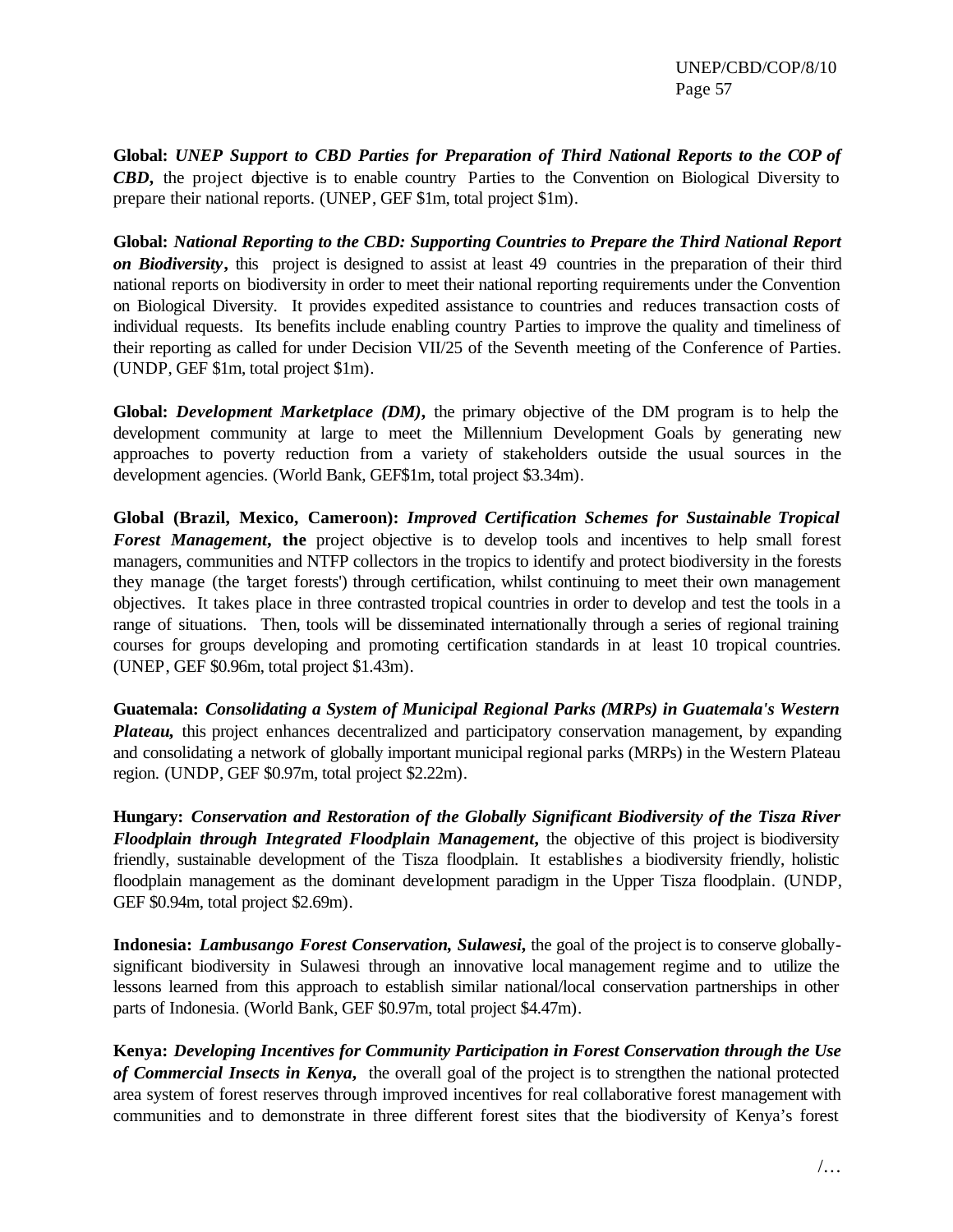protected area system can be maintained through collaborative management systems using incentives based on income from commercial insects.(UNDP, GEF \$1m, total project \$3.25m).

**Lao PDR:** *Integrated Ecosystem and Wildlife Management Project in Bolikhamxay Province***,** the overall goal of the project is to conserve internationally significant biodiversity found in Bolikhamxay Province. This goal is reached via three objectives: (a) increase the capacity of national and provincial staff to design, implement, and monitor the effectiveness of wildlife conservation activities; (b) increase the extent of implementation and monitoring of conservation activities by national, provincial, district staff and villagers in Bolikhamxay Province protected areas; and (c) increase the local constituency around the Nam Kading NPA and the PPAs that practice sustainable natural resource use. (World Bank, GEF \$0.97m, total project \$1.59m).

**Liberia:** *Establishing the Basis for Biodiversity Conservation on Sapo National Park in South-East*  Liberia, project objective is to consolidate the management and development of Sapo National Park, and peripheral communal forests as part of landscape-level development. The GEF funds activities that brings Sapo National Park and biodiversity from its current low level to a situation where the park is reasonably protected over the long term, and it plays a keystone role in training Liberian conservationists and in linking the Cestos-Senkwehn-Gbi forests (part of which is proposed as a national park), to the Grebo National Forest (proposed as a national park) which itself is adjacent to the Taï forest complex of Côte d'Ivoire. (World Bank, GEF \$0.97m, total project \$2.41m).

**Mauritius:** *Partnerships for Marine Protected Areas in Mauritius***,** the objective of this project is to the assist the Government of Mauritius to improve the management and conservation practice for marine protected areas (MPAs) in the country, including Rodriguez, and the equitable sharing of benefits to the local communities. It will do so through the development and testing of a model for co-management between government, local communities and the private sector, and through building an enabling environment for its replication throughout the country. (UNDP, GEF \$0.98m, total project \$4.34m).

**Nicaragua:** *Conservation of Dry Forest and Coastal Biodiversity of the Pacific Coast of Southern Nicaragua: Building Private-Public Partnerships***,** the goal o f the project is to demonstrate effective public-private partnerships in co-management of a protected area for the conservation and sustainable use of dry forest biodiversity and a turtle nesting area in the south Pacific coast of Nicaragua. The project will also provide the GoN with a general framework for the replication of the co-management model. (UNDP, GEF \$0.96m, total project \$4.86m).

**Peru:** *Inka Terra: An Innovative Partnership for Self-Financing Biodiversity Conservation & Community Development*, the project catalyzes self-financing uses of the 10,000 hectare Inka Terra Ecological Reserve (IER) that achieve biodiversity conservation and sustainable development for local communities. This is expected to provide a replicable model for engaging the private sector in achieving financial sustainability for protected areas. This project (a) eliminates deforestation and poaching within the IER; (b) reduces hunting to sustainable levels; (c) provides conservation-compatible livelihoods for a significant portion of the four local communities; (d) increases awareness of and support for conservation among local and regional stakeholders; and (e) generates long-term revenues to help ensure sustainability of the conservation and community development measures. (World Bank/IFC, GEF \$0.72m, total project \$12.09m).

**Peru:** *Conservation and Sustainable Use of Biodiversity in the Peruvian Amazon by the Indigenous Ashaninka Population***,** globally significant biodiversity within Asháninka territories and surrounding state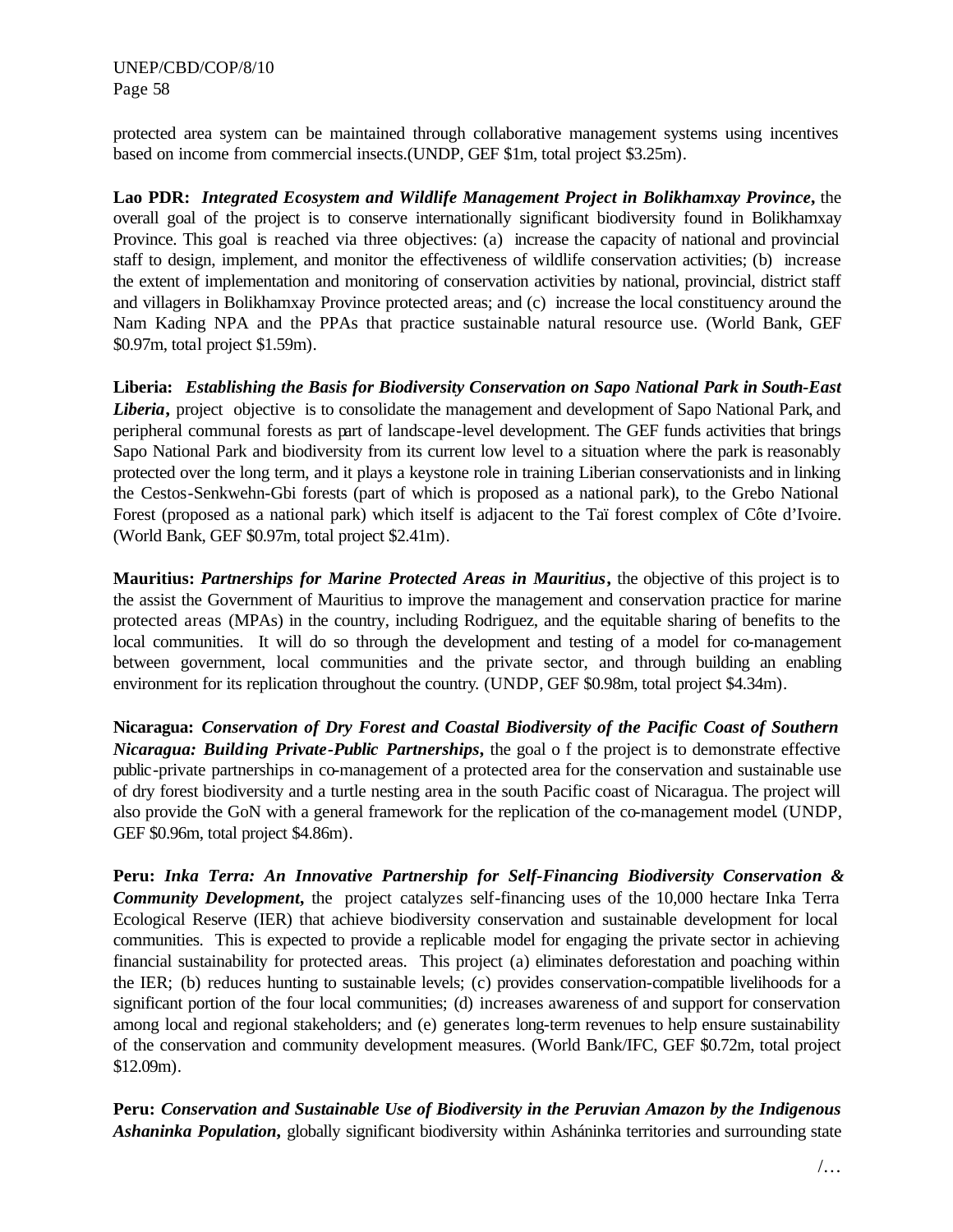forestlands is conserved under community management, and alternative livelihood opportunities benefit local inhabitants and reduce pressure on natural resources.(UNDP, GEF \$0.97m, Total project \$1.53m).

**Regional (Czech Republic, Hungary, Poland):** *Conservation and Sustainable Use of Biodiversity through Sound Tourism Development in Biosphere Reserves in Central and Eastern Europe***,** the overall goal of this project is to promote the conservation and sustainable use of biological diversity through the development and implementation of sustainable tourism practices in the 3 participating Biosphere Reserves. (UNEP, GEF \$0.94m, total project \$2.12m).

**Regional (Kenya, Burkina Faso):** *Dryland Livestock Wildlife Environment Interface Project (DLWEIP)***,** the overall DLWEIP goal is to mainstream biodiversity and livestock resources at the interface between mixed production ecosystems and protected areas through the promotion and support of sustainable land use management systems for improved community livelihoods, biodiversity conservation and reduction of land degradation. The objective of the project is to promote the mainstreaming biodiversity and livestock resources at the interface between mixed production ecosystems and protected areas in Africa. (UNEP, GEF \$0.97m, total project \$3.33m).

**Regional (Russian Federation, Ukraine, Belarus, Kazakhstan):** *Strengthening the Network of Training Centers for Protected Area Management through Demonstration of a Tested Approach***,**  this project aims to strengthen the sustainability of protected area management through building capacity and disseminating best practices. The goal of the project is to improve biodiversity conservation in Northern Eurasia by strengthening the network of training centers for biodiversity conservation in protected areas and adjacent lands. The training centers will serve as catalysts for more effective management of the large protected area (PA) networks in this region. (UNEP, GEF \$0.97m, total project \$2.34m).

**Romania:** *Strengthening Romania's Protected Area System by Demonstrating Government-NGO Partnership in Romania's Maramures Nature Park***,** the project strengthen Romania's national system of protected areas by disseminating lessons and good practices extracted from the Maramures demonstration of an effective protected area model. The main objective is to ensure that the biodiversity of Maramures Mountains Natural Park in Romania's Northern Carpathian Mountains is effectively conserved by adopting an effective protected area management model. (UNDP, GEF \$0.97m, total project \$2.31m).

**Russian Federation:** *Conservation and sustainable use of biological diversity in Russia's Taymir Peninsula: Maintaining connectivity across the landscape***,** the project objective is the conservation and sustainable use of globally significant biodiversity across the tundra landscape of the Central Taymir Landscape Corridor (CTLC). Its implementation will result in stakeholders devising innovative and adaptive practices to mitigate and prevent threats to biological diversity by applying new partnerships, conservation tools, information, and sustainable livelihoods to conserve biological diversity. (UNDP, GEF \$0.97m, total project \$3.01m).

**Tajikistan:** *Dashtidzhum Biodiversity Conservation***,** the objectives of the proposed project are: (a) reduce human risks and secure long term protection of the Zakaznik regionally and globally important flora and fauna species and ecosystems; (b) ensure the sustainability of natural resource use by local population in the Zakaznik surroundings, providing new incomes, finding alternative livelihoods and thus reduce the pressure on the overall Zakaznik's ecosystem; and (c) pilot community-based forestry management; (d)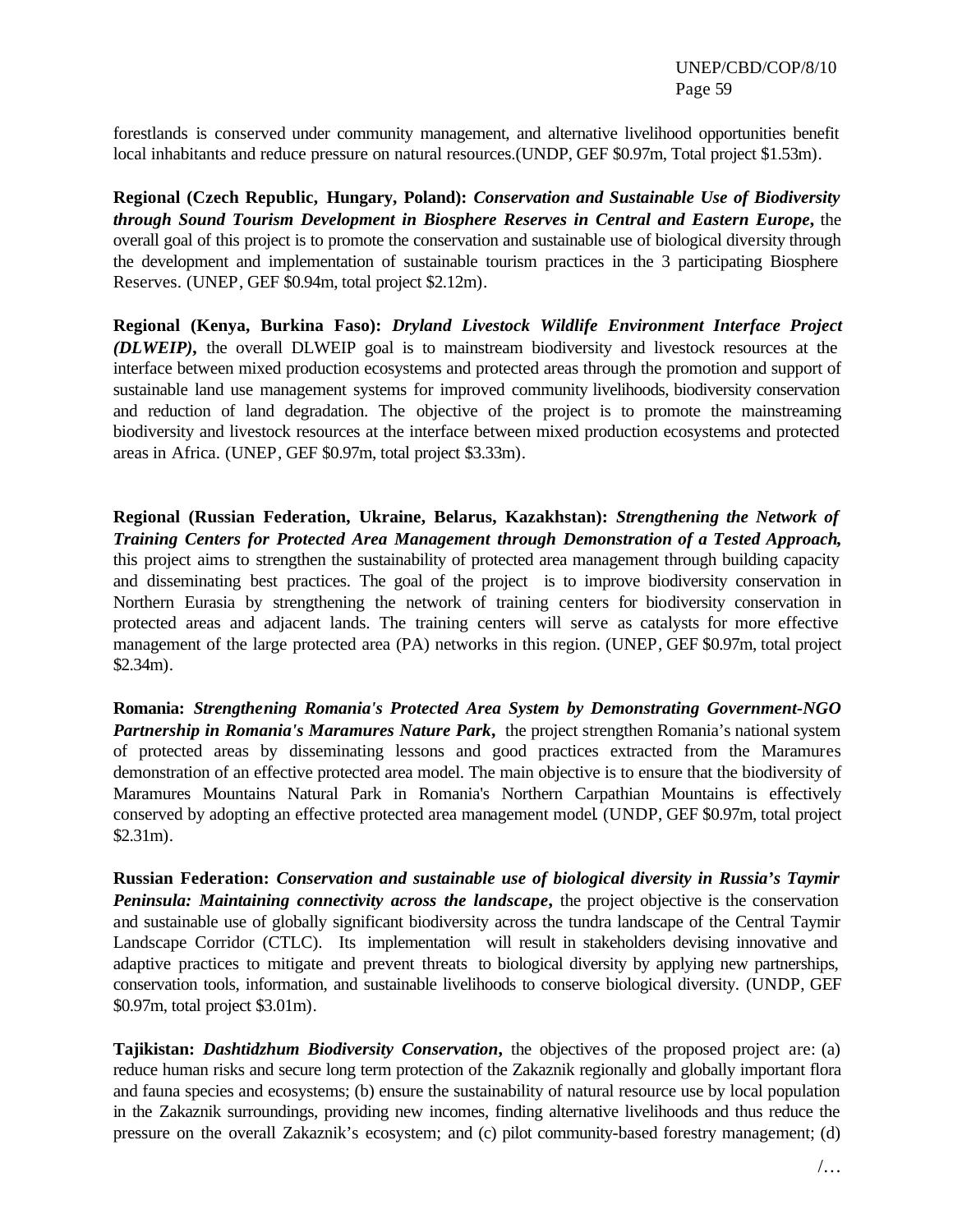raise public awareness on conservation issues and involving local communities, NGOs in decision making and conservation activities. (World Bank, GEF \$0.75m, total project \$0.95m).

**Tanzania:** *Lalkisale Biodiversity Conservation Support Project*, it goal are (a) to conserve biodiversity of the Lolkisale area as a habitat for migratory wildlife species; (b) to use sustainable the natural resources of its ecosystems; and (c) to share equitably the benefits with local stakeholders, through a joint venture between the local community represented by the Lolkisale Village Council (LVC) and a private sector tourism development company, the Tarangire Conservation Company Ltd. (World Bank/IFC, GEF \$0.45m, total project \$0.86m).

**Tanzania:** *The Development and Management of the Selous-Niassa Wildlife Corridor***,** the Selous – Niassa Wildlife corridor is classified as a threatened miombo woodland ecosystem linking the Selous and Niassa Game Reserves, two of the largest protected areas in Tanzania and Mozambique. If the predicted development pressures on this Corridor are not addressed this corridor and associated conservation benefits could lose its ecological integrity and so conservation role in the next six - seven years. The immediate objectives of the project are to ensure that Selous-Niassa Wildlife Corridor is effectively conserved, with the establishment of a network of village wildlife management areas that are protected, managed and utilized sustainably by the local communities with the assistance of local government and wildlife division and that the benefits from wildlife management enhance the livelihood security of villages with WMAs, and promote the long-term conservation of the corridor. (UNDP, GEF \$0.99m, total project \$2.05m).

**Tanzania:** *Novel Forms of Livestock & Wildlife Integration Adjacent to Protected Areas in Africa***,**  the project aims to achieve sustainable biodiversity conservation by alleviating and controlling conflicts over land use between pastoralism, cropping, and conservation. It explores and understands the dynamics of land use in Tanzania using this improved knowledge to generate greater returns to key stakeholders from both wildlife and livestock simultaneously. This is achieved by developing and implementing land use plans, establishing benefit sharing mechanisms from wildlife such as community-managed business ventures and by improving livestock production by pastoralists such as access to health, marketing and water. (World Bank, GEF \$0.88m, total project \$2.21m).

**Uzbekistan**: *Conservation of "Tugai Forest" and Strengthening Protected Areas System in the Amu*  **Darya Delta of Karakalpakstan**, it strengthens the Karakalpakstan system of protected areas through the enhanced enabling environment and establishment of a multi-zoned national park. It demonstrates the collaborative conservation and sustainable use of biodiversity in Amu Darya Delta, and provides lessons and best practices replicable throughout the national protected areas system. (UNDP, GEF \$0.97m, total project \$2.11m)

**Vanuatu:** *Facilitating and Strengthening the Conservation Initiatives of Traditional Landholders and their Communities to Achieve Biodiversity Conservation Objectives***,** The project assists the government of Vanuatu to facilitate and strengthen traditional approaches to conservation of biodiversity and the sustainable use of its components to enable locally governed and managed protected areas to be more effective conservation tools. (UNDP, GEF \$0.74m, total project \$1.45m).

**Venezuela:** *DHEKUANA NONOODO: Sustainable Use and Conservation of Biodiversity Resources of Dhekuana Indigenous Lands***,** the overall objective of the project is to establish the basis for community driven natural resource management, co-management of protected areas, and fair and equitable sharing of benefits through development and implementation of natural resource management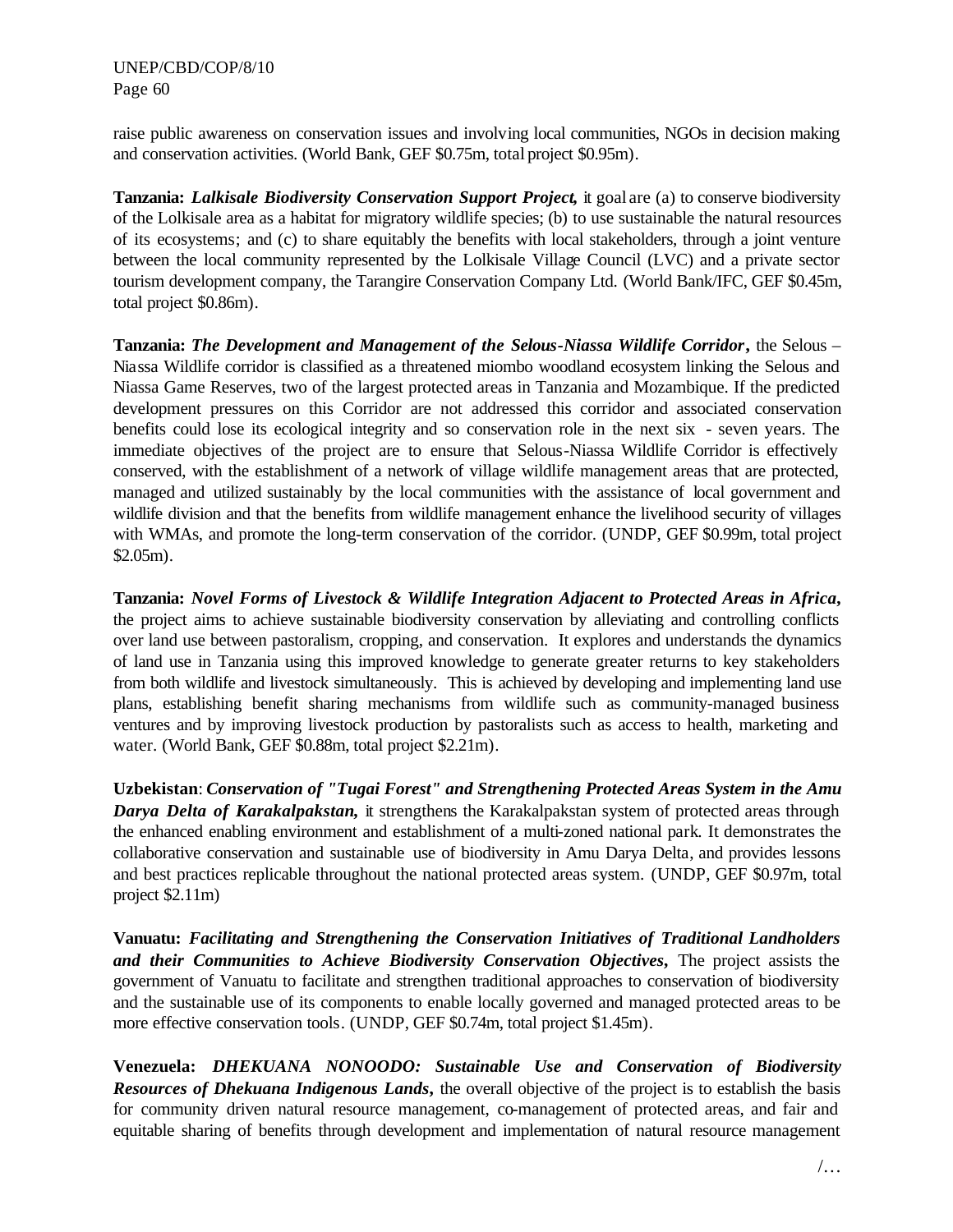plans for Dhekuana lands, including alternative food production and income-generating activities to help address increased needs of a fast growing community. (World Bank, GEF \$0.75m, total project \$1.1m).

**Vietnam:** *Making the Link: The Connection and Sustainable Management of Kon Ka Kinh and Kon Cha Rang Nature Reserves***,** it establishes a foundation of support and management to maintain the biological integrity and connectivity of Kon Ka Kinh (KKK) and Kon Cha Rang (KCR) Nature Reserves (NRs). The goal of the project is the long-term conservation of the unique biological attributes of the Central Annamites Priority Landscape. While the establishment of KKK and KCR NRs was an important contribution to this goal, individually they are too small to maintain viable populations of all species, particularly wide-ranging species that occur at naturally low densities, such as tiger *Panthera tigris*. Therefore, in order for the goal to be realized, it is essential that KKK and KCR NRs and the intervening SFEs be managed in a way that is consistent with the maintenance of their integrity as a single biological unit. (UNDP, GEF \$0.87m, total project \$2.96m).

**Vietnam:** *Biodiversity Conservation and Sustainable Use of the Marine Resources at Con Dao National Park***,** the project (a) implements the management plan for marine areas of Con Dao National Park by developing programs of planning, zoning, boundary demarcation, park infrastructure and human resource development; (b) monitors biodiversity and marine resources, and to rehabilitate the ecosystem degraded by natural catastrophes and human impacts; (c) encourages community participation in biodiversity conservation through education, awareness and joint development of livelihood support programs; (d) develops communications strategy, education and awareness programs for use with fishing and other coastal communities as well as local officials, and implement programs; and (e) implements a livelihood support program in the communities in Con Dao district. (UNDP, GEF \$0.97m, total project \$1.85m).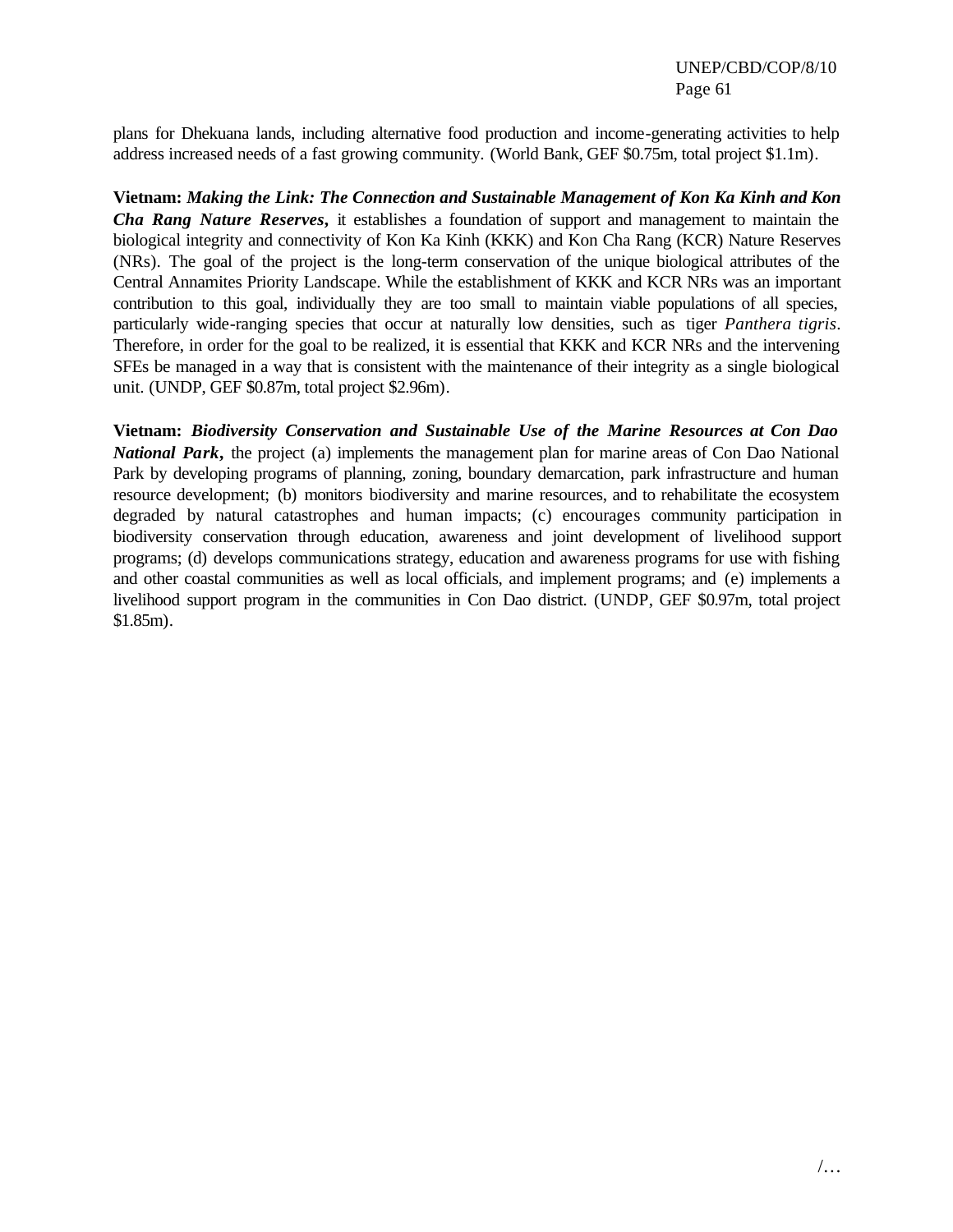#### *Enabling Activities*

**Albania:** *Assessment of Capacity Building Needs to Address the Priorities of the BSAP - Phase II***,**  the objective is to assist Albania in reviewing the progress on the priorities identified in the BSAP; identifying the gaps, bottlenecks, options and future priority needs; evaluating its further capacity building needs; analyzing functional capabilities and determining mechanisms necessary to protect national biodiversity in accordance with the BSAP recommendations, and the GEF and COP/CBD guidelines. It also supports the establishment of a CHM and preparation of the second National Report to the COP. (World Bank, GEF \$0.32m, total project \$0.39m).

**Barbados:** *Assessment of Capacity Building Needs and Country Specific Priorities in the Conservation of Biodiversity and Participation in the National Clearing House Mechanism***,** the overall goal and objectives of the Strategy and Action Plan attempt to address the range of issues relevant to the management of biodiversity in Barbados. (UNEP, GEF \$0.29m, total project \$0.34m).

**Bosnia-Herzegovina:** *Biodiversity EA Preparation of National Biodiversity Strategy and Action Plan, National Reports and Establishment of a National Clearing House Mechanism (CHM)***,** this project seeks to (a) develop and approve at government level a National Biodiversity Strategy and Action Plan (NBSAP), as required by CBD Article 6a and in accordance with COP Decisions II/7, III/9 and III/21; (b) to establish and operate an information network through the National Biodiversity Clearinghouse Mechanism (CHM), in accordance with CBD Article 18 and COP Decisions I/3, II/3, III/4, IV/2, V/14, and VI/18; (c) to prepare and submit to the CBD 1st and 2nd National Reports, in accordance with CBD Article 26 and COP Decisions II/17, III/9, IV/14 and V/19; and (d) assess priority capacity building needs for managing the use and conservation of biodiversity in B-H. (UNEP, GEF \$0.29m, total project \$0.32m).

**Botswana:** *Botswana Biological Diversity - Add-On***,** it aims to assist the Government of Botswana and its appropriate institutions in the assessment of national capacity building needs for implementing the NBSAP. It assesses and nationally identifies the strengths, weaknesses, gaps, and capacity needs of the various institutions pertaining to biodiversity to meet its implementation objectives. (UNDP, GEF \$0.111m, total project \$0.13m).

**Chad:** *Identification of Capacity-building Needs for the Implementation of the National BSAP -* Add On, it assesses national capacity-building needs for the implementation of the national strategy; supports networking at the national, regional and international levels of the Clearing-House Mechanism of the Convention on Biological Diversity in Chad. (UNDP, GEF \$0.20m, total project \$0.20m).

**Comoros:** *Capacity Needs Assessment for the implementation of the National Biodiversity Strategy and support to the Clearing House Mechanism (CHM)***,** the national objective aims to enable the elaboration and efficient implementation of appropriate measures to ensure biological diversity conservation and sustainable use, which will contribute to meeting the country's commitments in compliance with the international conventions relative to biological diversity. It identifies and assess human and institutional capacity needs to implement and improve the efficiency of measures for the conservation of biodiversity that the country has adopted in the National Biodiversity Strategy and its Law on the Environment, and to reinforce the biodiversity CHM in the country. It is intimately linked to the National Capacity Self-Assessment for the global environment (NCSA) project. The objective of the NCSA project is to conduct a thorough and systemic assessment and analysis of the country's capacity needs and of the constraints that the Union of the Comoros is facing in its efforts to fulfill its commitments towards the global environment as stated in the Rio conventions and their international instruments. The scope of the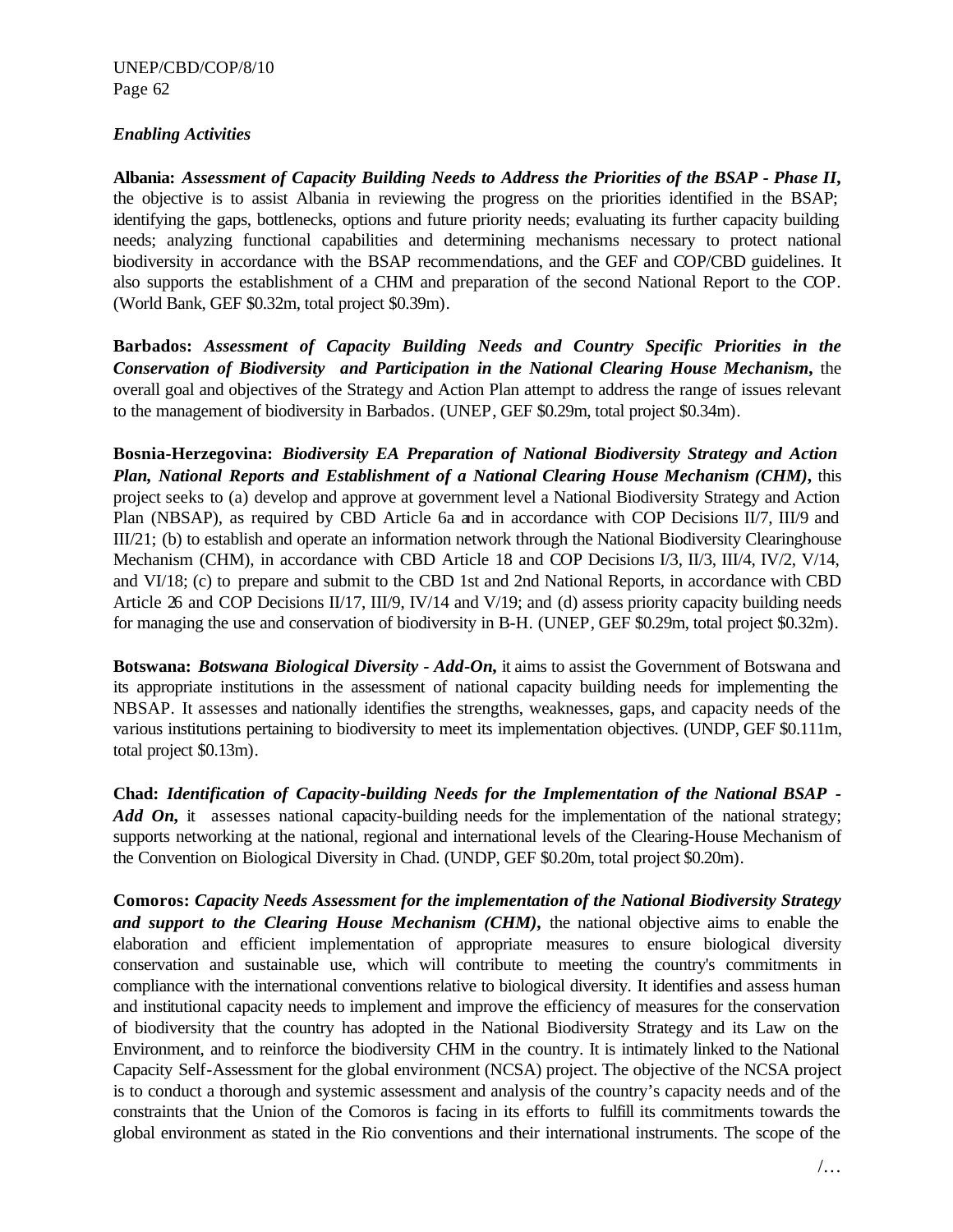NCSA is not simply biodiversity but environmental in a sustainable development context. (UNDP, GEF \$0.27m, total \$0.27m).

**Czech Republic:** *Assessment of Capacity-building Needs: Access to Genetic Resources and Benefit-sharing, Conservation and Sustainable Use of Biodiversity Important for Agriculture, Forestry and Research*, its main objectives are : (a) to assess capacity building needs in priority areas for access to genetic resources and benefit sharing, and for conservation and sustainable use of biodiversity important for agriculture and forestry; (b) to assess capacity building needs; (c) to define country priorities in developing strategies and adopting measures for ex-situ conservation (specialized collections); and (d) sustainable use. (UNEP, GEF \$0.2m, total project \$0.24m).

**Fiji:** *Additional Funding of Biodiversity Enabling Activity***,** The overall objective of the Clearing House Mechanism (CHM) is to increase public awareness of biodiversity issues, which ultimately leads to effective and sound decision-makings of the conservation and sustainable use of biodiversity at all levels. From the time Fiji became a partly to the CBD, information dissemination was carried out on an ad hoc basis with no formal mechanism in place to ensure all relevant stakeholders receive this information through a centralized CHM, filtering this information right down to the grassroots levels promoting a better understanding of biodiversity and in particular the programs and obligations set out under the CBD. (UNDP, GEF \$0.24m, total project \$0.39m).

**Honduras:** *Assessment of Capacity Building Needs and Country Specific Priorities for the Implementation of the Action Plan for the National Strategy on Biodiversity (Add on),* the project undertakes an assessment of capacity building needs and defines the country specific priorities regarding the conservation and sustainable use of biodiversity and the development of a country-driven CHM project. (UNDP, GEF \$0.18m, total project \$0.23m).

**Madagascar:** *Biodiversity Enabling Activities Add-on: Assessment of Capacity Building Needs and Establishment of a National Clearing House Mechanism*, (UNEP, GEF \$0.19m, total project \$0.24m).

**Namibia:** *Assessment of Capacity Building Needs to Conserve Biological Diversity - Add on***,** the project objective is to obtain national consensus on the specific mechanisms needed for ongoing capacity building related to the conservation and use of biodiversity in line with the NBSAP, an internal biodiversity training framework analysis, and to coordinate with the National Capacity Needs Self-Assessment for global environmental management (NCSA) currently being implemented in collaboration with UNDP. (UNEP, GEF \$0.21m, total project \$0.27m).

**Nauru:** *National Biodiversity Conservation Strategy and Action Plan and Report to the COP including Clearing House Mechanism***,** this project allows Nauru to formulate strategies and actions to protect and sustainably use its marine and terrestrial biodiversity. Its outputs are a BSAP, the establishment of the Clearing House Mechanism, as well as submission of the first and third national reports to the Conference of the Parties to the Convention on Biological Diversity. The BSAP complements the Nauru-Australia Cooperation, rehabilitation and Development Feasibility Study (NACRDFS) as well as the NEMS and other cross-sectoral plans. (UNDP, GEF \$0.14m, total project \$0.15m).

**Paraguay:** *Assessment of Capacity Building Needs & Country Specific Priorities (Add On)***,** (UNDP, GEF \$0.24m, total project \$0.32m).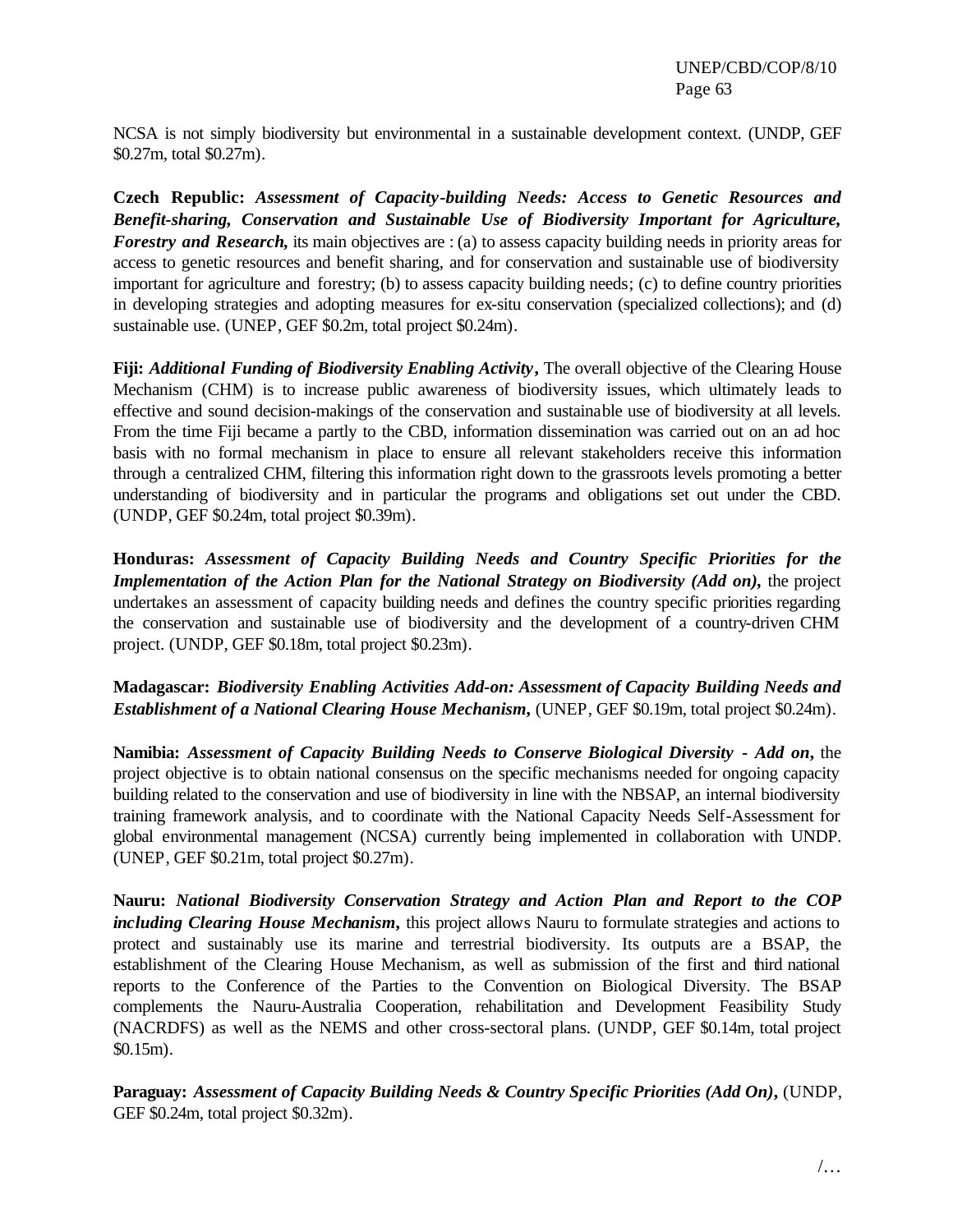**Rwanda***: Elaboration of the Second National Report on the Implementation of Biodiversity by Rwanda for the Sixth Conference of Parties in 2002***,** the main objective of the project is to assist the Government of Rwanda in the consultation process associated with the preparation of its second national report to be presented to the CBD COP, in accordance with decision V/19. (UNDP, GEF \$0.02m, total project 0.03m).

**Serbia and Montenegro:** *Biodiversity Strategy, Action Plan and National Report (BSAP***),** the project enables the State Union of Serbia and Montenegro to prepare the first Biodiversity Strategy and Action Plan, through two Republic Strategies, and the first National Report as the initial step to follow up on the national commitments to the Convention of Biodiversity ratified in 2002. Project components are: (a) stocktaking, inventory and analysis of existing information and preparation of the country study; (b) identification and analysis of available options; (c) preparation of a Strategy and Action Plan; (d) submission of First National Report and launching of BSAP. The project is implemented through a broad consultative process involving different stakeholder groups and expects to enhance public awareness and knowledge on biodiversity-related issues and to strengthen the dialogue, information exchange and cooperation among all relevant stakeholders including government, non-governmental, academic and private sectors. (UNDP, GEF \$0.29m, total project \$0.31m).

**Tajikistan***: Additional Financing for Capacity Assessment in Biodiversity Priority Areas***,** the goal is to assist the Republic of Tajikistan in further evaluating its capacity building needs, defining country specific priorities, analyzing functional capabilities and determining mechanisms necessary to protect national biodiversity in accordance with the BSAP recommendations, and the GEF and COP/CBD guidelines. (UNDP, GEF \$0.22m, total project \$0.25m).

**Tunisia:** *Assessment of Capacity-building Needs for Biodiversity and Participation in the Establishment of a Clearing House Mechanism (CHM) - Add On***, key** objectives include (a) assessment of training and capacity building specific priority components of the National Biodiversity Action Plan and (b) theo establishment and operation of an information network through the National Biodiversity Clearinghouse Mechanism (CHM), in accordance with CBD Article 18 and COP Decisions I/3, II/3, III/4, IV/2, V/14, and VI/18. (UNEP, GEF \$0.19m, total project \$0.26m).

**Turkey:** *Consultation for National Reporting, Participation in the National Clearing House Mechanism and Further Development of the National Biodiversity Strategy and Action Plan (NBSAP***), it** undertakes consultations necessary for the preparation of second and third national reports to the Conference of the Parties of the Convention on Biological Diversity. It further develops the national Clearing House Mechanism (CHM) in order to provide more and improved information on Turkey's biodiversity, for public awareness, plus technical and scientific cooperation both within Turkey and with partner countries. It incorporates better the decisions and work programs of the Conference of the Parties of the Convention on Biological Diversity into the National Biodiversity Action Plan prior to its official submission to the CBD Secretariat. (UNEP, GEF \$0.36m, total project \$0.46m).

**Turkmenistan:** *Assessment of Capacity Building Needs and Enhancement of Biodiversity Information Management (Add On)*, (UNDP, GEF \$0.13m, total project \$0.14m).

**Uzbekistan:** *Assessment of Priority National Capacity Development Needs for Implementation of the BSAP and Establishment of CHM Structures***,** (UNDP, GEF \$0.21m, total project \$0.23m).